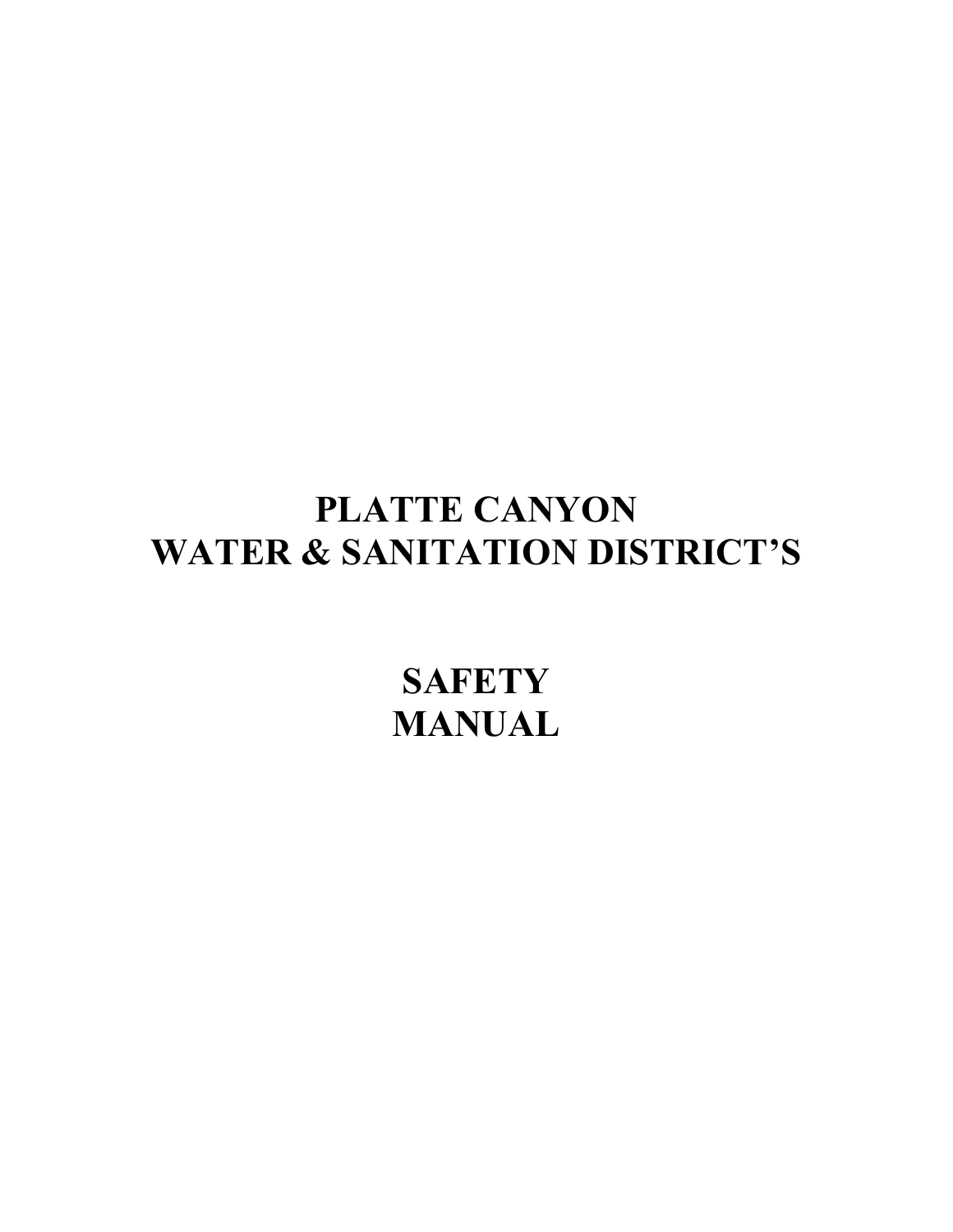# **TABLE OF CONTENTS**

| Title | <b>Section</b> |
|-------|----------------|
|       |                |
|       |                |
|       |                |
|       |                |
|       |                |
|       |                |
|       |                |
|       |                |
|       |                |
|       |                |
|       |                |
|       |                |
|       |                |
|       |                |
|       |                |
|       |                |
|       |                |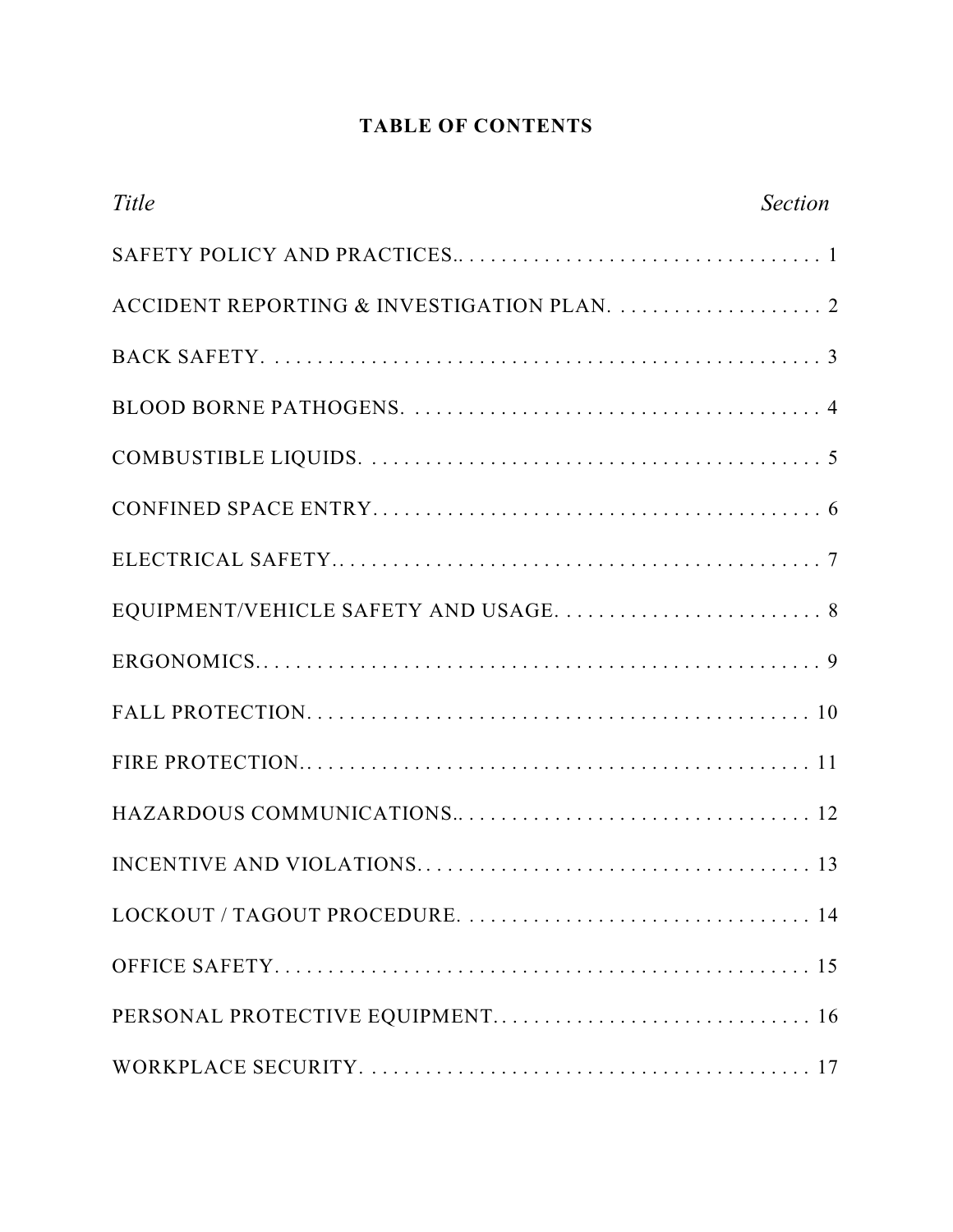| <b>EXHIBITS</b> |  |
|-----------------|--|

FORMS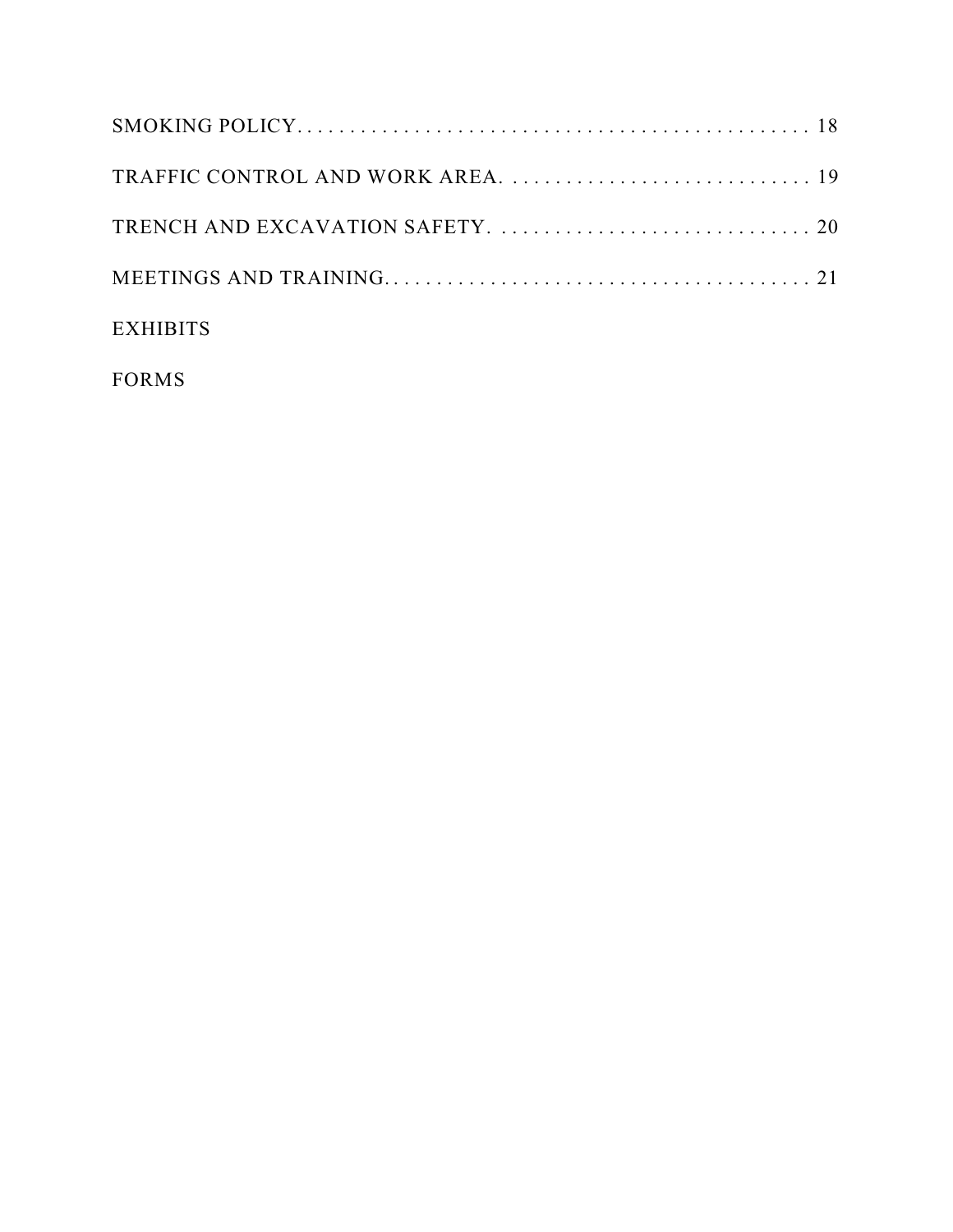## **SAFETY POLICY AND PRACTICES**

#### **PURPOSE**

The Platte Canyon Water and Sanitation District's safety philosophy provides a guiding vision and general policy by which we conduct business and safety together every day. This philosophy is a statement of the ideals the District would like to achieve in safety.

#### **DISTRICT SAFETY PHILOSOPHY**

We believe that the safety of employees is of utmost importance, along with quality, productivity, and cost-control. Maintenance of safe operating procedures at all times is of both monetary and human value, with the human value being far greater to the District and the employee. The following principles support this philosophy:

- 1. All injuries and accidents are preventable through establishment and compliance with safe work procedures.
- 2. The prevention of bodily injury and safeguarding the health are the first considerations in all workplace actions and are the responsibility of every employee at every level.
- 3. Written safety plans describing the safe work practices and procedures to be practiced in all workplace actions are an essential element of the overall workplace safety program. All employees at every level are responsible for knowing and following the safety practices described in the written safety plans.
- 4. Off the job, all employees should be similarly safe and demonstrate awareness of potential hazards.

## **DISTRICT RESPONSIBILITIES**

It is the policy of the District to provide a place of employment reasonably free from hazards which may cause illness, injury, or death to employees.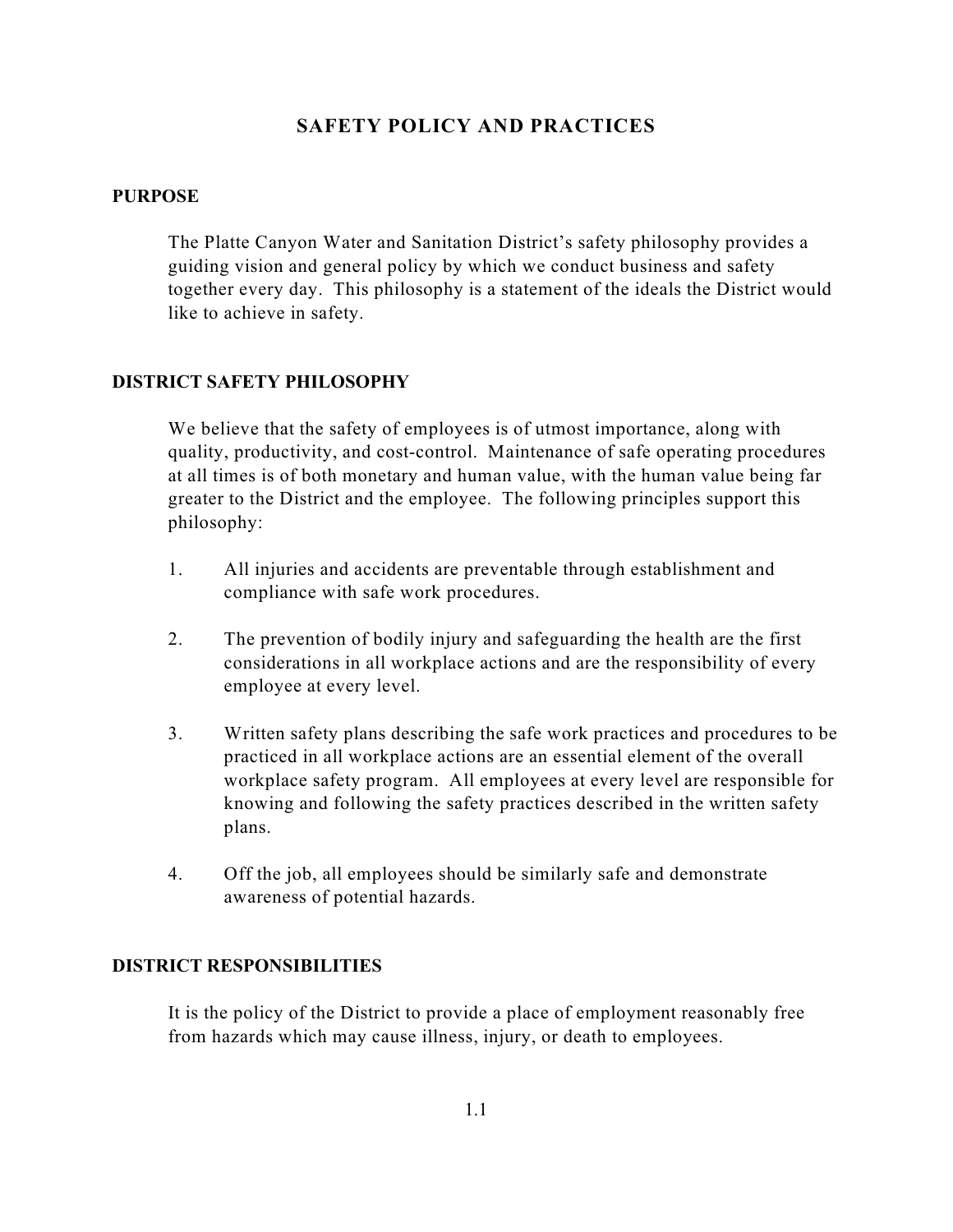It is also District policy to establish and maintain an effective and continuous safety program incorporating educational and monitoring procedures to teach safety, correct deficiencies, and provide a safe, clean working environment.

The District directors, manager, safety and health manager and supervisors are all responsible for the enforcement of safety policies and practices. They must ensure that:

- < Staff members are trained in appropriate safety procedures, including jobspecific training as required.
- < Individual safety files are maintained in personnel files for all employees.
- $\blacktriangleright$  The safety and health manager is notified and all necessary forms are completed if an accident or work-related health problem occurs.
- $\blacktriangleright$  Equipment and property within their area of responsibility is maintained in a safe, hazard-free condition.
- $\blacktriangleright$  The District complies with all applicable federal, state, and local safety laws and regulations.

## **EMPLOYEE RESPONSIBILITIES**

All employees have a responsibility to themselves and to the District for their safety and the safety of coworkers. All employees are required to:

- < Comply with all federal, state, and local rules and regulations applicable to the District and relevant to their work.
- $\triangleright$  Observe all District rules and regulations related to the efficient and safe performance of their work.
- < Integrate safety into each job function and live by this philosophy in the performance of job duties.
- $\blacktriangleright$  Report or correct unsafe equipment and practices to their supervisor.
- Report any accident to their supervisor that occurs while on the job.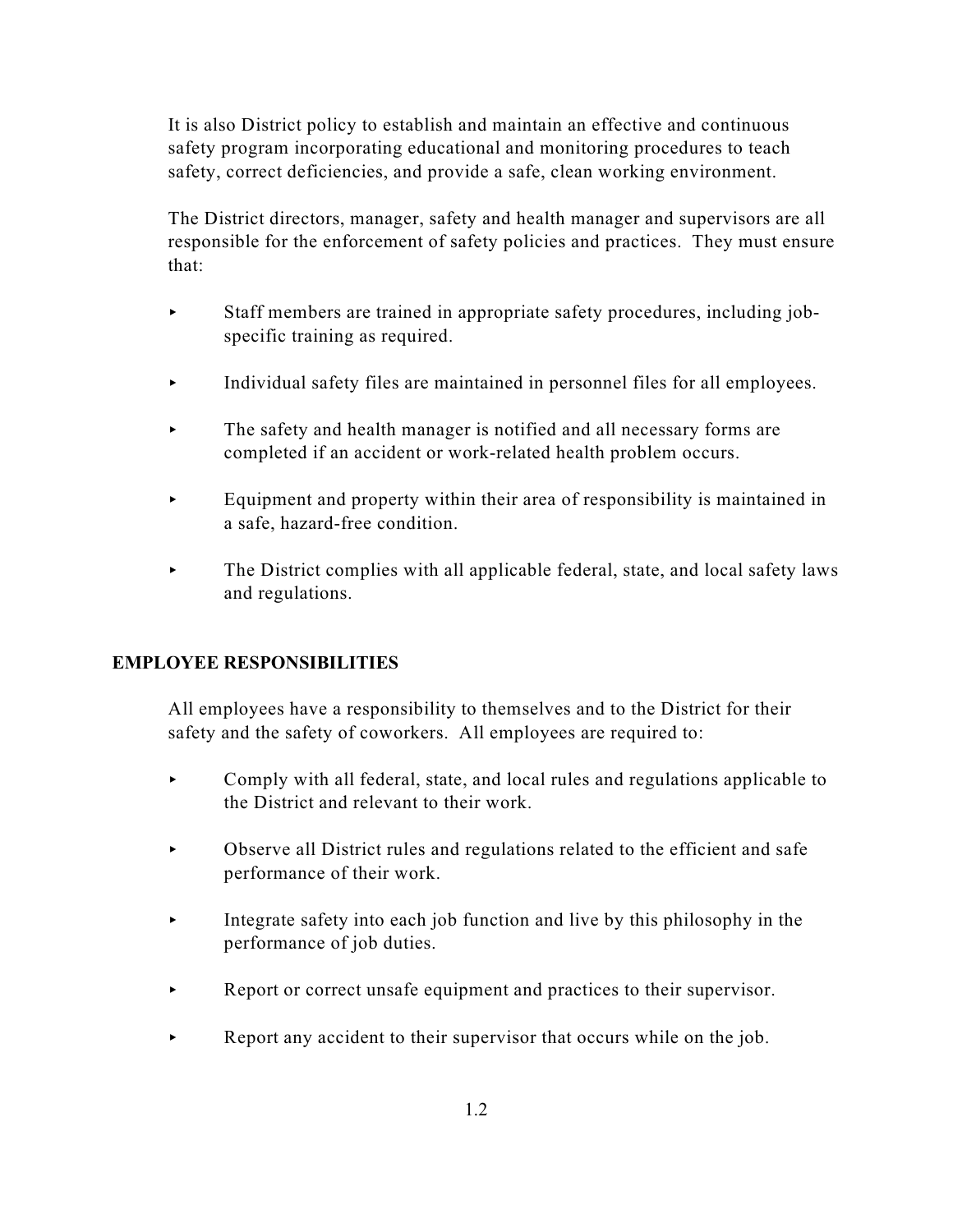• Participate in regularly scheduled workplace safety inspections and safety meetings.

# **SAFETY AND HEALTH MANAGER RESPONSIBILITIES**

The safety and health manager is responsible for the overall administration of the District's safety plan. Specific duties and responsibilities include:

- $\blacktriangleright$  Administration of the written safety program and general training of all employees.
- $\blacktriangleright$  Developing, completing, and filing all necessary documentation and/or reports to meet local, state, and federal reporting and record keeping requirements, and working with local and state agencies as needed.
- $\blacktriangleright$  Maintaining the MSDS binder, and ensuring that it is kept up-to-date.
- < Planning, preparing, and conducting ongoing safety training sessions.

# **SUPERVISOR'S RESPONSIBILITIES**

Supervisors are directly responsible for enforcement of all District safety policies and practices for their department. Specific duties and responsibilities include:

- $\blacktriangleright$  Ensuring that employees under their direct supervision are trained in appropriate safety practices and procedures, and that they follow safe work practices at all times in their daily work.
- $\triangleright$  Disciplining employees in situations where safe work practices and procedures have been violated, and reinforcing the correct method of work.
- $\triangleright$  Scheduling and conducting regular workplace safety inspections with designated employees under their supervision.
- $\blacktriangleright$  Reporting workplace injuries to the safety and health manager in accordance with prescribed procedures.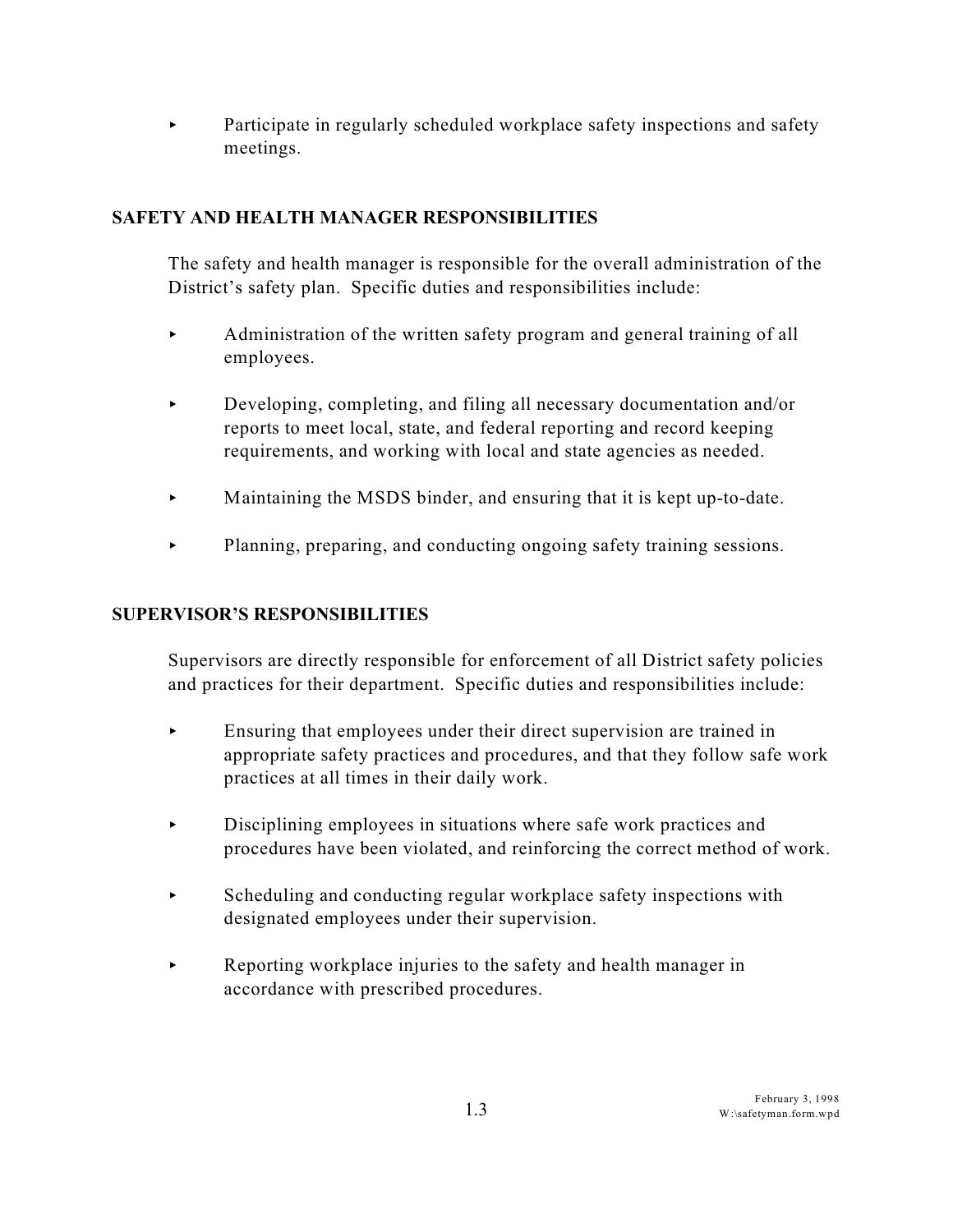# **ACCIDENT REPORTING & INVESTIGATION PLAN**

## **PURPOSE**

The District's Accident Reporting and Investigation Plan prescribes methods and practices for reporting and investigating accidents. The Plan provides a means to ensure compliance with workplace and vehicle/equipment accidents in a standardized way. In addition, the Plan provides a means to ensure compliance with all workman's compensation laws and regulations.

The Accident Reporting and Investigation Plan contains two sections. The first section describes the reporting and investigation procedures for work related injury accidents while the second section describes reporting and investigation procedures for vehicle and equipment accidents which do not result in injury to a District employee.

## **WORK RELATED INJURIES**

The District has designated Pinnacol Assurance as its workman's compensation insurance provider. The District has also designated a medical provider to be used for all work related injuries. All work-related accidents resulting in injury, or potential injury will be reported and investigated in accordance with the following procedures.

#### **A. Accident Reporting Procedures**

- 1. Employees injured on the job are to report the injury to their immediate supervisor and the Safety Manager the same day as the accident, if possible, but no later than forty-eight (48) hours.
- 2. Any employee witnessing an accident at work is to immediately call for emergency help and provide any assistance required. If the witnessing employee cannot directly contact emergency help, they are to notify the District office to contact emergency help as needed at the accident. The witnessing employee is to give detailed information regarding the accident and the location of the accident. In addition, the injured employee or witnessing employee is to report the accident to their immediate supervisor.
- 3. The injured employee's immediate supervisor is to complete the District's Accident Report and Preliminary Injury Report with the employee and any witnesses as soon after the accident as possible, but no later than fortyeight (48) hours after receiving notification of the injury.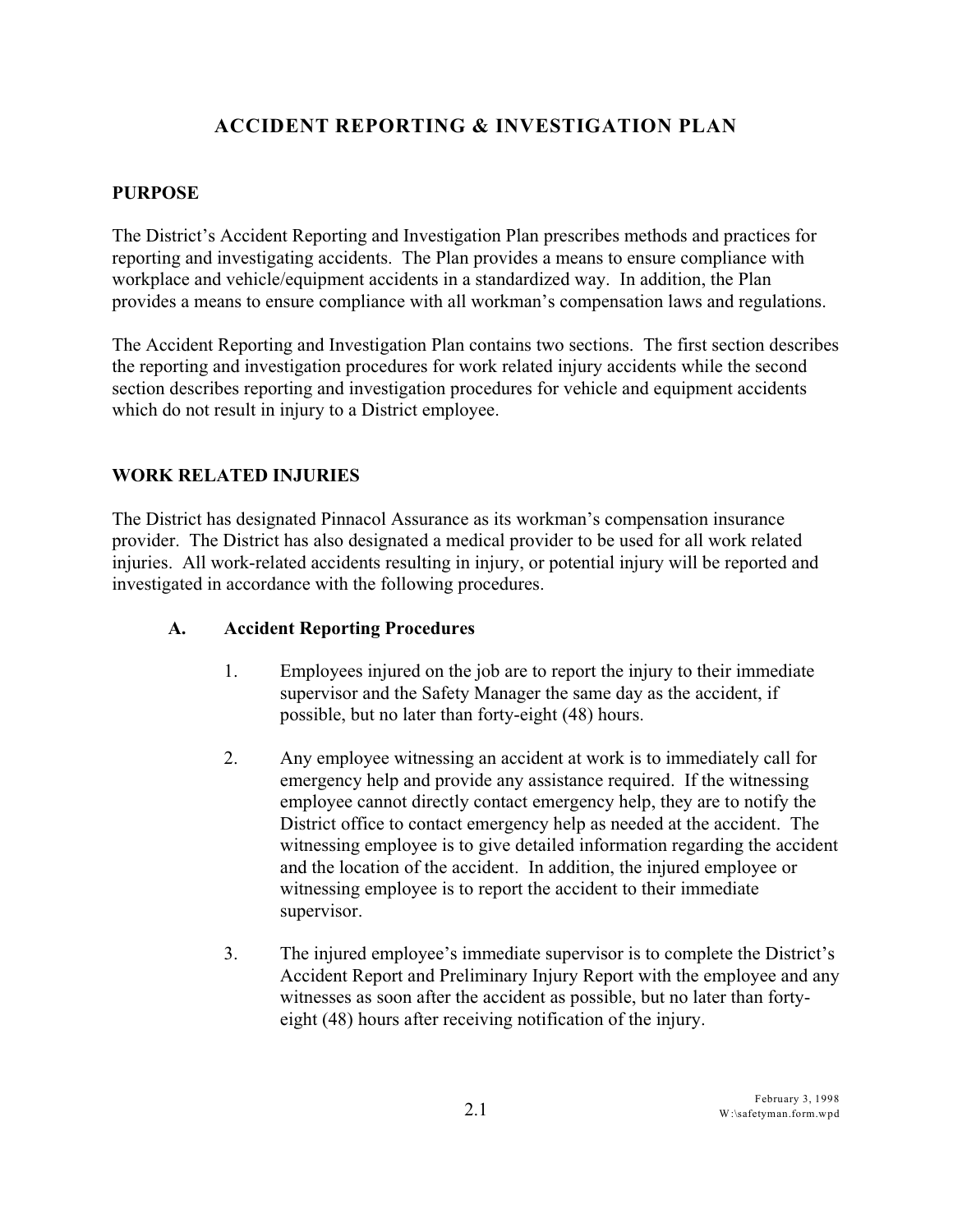- 4. The injured employee's immediate supervisor is to notify the Safety Manager of the injury and provide a copy of the Accident Report and the Preliminary Injury Report within the same day he or she has been notified.
- 5. The Safety Manager is to notify Pinnacol Assurance within twenty-four (24) hours of the accident, if possible, but no later than forty-eight (48) hours after the occurrence. If the investigation is not complete within twenty-four hours of the accident, the investigation report will be sent to Pinnacol Assurance as soon as it is completed to follow up with the first report of the injury. The Safety Manager is to complete the First Injury Report for all reported injuries and attach doctor statements and forms if applicable.
- 6. Injured employees in need of medical attention, **must** report to the District's designated medical provider with an Authorization for Medical Treatment form prepared by the Safety Manager. In case of an emergency in which the Safety Manager is not available, the employee is to go directly to the designated medical provider.
- 7. The designated medical provider must have authorization from the District before any treatment for a work-related injury can be performed. Authorization is to be given by the Safety Manager, or in the absence or unavailability of the Safety Manager, the District Manager, or the employees immediate supervisor. If authorization cannot be obtained, the injured employee shall present his medical insurance card to receive treatment under the District's medical insurance plan. The Safety Manager **must** be notified as soon as practical, but no later than fortyeight (48) hours after treatment is processed in this manner.
- 8. All doctor statements and forms must be submitted to the Safety Manager as soon as possible, but no later than twenty-four (24) hours after treatment is performed.
- 9. Employees with a workplace injury resulting in lost time from work shall be enrolled into the District's Return to Work program. (Subsection C)

# **B. Accident Investigation Procedures**

Thorough accident investigations will help the District determine why accidents occur, where they happen, and any trends that may be developing. Such identification is critical to preventing and controlling hazards and potential accidents.

1. The immediate supervisor is to conduct an accident investigation with the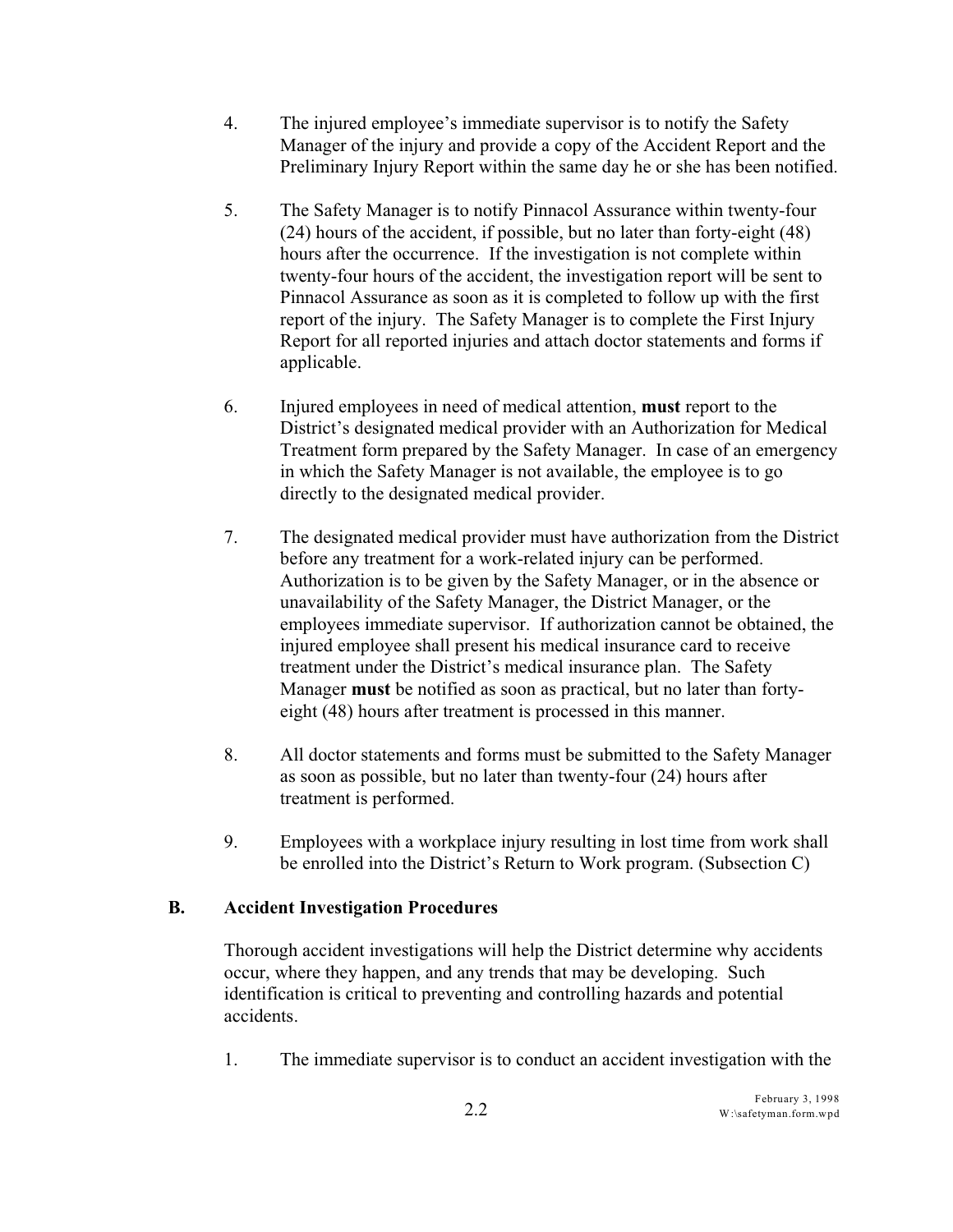Safety Manager, if possible, at the scene of the accident as soon as possible after the occurrence. The employee will be asked to make a detailed report of the events that led up to, and resulted in the injury accident. All witnesses to the accident will be interviewed separately.

- 2. The immediate supervisor is to complete the Investigation Report and submit it to the Safety Manager along with the Accident Report.
- 3. The Safety Manager and the immediate supervisor are to review the accident and investigation reports to determine the cause of the accident and remedial actions to prevent a reoccurrence.

## **C. Return to Work**

The purpose of the Return to Work program is to help enable healthy recovery and resumption of full capabilities by injured employees whose injury initially restricts their ability to perform their normal job duties. Employees are the District's most important asset and the District strives to ensure the best possible safety, health, and performance for every employee.

The following steps are to be taken by the injured employee after they have been diagnosed by a physician for any injury:

- 1. Report the injury to their immediate supervisor and Safety Manager as soon as practical, but no longer than forty-eight (48) hours after the occurrence.
- 2. Submit any doctor statements and work duty restrictions to their immediate supervisor and Safety Manager as soon as practical, but no longer than forty-eight (48) hours after treatment of injury. No modified duty assignments or loss time will be granted without written medical restrictions from the diagnosing physician.
- 3. The employee will be required to follow the diagnosing physicians restrictions. When written assessment from the physician indicates that the employee can return to normal duties, the Safety Manager will inform the immediate supervisor to return the employee to normal work duty.

The following steps are to be taken by the Safety Manager once he has been informed of the employee's restricted status:

1. Request the diagnosing physician to verify the written medical restrictions on the employee and send a copy to the workman's compensation insurance company.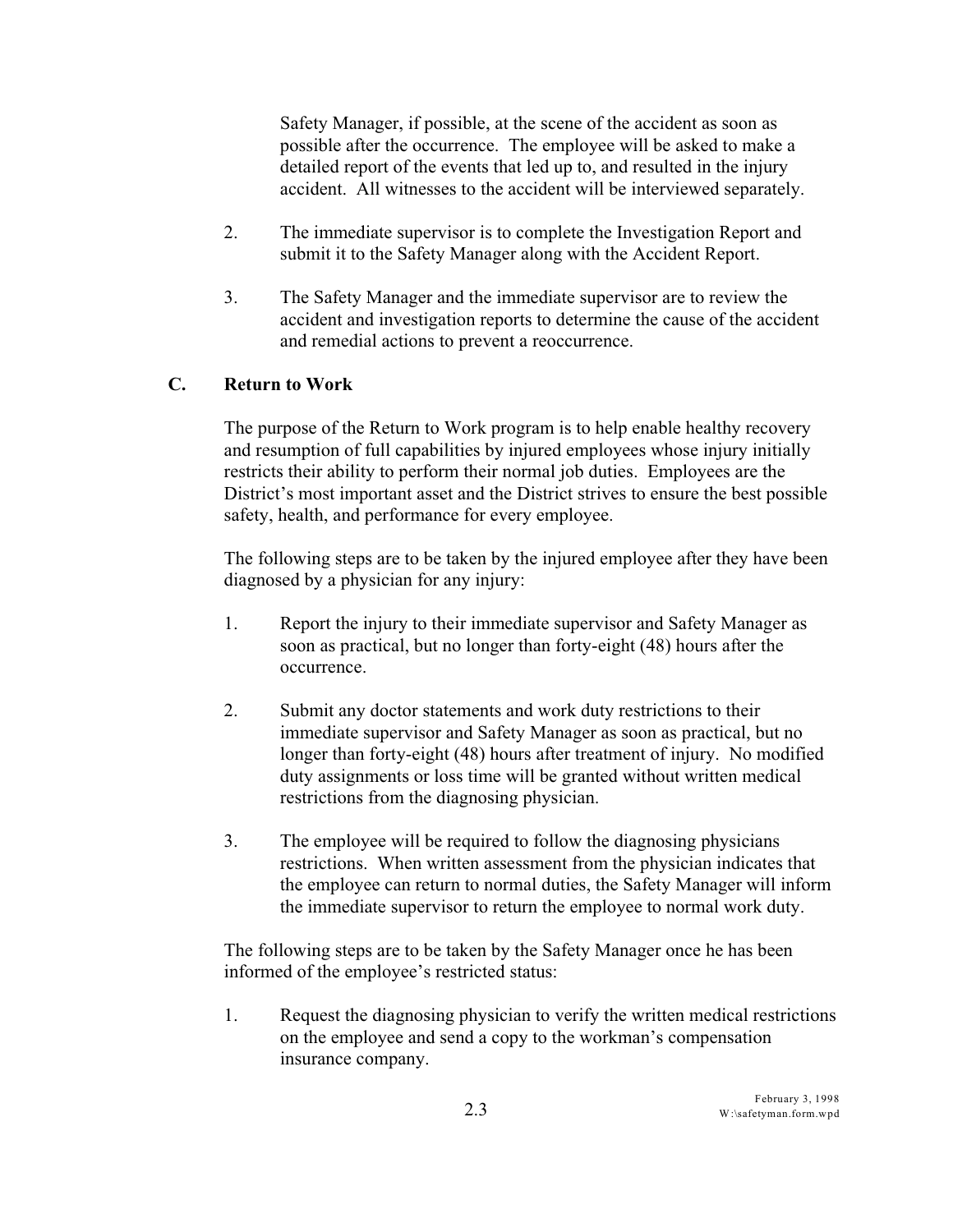- 2. Request the employee's supervisor to determine a modified duty assignment based on the written restrictions and have the modified duty assignment accepted by the diagnosing physician.
- 3. Inform the employee of the modified duty assignment and the start date. If the injury was work related, it is required that the employee return to work and begin the modified duty assignment on the date specified.
- 4. Request the diagnosing physician to make weekly assessment reports on the restriction status of the injured employee. When written assessment from the physician indicates that the employee can return to normal duties, the Safety Manager will inform the immediate supervisor to return the employee to normal work duty.

# **VEHICLE AND EQUIPMENT ACCIDENTS**

The following steps are to be taken in the case of a vehicle or equipment accident resulting in property damage.

# **A. Accident Reporting Procedures**

- 1. Employee involved in a vehicle or equipment accident should first check for injuries to anyone involved in the accident. In the case of injuries the employee is to call for emergency help and provide assistance if required. If the employee cannot directly contact emergency help, they are to notify the District office to contact whatever assistance is needed at the accident. The witnessing employee is to give detailed information of the accident and location of the accident. In addition, the employee is to report the accident to their immediate supervisor.
- 2. If a vehicle accident involves another party, the employee is not to admit any liability involving the accident. The employee is to contact the appropriate policing authority as soon as possible. If the accident involves a CDL vehicle (over 26,000 lbs.) the employee is to immediately notify their immediate supervisor and Safety Manager, and submit themselves to a mandatory post accident drug and alcohol test as specified in the District's Alcohol and Drug Policy in Compliance with the Federal Omnibus Transportation Employee Testing.
- 3. The employee is to exchange information (name, address, phone number, insurance carrier, policy number, and vehicle license plate number) with the other party involved in the accident and provide that information to the immediate supervisor.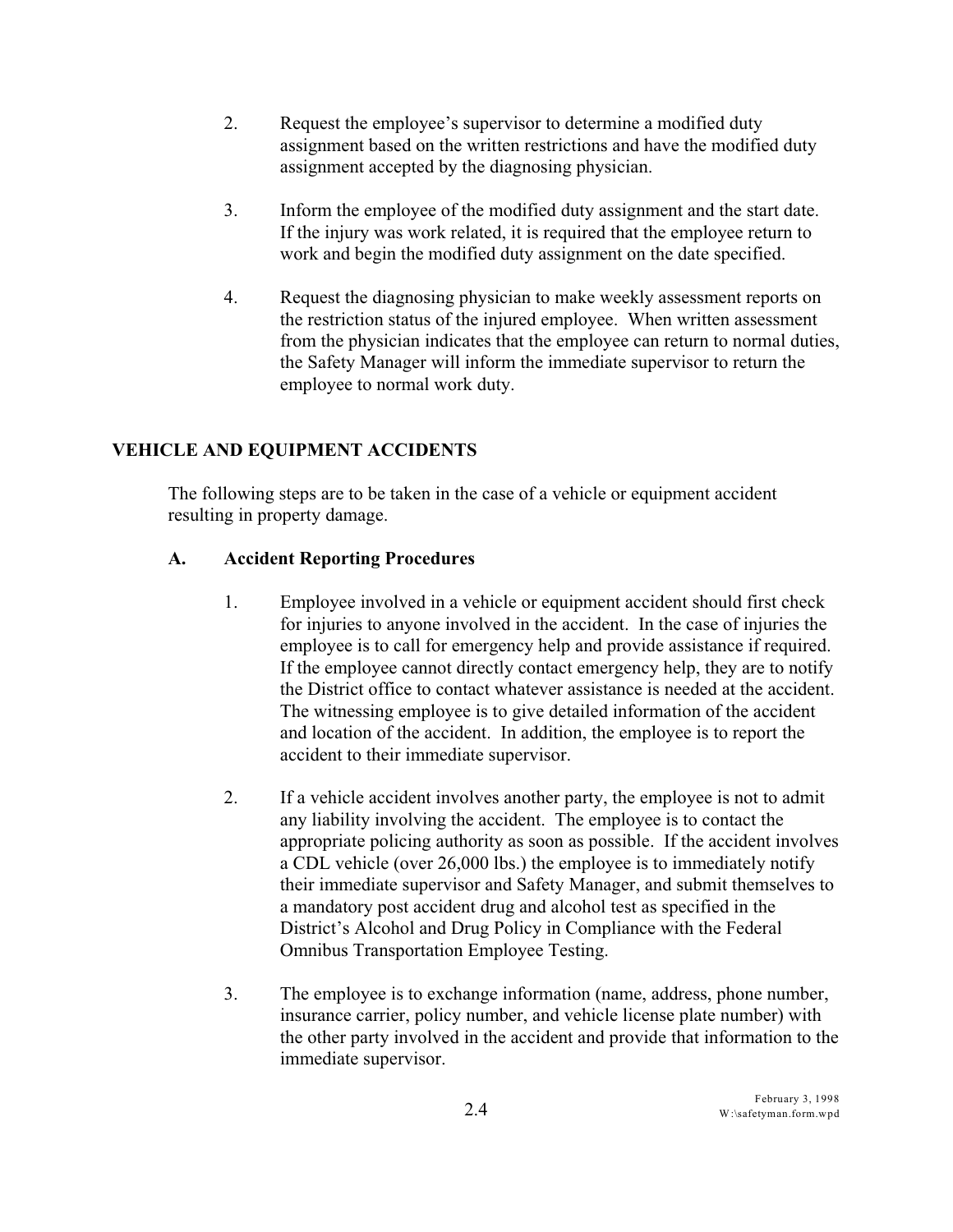- 4. All accidents are to be reported to the immediate supervisor immediately or as soon as practical.
- 5. The employee's immediate supervisor is to complete the District's Accident Report with the employee and any witnesses as soon as possible but no later than two days after the occurrence.
- 6. The immediate supervisor is to notify the Safety Manager and submit the written Accident Report as soon as possible but no later than three days after being notified of the accident.
- 7. Upon notification of an accident, the Safety Manager will notify the appropriate insurance company of the accident. The Safety Manager will give as much information as possible, including a copy of the Accident and Investigation Reports and any other reports requested by the insurance company.

# **B. Accident Investigation Procedures**

Thorough accident investigations will help the District determine why accidents occur, where they happen, and any trends that may be developing. Such identification is critical to preventing and controlling hazards and potential accidents.

- 1. The immediate supervisor is to conduct an accident investigation with the Safety Manager, if possible, at the scene of the accident as soon as possible after receiving notice. The employee will be asked to make a detailed report of the events that led up to and resulted in the accident. All witnesses to the accident will be interviewed separately.
- 2. The immediate supervisor is to complete the Investigation Report and submit it to the Safety Manager along with the Accident Report.
- 3. The Safety Manager is to review the Accident and Investigation Reports to determine the cause of the problem and possible remedial actions to prevent reoccurrence.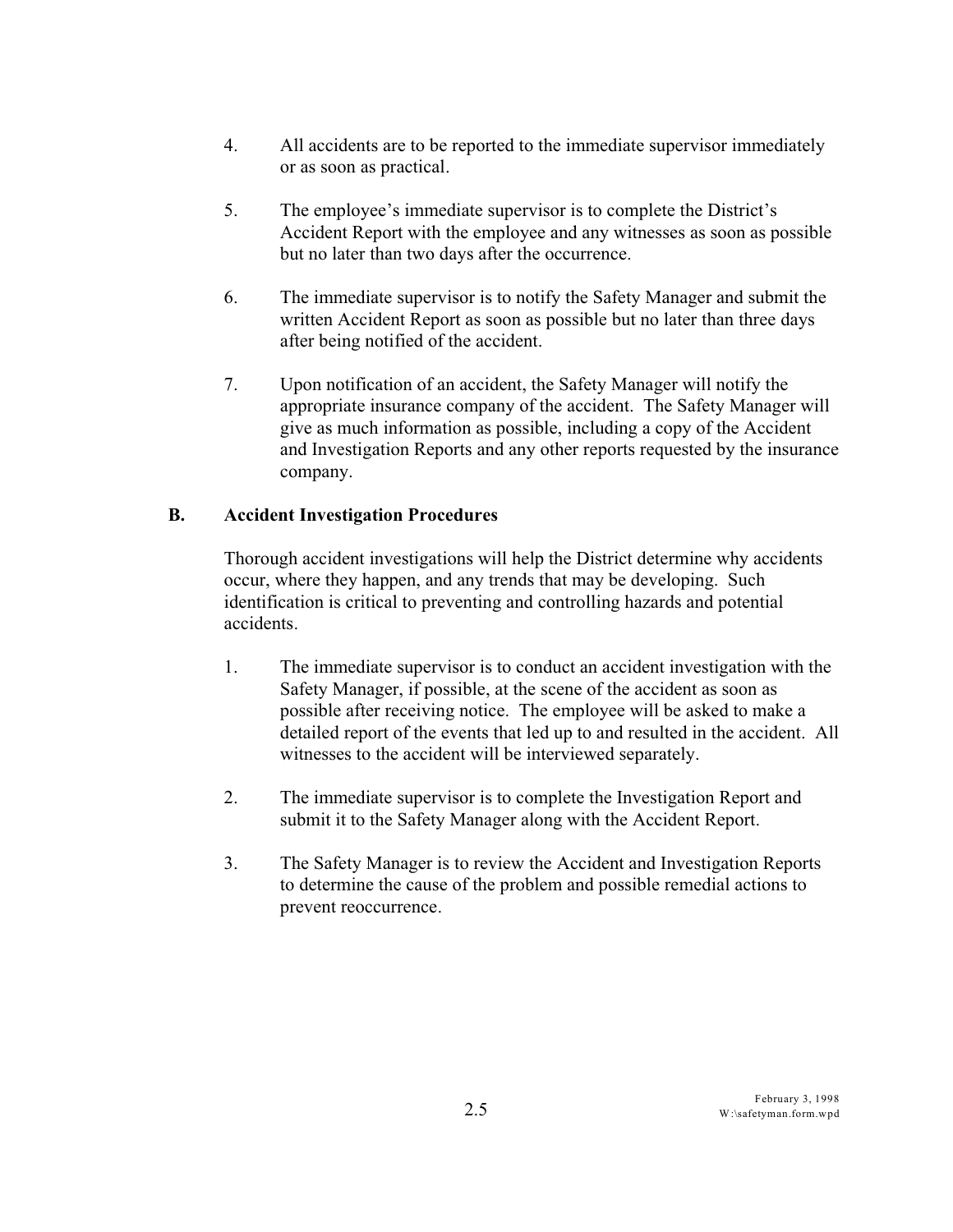# **BACK SAFETY**

#### **PURPOSE**

Platte Canyon requires that the procedures in this plan be followed to provide a safe working environment. The District has implemented these procedures on safe lifting practices to ensure that employees are trained to protect themselves from the hazards of improper lifting.

#### **RESPONSIBILITIES**

It is the responsibility of the Safety Manager to ensure that these policies are implemented and the information necessary to carry out these policies is communicated to the employees.

It is the responsibility of the employees to follow safe work practices and to comply with the practices set forth below. The effectiveness of the back safety plan depends upon the active support and involvement of all employees.

### **SAFE LIFTING TECHNIQUES**

The following steps outline good lifting practices and procedures which, when properly implemented, will minimize the risk of back injury. Lifting remains an important function despite the level of mechanization found in the workplace today.

#### **Practices and Procedures**

- 1. Size up the load. If it's heavy or feels clumsy to lift, get a mechanical aid. **When in doubt, don't lift alone**.
- 2. Make sure there is a clear path to the destination.
- 3. Bend the knees. This is the most important technique to lifting.
- 4. When lifting place your feet close together and center yourself over the load, get a good hold on the load, lift straight up, **using your legs and not your back**, and avoid overreaching and stretching to pick up the load.
- 5. Do not twist or turn your body once you have lifted the load.
- 6. Set the load down properly.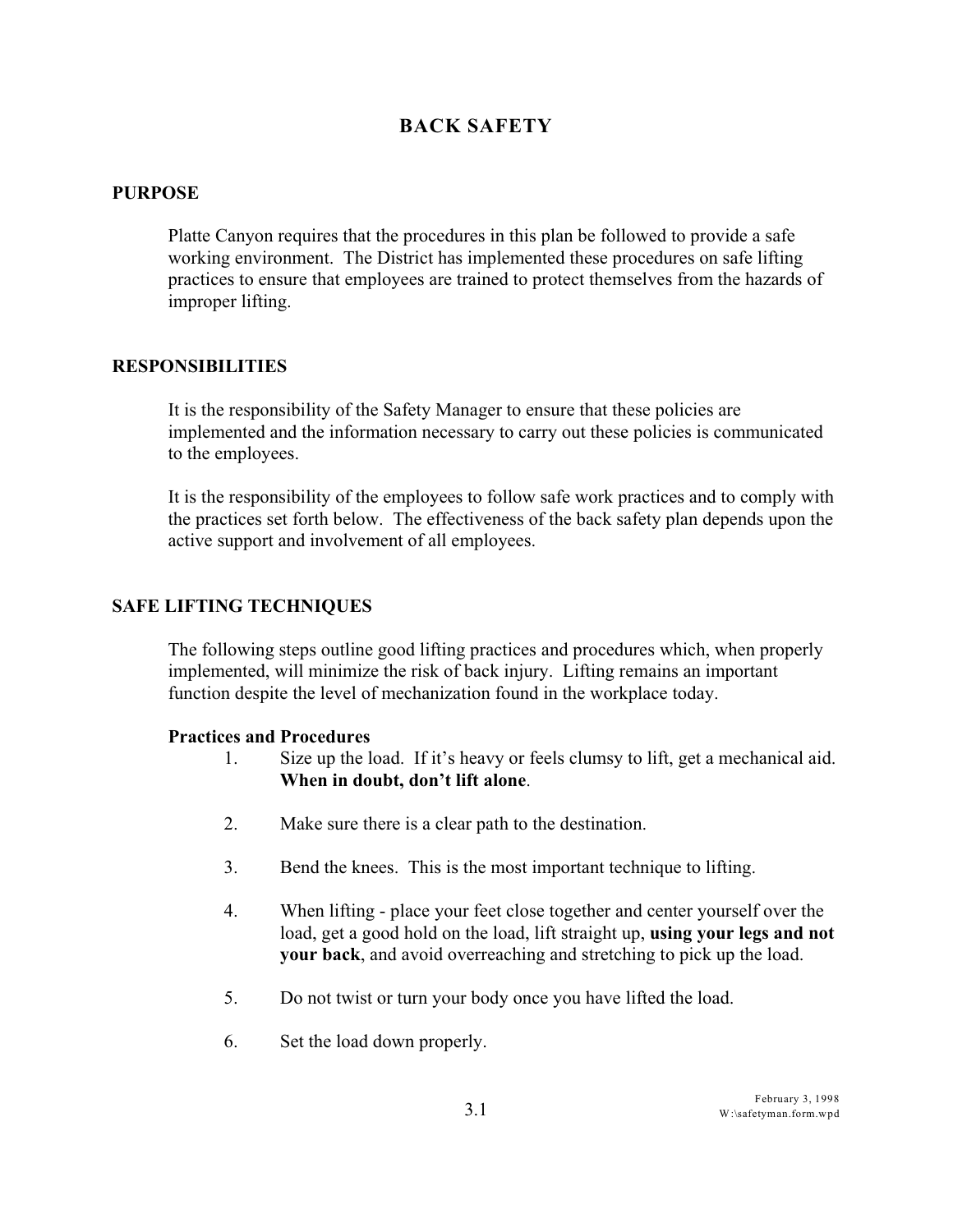- 7. Always push, not pull, the load when possible.
- 8. Change the lifting situation if possible get help, split the load into smaller loads, and avoid lifting loads below the knees

Alternative techniques for carrying or moving loads are to be used whenever possible to minimize lifting and bending. These alternative techniques include the use of hoists, dollies, carts, overhead cranes, and other mechanical devices. Back braces are available to all employees upon request to the Safety Manager. Back braces do not aid in lifting or carrying of a load, but can be used in conjunction with the steps listed above. Employees are cautioned against relying on back braces to protect against strain or injury.

# **OTHER SAFE WORK TECHNIQUES**

The following are other issues related to back safety and the use of proper techniques to avoid back injury.

- 1. **Catching objects and working low** When catching falling or tossed objects, firmly plant your feet, with your back straight and your knees slightly bent. Your legs should absorb the impact, not your back. If your working on something low, bend your knees and keep your back as straight as possible.
- 2. **Extended sitting or standing** These conditions can create back troubles. If sitting, get up and stretch frequently and if standing, change foot positions, placing one foot on a rail or ledge. However, keep your weight evenly balanced, do not lean to one side.
- 3. **Housekeeping** Slippery floors, crowded work conditions, tools or materials on the floor can create slips, trips, or falls that can result in back injury.
- 4. **Poor Posture**  When sitting, keep your knees slightly higher than your hips and your shoulders and upper back straight.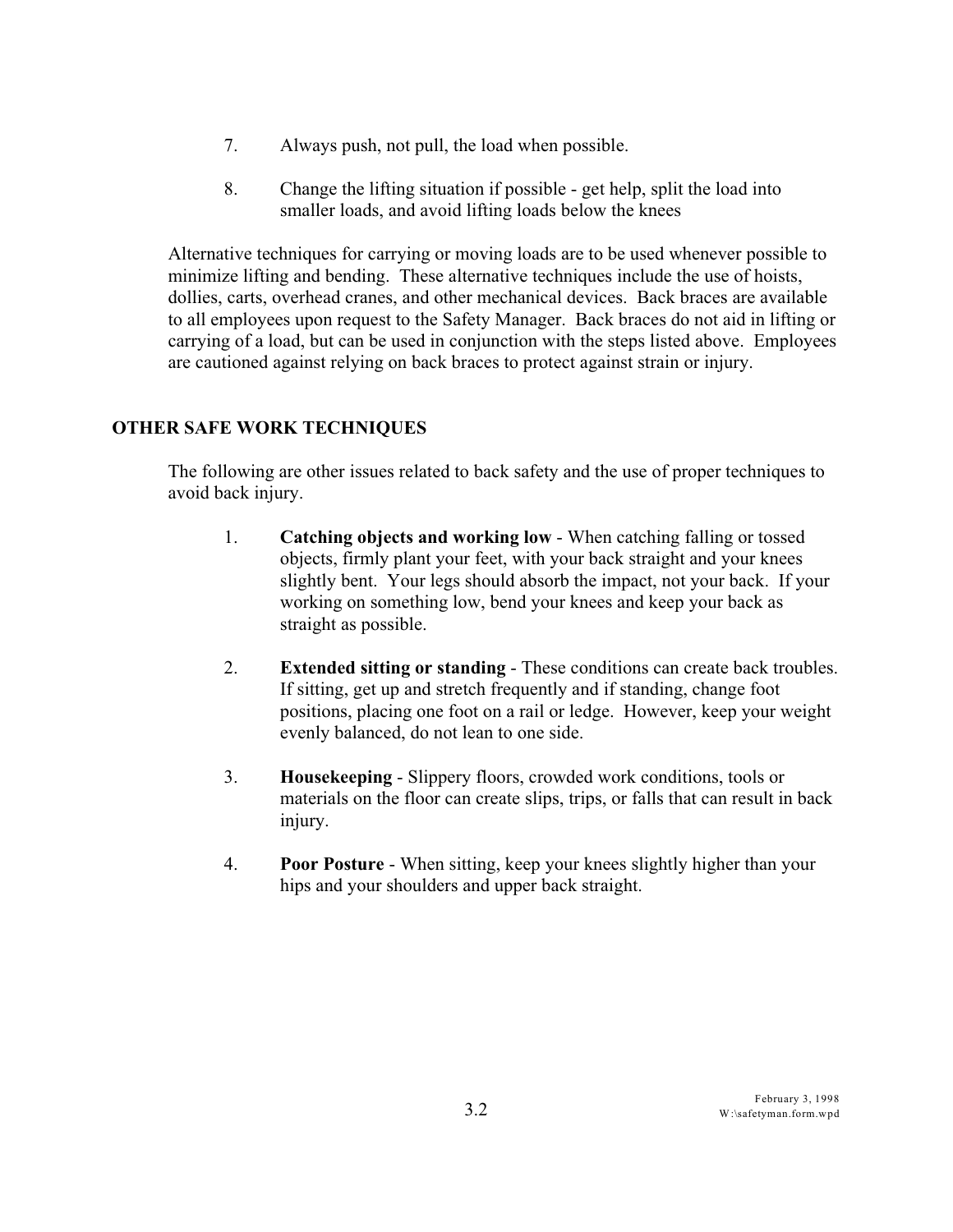# **BLOOD BORNE PATHOGENS**

### **PURPOSE**

It is the purpose of this Exposure Control Plan (ECP) to advise employees of the degree of hazards from exposure to blood borne pathogens in the normal course of their duties and to eliminate or minimize employee exposure to potentially infectious materials.

## **EXPOSURE DETERMINATION**

Industry literature suggests that there is a low degree of exposure to blood borne pathogens in water distribution and wastewater collection.<sup>1</sup>

## **EXPOSURE CONTROLS**

The following work practice controls are to be utilized to eliminate or minimize exposure to employees.

Personal protective equipment is to be used to help protect against exposure. Gloves are to be worn where it is reasonably anticipated that employees will have hand contact with potentially infectious materials. Disposable gloves are not to be washed or decontaminated for re-use and should not be used when their ability to function as a barrier is compromised.

Hand washing accommodations, located on the television inspection and hydraulic cleaning vehicles, are available to employees who encounter the hazard of exposure to blood or other potentially infectious materials. Employees shall wash hands and any other potentially contaminated skin area immediately or as soon as feasible with soap and water.

All contaminated work surfaces or equipment will be decontaminated after completion of the job task being performed.

Although industry literature claims that there is a low degree of exposure to blood borne pathogens, the District does make available the Hepatitis B vaccine and vaccination series to all employees who have the potential to exposure.

<sup>&</sup>lt;sup>1</sup> Operations Forum: Hepatitis A: Are Wastewater Workers at Risk? P.7, March 1998.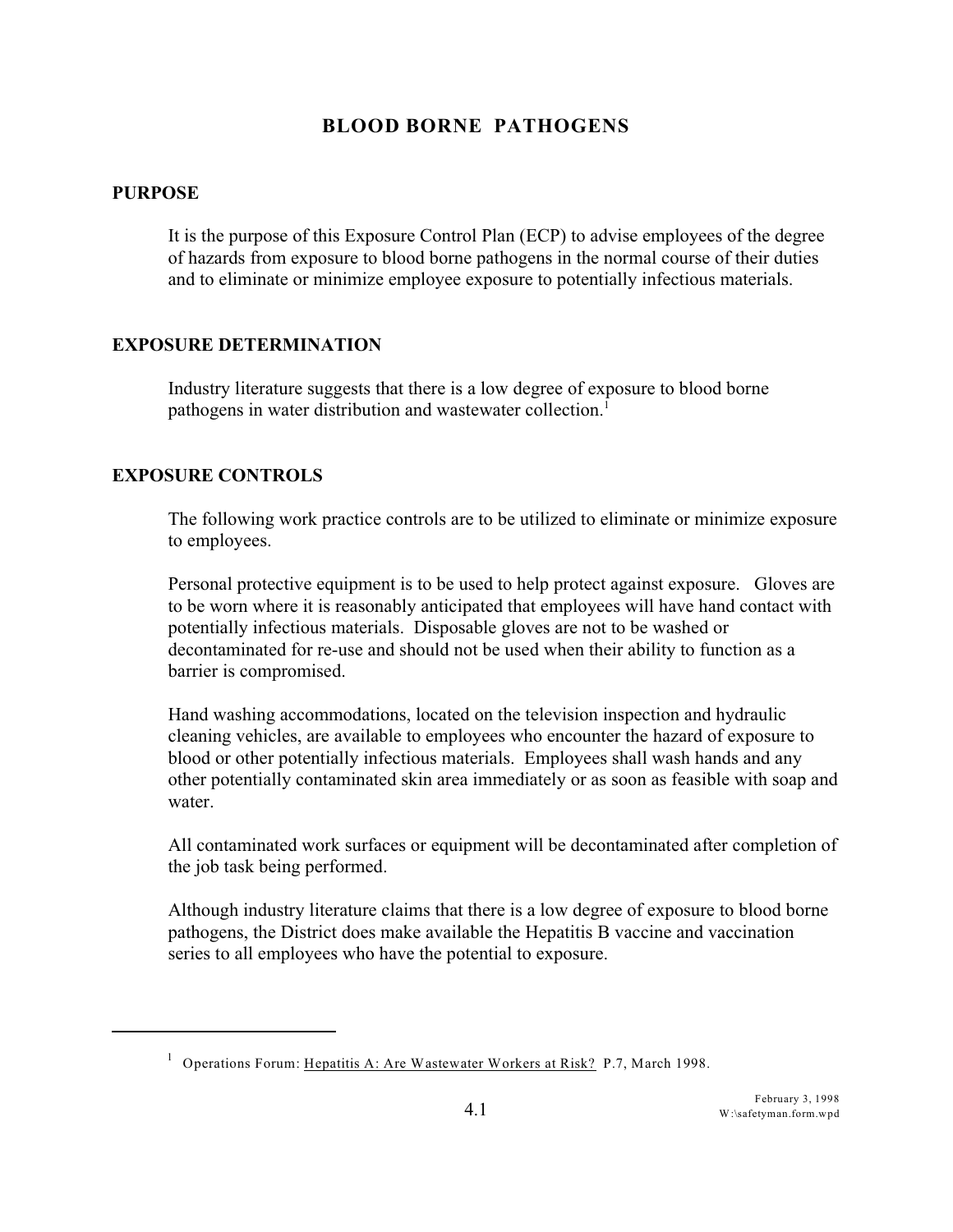# **TRAINING**

It is the responsibility of the supervisor to provide training in the education of the District's ECP.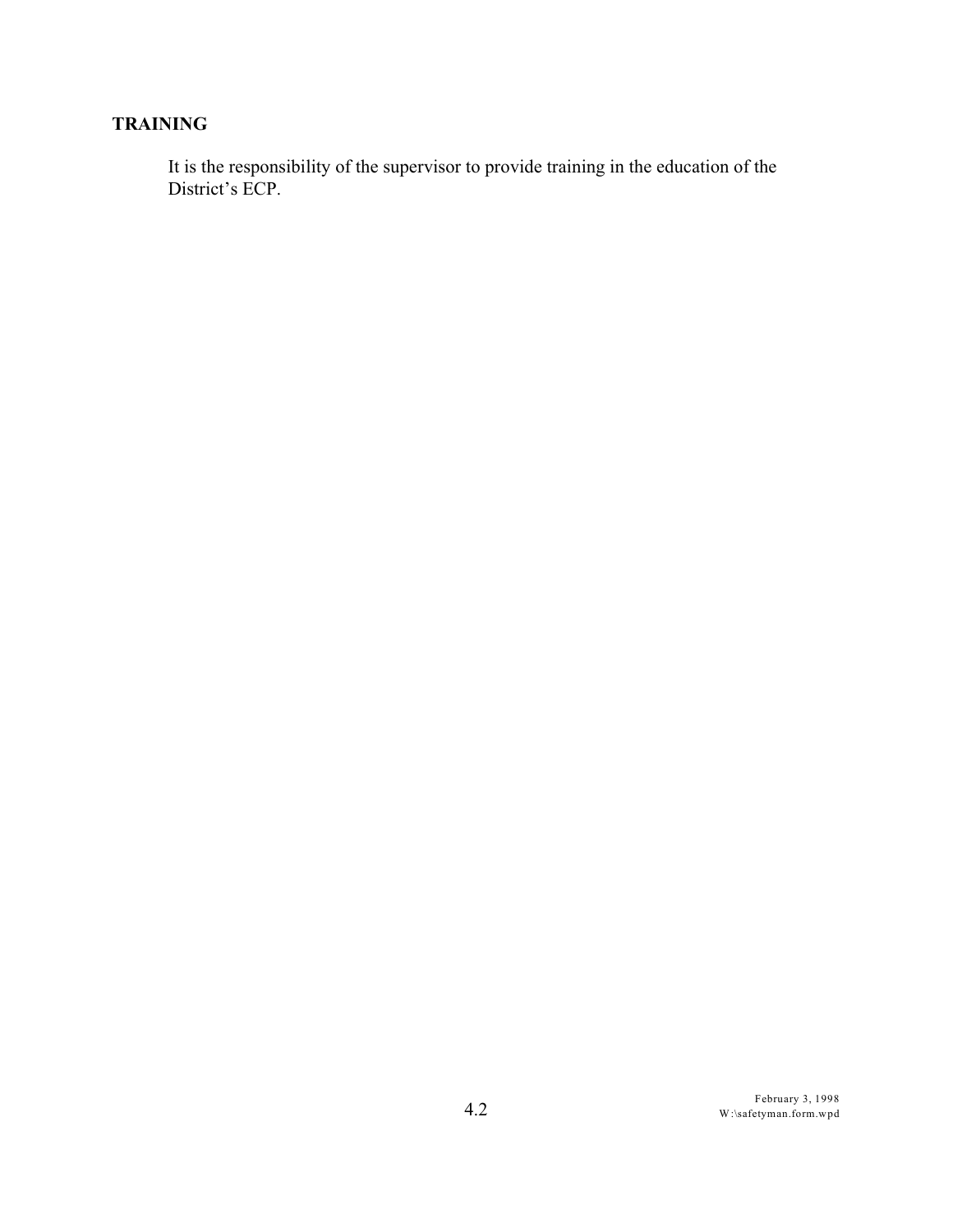# **COMBUSTIBLE LIQUIDS**

#### **PURPOSE**

The purpose of the Combustible Liquids section is to inform the District employees of the precautions that must be observed when receiving, storing, handling, and using flammable and combustible liquids. The Combustible Liquids section of the Safety Manual consists of the following sections:

- **EXECUTE: Definitions** defines and explains the classification of flammable and combustible liquids.
- < **General Safety Measures** explains precautions required when working with or around combustible liquids.
- < **Health Hazards** explains some of the health hazards surrounding combustible liquids.
- **Oxygen/Combustible Liquids** explains how and when to use monitoring equipment.
- < **Storage, Transporting, and Disposal** explains how to store, transport, and dispose of combustible liquids.

#### **DEFINITIONS**

#### **Flammable Liquids**

A flammable liquid is any liquid having a flash point below  $100^{\circ}$  F (Class I). Flash point is the minimum temperature at which a liquid will produce vapor in a high enough concentration to form an ignitable mixture with air.

Flammable liquids can be classified as follows:

- a. Class 1A any liquid having a flash point below  $73^{\circ}$  F and a boiling point below  $100^\circ$  F.
- b. Class 1B any liquid having a flash point below  $73^{\circ}$  F and a boiling point at or above  $100^{\circ}$  F.
- c. Class 1C any liquid having a flash point at or above  $73^{\circ}$  F and a boiling point below  $100^{\circ}$  F.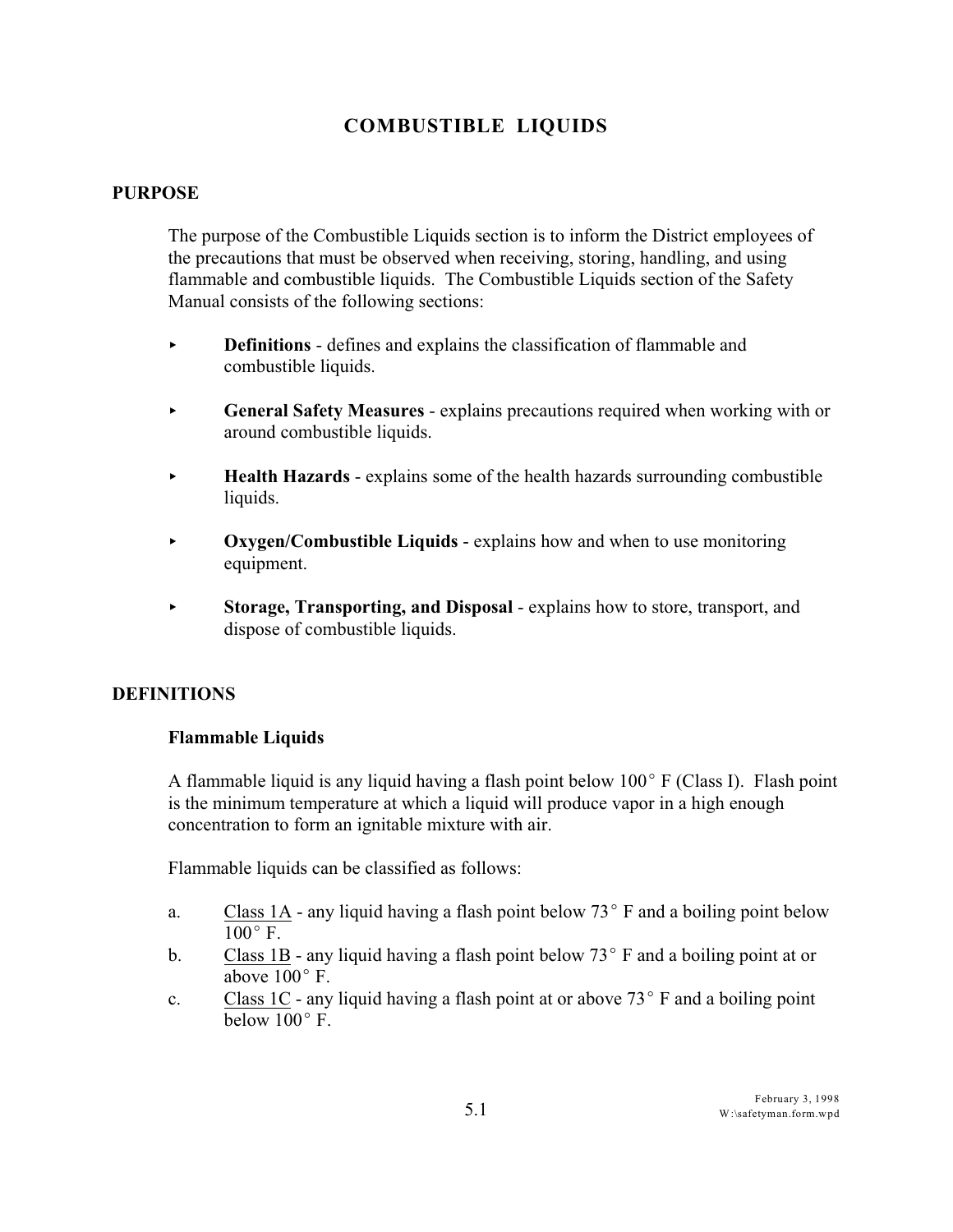## **Combustible Liquids**

A combustible liquid is any liquid having a flash point at or above  $100^{\circ}$  F. Any combustible liquid heated to a temperature at or above its flash point will produce ignitible vapors.

Combustible Liquids can be classified as follows:

- a. Class II any liquid having a flash point at or above  $100^{\circ}$  F and below  $140^{\circ}$  F.
- b. Class III any liquid having a flash point at or above  $140^{\circ}$  F.

Some of the more common flammable and combustible liquids are gasoline, crude oils, and alcohols. They are all chemical combinations of hydrogen and carbon that may also contain oxygen, nitrogen, or sulfur. Some manufactured liquids contain flammable liquids such as paints, floor polish, cleaning solutions, and varnishes.

## **GENERAL SAFETY MEASURES**

Flammable and combustible liquids require careful handling. Mixing these liquids, smoking around them, and using electrical equipment around them add to the hazards.

## **Preventing Dangerous Mixtures**

Avoid accidentally mixing flammable and combustible liquids. For example gasoline mixed with fuel oil may change the flash point enough to make the fuel oil hazardous for use. In this case the lower-flash-point liquid can ignite, causing the higher-flash-point liquid to act as though it were a flammable liquid.

#### **Smoking**

Smoking in an area where flammable liquids are stored, handled, or used is absolutely prohibited. For further details on the District's smoking policy refer to the smoking section.

## **Electricity**

Avoid using power tools in an atmosphere where flammable vapors may exist. If use of power tools cannot be avoided, only tools certified as spark resistant may be used.

## **HEALTH HAZARDS**

Flammable and combustible liquids can create health hazards when inhaled or they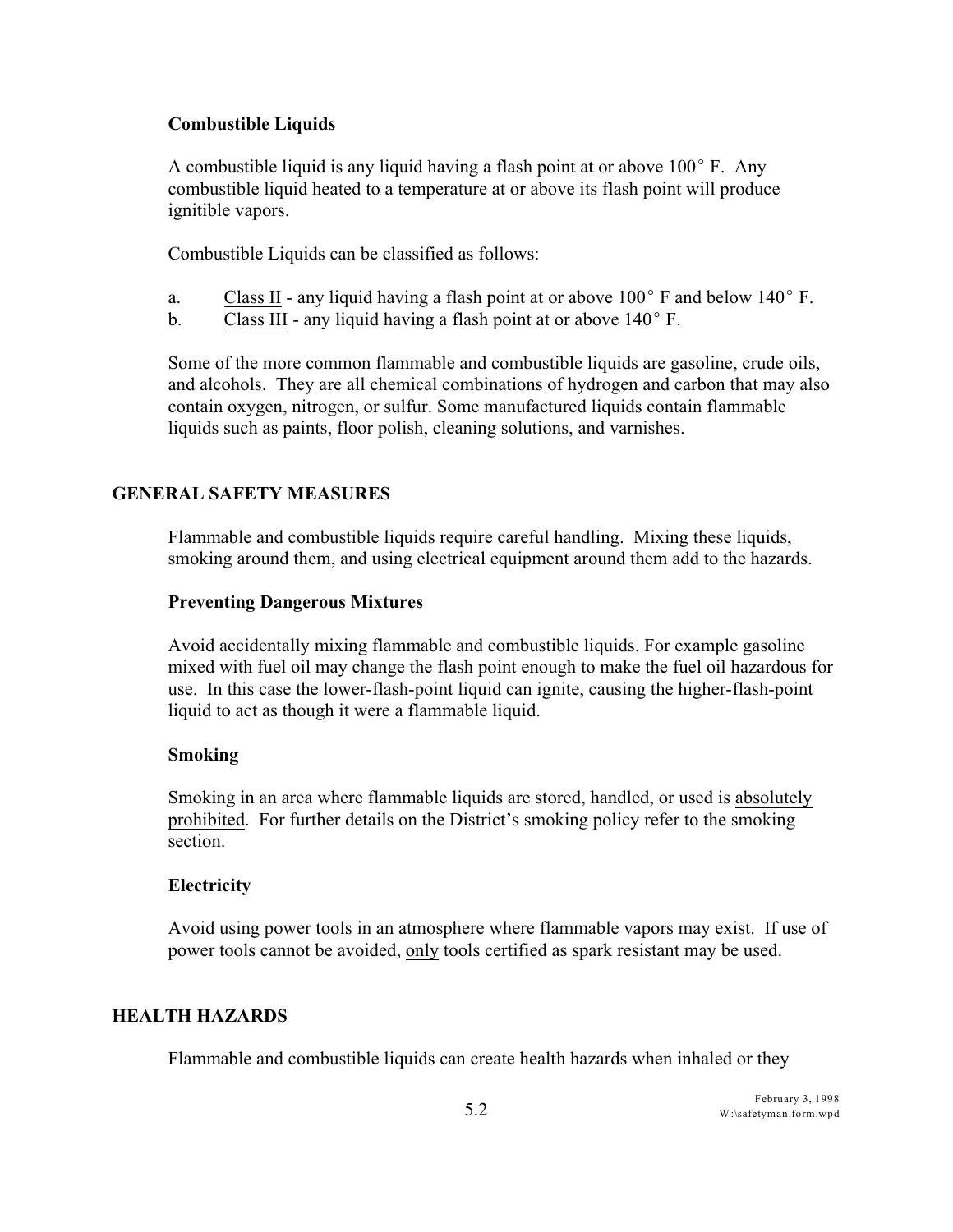contact skin. Protective equipment will be worn or used when noted by the manufacturer of the liquid or the District's Safety Manual.

Vapors from flammable and combustible liquids are generally heavier than air. They will flow into pits and confined areas where they may displace the oxygen and contaminate the normal air, causing a toxic as well as an explosive atmosphere. Oxygen deficiency may occur in closed confined areas, such as manholes that have been closed for a period of time. Entry into confined spaces shall only occur in accordance with the District's confined space entry policy.

#### **OXYGEN/COMBUSTIBLE GAS DETECTORS**

All confined spaces are to be vented and continually monitored for flammable and combustible materials to determine the protective measures required for entry. If a confined space is left for any amount of time, the confined space is to be monitored upon returning to the confined space. Assume all confined spaces contain flammable and toxic mixtures or that oxygen deficiency is present.

When using detectors, continually monitor all depths of a confined space, as flammable and combustible atmospheres or oxygen deficiency can be detected at any depth and at any time. This procedure will ensure that the confined space is safe to enter or determine what protective measures must be taken. Do not place the monitor, nor the sampling hose where flammable liquid or water can be drawn into the detector.

Detectors should be calibrated on a regular basis to ensure accuracy. Only those trained at calibrating detectors will be authorized to calibrate the detectors. When calibrating the detectors, use the manufacturer's instructions and equipment.

For further details regarding confined space entry and monitoring procedures refer to the Confined Space Entry section.

#### **STORAGE, TRANSPORTING, AND DISPOSAL**

Only Class I and Class II liquids can be stored in a public building, and only if stored in approved containers. The approved containers are to be kept in a storage cabinet or an approved storage room, when not in use. Only 60 gallons of Class I and Class II liquids are allowed to be stored in the cabinet. Do not store them where they will limit the use of exists, stairways, or any other areas that are used to exit the building safely. Never expose them to any kind of direct heat. Flammable and combustible liquids are not to be stored in open containers. Make sure that all containers are closed after use or they are empty.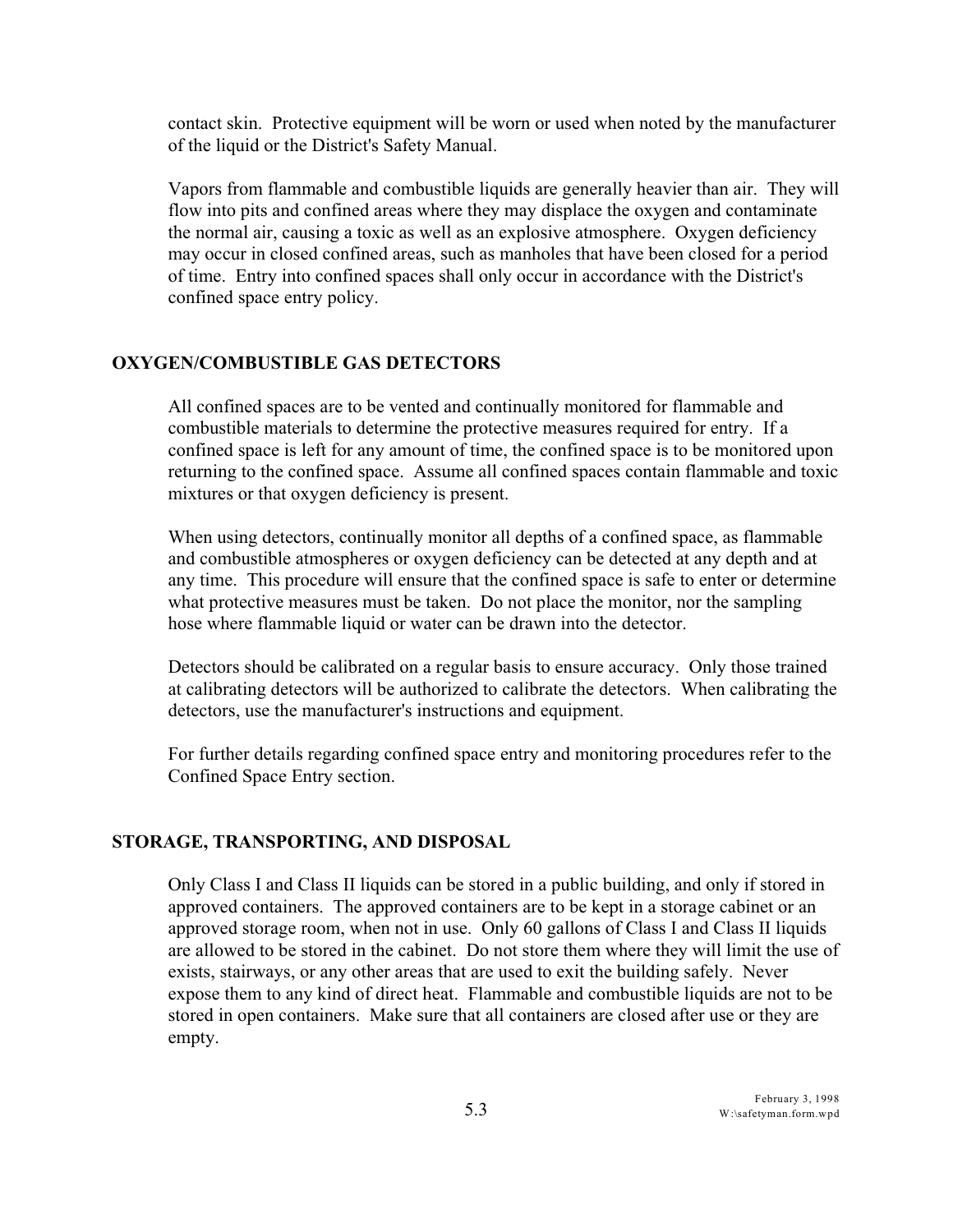While transporting flammable and combustible liquids, they must be secured in the vehicle with rope or bungee cord. They must be tied or hooked to the vehicle to prevent the liquid from rolling and spilling. The liquids are to be transported only when needed and returned to the proper place after use.

For disposal of flammable liquids, they are to be returned to the vendor or given to a licensed disposal contractor. The District Risk Manager must be contacted whenever disposal is required. When drummed and properly stored, most flammable liquids are stable and safe. All flammable liquids are to be stored in the District's fire proof cabinet.

## **SUMMARY**

Observe precautions when receiving, storing, handling, and using flammable and combustible liquids.

Avoid mixing flammable and combustible liquids, prohibit smoking around or near flammable and combustible liquids, and use spark resistant tools when working with flammable and combustible liquids.

Some flammable and combustible liquids can cause skin irritation from contact, intoxication or illness from inhaling vapors and fumes, and oxygen deficiency in confined spaces.

Oxygen/combustible gas detectors must be used prior to entering a confined space to determine if and what protective equipment is needed. Detectors are to be calibrated by an experienced person and on a regular basis.

All Class I and Class II liquids must be stored in a storage cabinet or an approved storage room. Only 60 gallons of these liquids can be stored in the cabinet. Flammable and combustible liquids are to be returned to the vendor or disposed of by a licensed disposal contractor.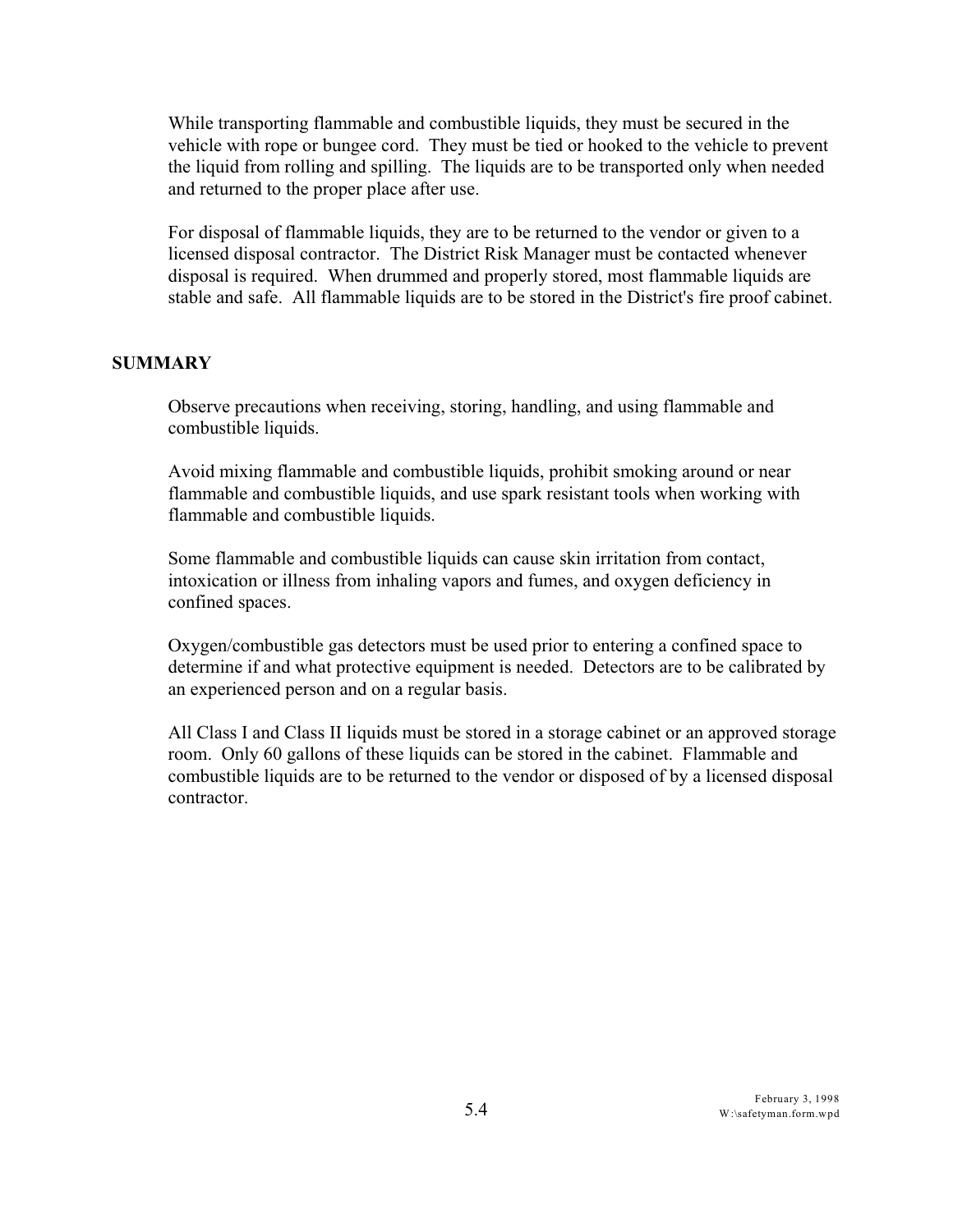# **CONFINED SPACE ENTRY**

### **PURPOSE**

The purpose of this the District's Confined Space Entry program is to ensure that safe entry procedures are utilized prior to and during all work activities in a confined space. This program is designed to prevent injuries and illnesses that may occur in confined spaces.

## **DEFINITION**

A confined space is defined as, "Any enclosed or semi-enclosed space that has limited openings for entry and exit that are not intended for continuous employee occupancy and does not have sufficient natural or mechanical ventilation to prevent a build-up of a hazardous atmosphere." All substructures (below ground), sewer manholes, water valve vaults, pump and lift stations are designated "confined spaces."

Three types of atmospheric hazards are possible in confined spaces.

1. **Oxygen Deficient Atmosphere** - An oxygen deficient atmosphere has less than 19.5% available oxygen. Any atmosphere with less than 19.5% oxygen should **not** be entered without self contained breathing apparatus (SCBA).

The oxygen level in a confined space can decrease because of work being done, such as welding, cutting, brazing, or painting; or it can be decreased by certain chemical reactions (rusting) or through bacterial action (fermentation). The oxygen level is also decreased if oxygen is displaced by another gas, such as carbon dioxide or nitrogen. Total displacement of oxygen (below 16%) by another gas, such as carbon dioxide, will result in unconsciousness followed by death.

2. **Flammable Atmosphere** - Two things make an atmosphere flammable; 1) the oxygen in the air; and 2) a flammable gas, vapor, or dust in the proper mixture. Different gases have different flammable ranges. If a source of ignition (e.g., a spark or an electrical tool) is introduced into a space containing a flammable atmosphere, an explosion will result.

An oxygen enriched atmosphere (above 21%) will cause flammable materials, such as clothing and hair, to burn violently when ignited. Therefore, **never use pure oxygen to ventilate a confined space.** Ventilate with normal air.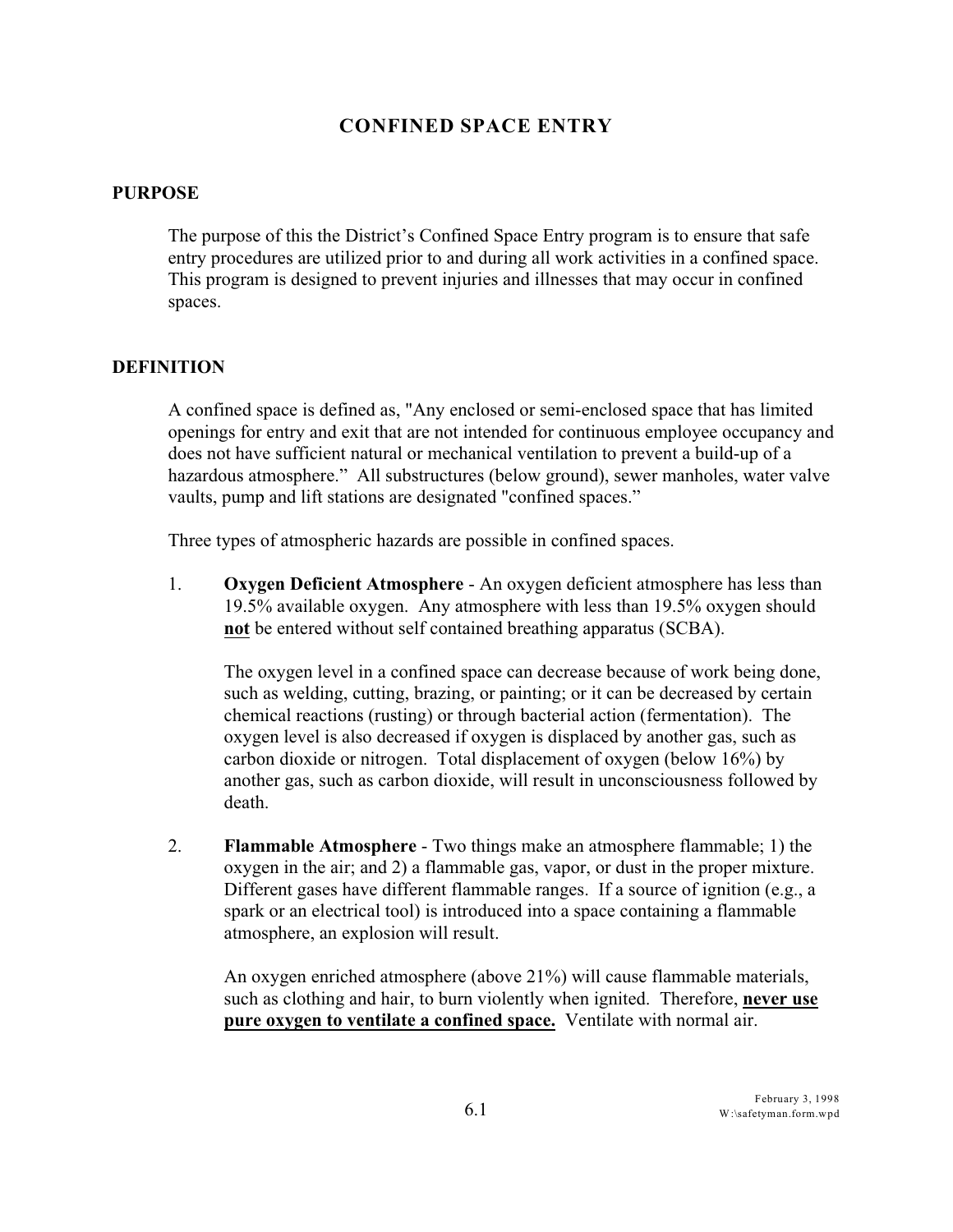- 3. **Toxic Atmosphere** Most substances (liquids, vapors, gases, mists, solid materials, and dust) should be considered hazardous in a confined space. Toxic substances can come from the following:
	- a. The product stored in or passing through the space: The product can be absorbed into the walls and give off toxic gases when removed or when cleaning out the residue of a stored product, toxic gases can be given off.
	- b. The work being performed in a confined space: Examples of such include cutting, welding, brazing, painting, sanding, degreasing, etc. Toxic atmospheres are generated in various processes. For example, cleaning solvents are very toxic in confined spaces.
	- c. Areas adjacent to the confined space: Toxicants produced by work in the area of confined spaces can enter and accumulate in the confined space.

All confined spaces must be tested once a cover has been lifted whether or not entry is proposed or expected.

# **CONFINED SPACE ENTRY PROCEDURES**

No employee will enter a confined space without having proper confined space entry training and only in accordance with the procedures listed below.

1. **Tests must be taken of the atmosphere in the confined space before entry.** It is important to understand that some gases and vapors are heavier than air and will settle to the bottom of a confined space. Other gases are lighter than air and will be found around the top of the confined space. Therefore, it is necessary to test all areas (top, middle, and bottom) of a confined space with properly calibrated equipment to determine if gases are present.

The atmosphere **must be tested** for the possibility of; 1) oxygen deficiency, 2) flammable conditions, and 3) toxic substances. **If testing reveals oxygen deficiency, or the presence of flammable or toxic gases, the space must be ventilated thirty seconds for every foot of depth with fresh air entering two feet to three feet above the bottom of the confined space to expel all hazardous conditions and retested before workers enter.** Failure to properly ventilate and clear the confined space of hazardous conditions will require use of appropriate respiratory protection during entry.

**Never** trust your senses to determine if the air in the confined space is safe! You cannot see or smell many toxic gases, nor can you determine the level of oxygen present.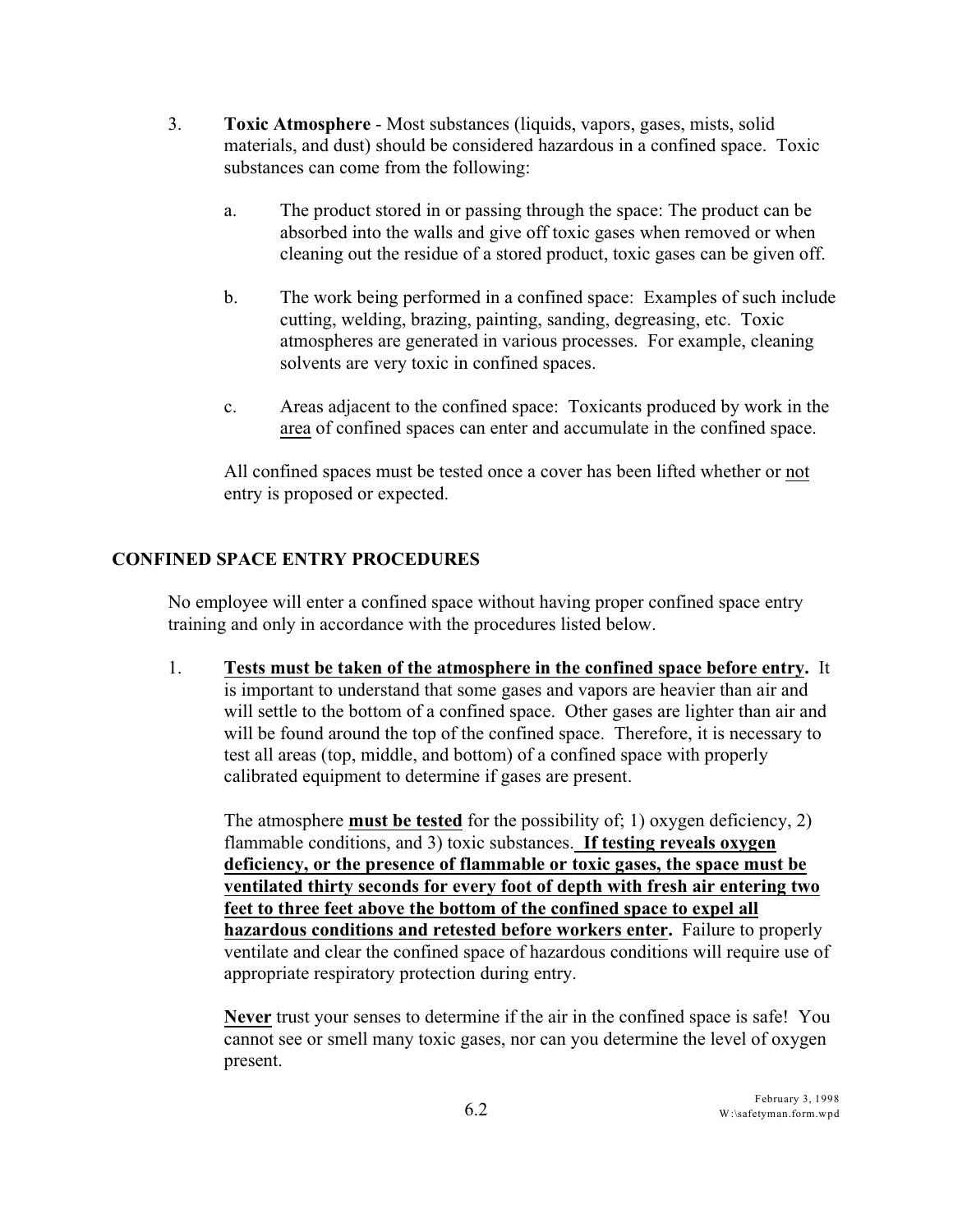# **The confined space must be continually monitored for hazardous conditions with properly calibrated testing equipment while a worker is in the confined space.**

- 2. Standing water must be pumped from confined spaces (water valve vaults) before worker entry.
- 3. Proper precautions must be taken prior to entry into a confined space that has registered a hazardous reading for oxygen deficiency or toxic gases. Entry is **prohibited** in confined spaces which register flammable atmosphere.
	- a. A standby person (attendant) must be present and remain outside of the confined space and be in constant contact (visual or speech) with the worker in the confined space. In case of an emergency, the standby person **will not** enter the confined space until properly trained help arrives and then only with proper protective equipment, life lines, respirators, etc. The attendant shall follow the guidelines in the "emergency response" section of these procedures, if needed.
	- b. Self contained breathing apparatus (SCBA) is required for entry into confined spaces registering an oxygen deficient or toxic atmosphere.

## **EMERGENCY RESPONSE**

A plan of action shall be executed to conduct a timely rescue of individuals in a confined space should an emergency arise.

There are two possible confined space rescue procedures. The first describes actions to be taken when the occupant in the confined space is **not** connected to a tether line, while the second procedure describes actions to be taken when the occupant is connected to a tether line.

- 1. If the occupant in the confined space is **not** connected to a tether line, the following actions will be taken:
	- a. Once realized that an occupant is in danger, rescuer **immediately** summons emergency assistance. This can be relayed in two fashions. If any person is nearby (in voice contact range) request them to call 911 and get back to you informing you that they have contacted the authorities. If not, contact anyone via the two-way radio communications. Make it perfectly clear that it is an emergency, you need help immediately and make certain you give a detailed description of your location.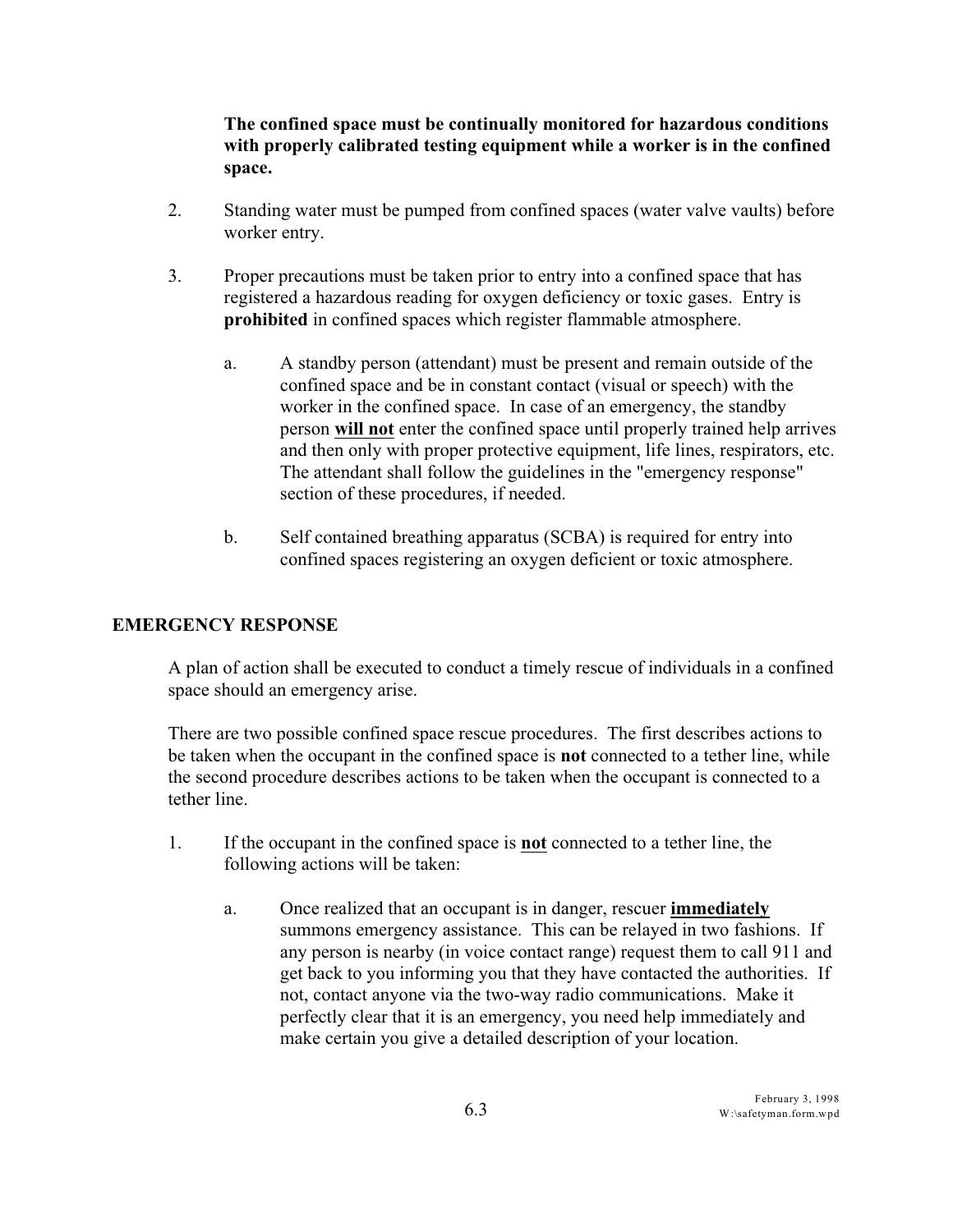- b. Under no circumstances shall a person attempt to rescue a victim without being trained and certified in confined space rescue entry and only upon compliance with the procedures listed below.
	- 1. Emergency authorities have been notified.
	- 2. A third party is available to act as an attendant for the rescuer, who is trained in confined space practices.
- 2. If the occupant in the confined space is connected to a tether line, the following actions will be taken:
	- a. Once it is realized that an occupant is in danger, immediately retract the victim with the emergency crank at least to the position of having his head and chest above the rim level of the confined space.
	- b. Summon emergency assistance: either a bystander or contact help via the two-way radio. It must be made very clear to the person contacted that it is an emergency and help is needed immediately. Also, make certain you give a detailed description of your location.
	- c. You can now retrieve the victim from the opening, being careful not to further injure the victim.
	- d. Check vital signs of the victim and begin applying Cardiopulmonary Resuscitation (CPR) if so trained, and continue until the victim regains consciousness or until emergency personnel arrive and take over.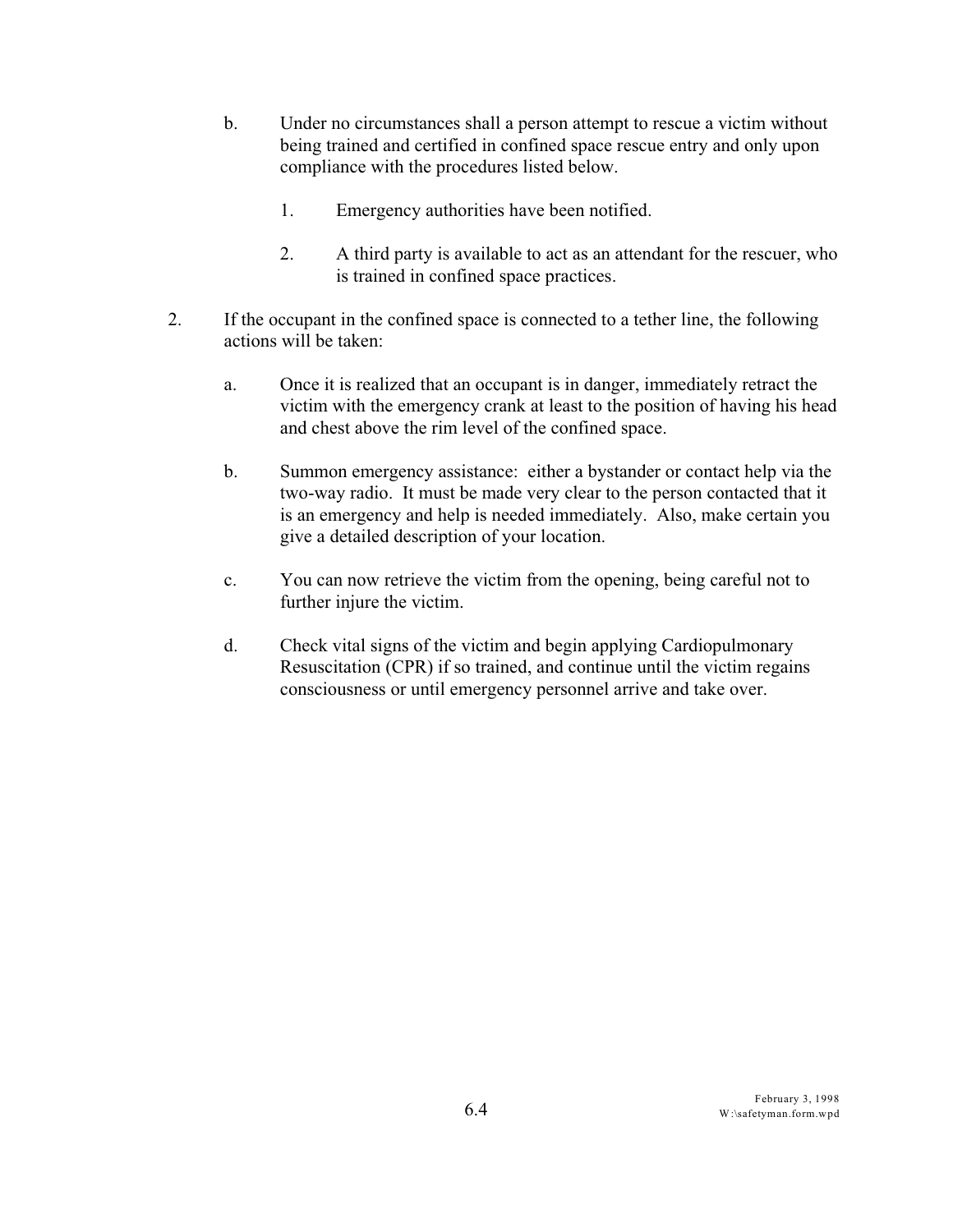# **ELECTRICAL SAFETY**

#### **PURPOSE**

The purpose of this section is to explain the procedures to be followed during work on or near electric equipment or exposes an employee to any electrical hazard. Electric equipment that has been de-energized but has not been locked out or tagged in accordance with these procedures shall be treated as energized parts.

## **LOCKOUT AND TAGOUT PROCEDURES**

While any employee is exposed to contact with parts of fixed electrical equipment or circuits which have been de-energized, the circuits energizing the parts shall be locked, tagged, or both in accordance with the Lockout/Tagout section. Fixed equipment refers to equipment fastened in place or connected by permanent wiring methods.

#### **GENERAL PROCEDURES**

De-energizing equipment must follow the steps listed below.

- 1. Safe procedures for de-energizing circuits and equipment must be determined before circuits or equipment are de-energized.
- 2. The circuits and equipment to be worked on shall be disconnected from all electric energy sources. Control circuit devices, such as push buttons, selector switches, and interlocks, may not be used as the sole means for de-energizing circuits or equipment.
- 3. Stored electrical energy which might endanger personnel shall be released. Capacitors shall be discharged and high capacitance elements shall be short circuited and grounded, if the stored electrical energy might endanger personnel.

## **APPLICATION OF LOCKS AND TAGS**

1. A lock and a tag shall be placed on each disconnecting means used to de-energize circuits and equipment on which work is to be performed. The lock shall be attached so as to prevent persons from operating the disconnecting means unless they resort to undue force or the use of tools.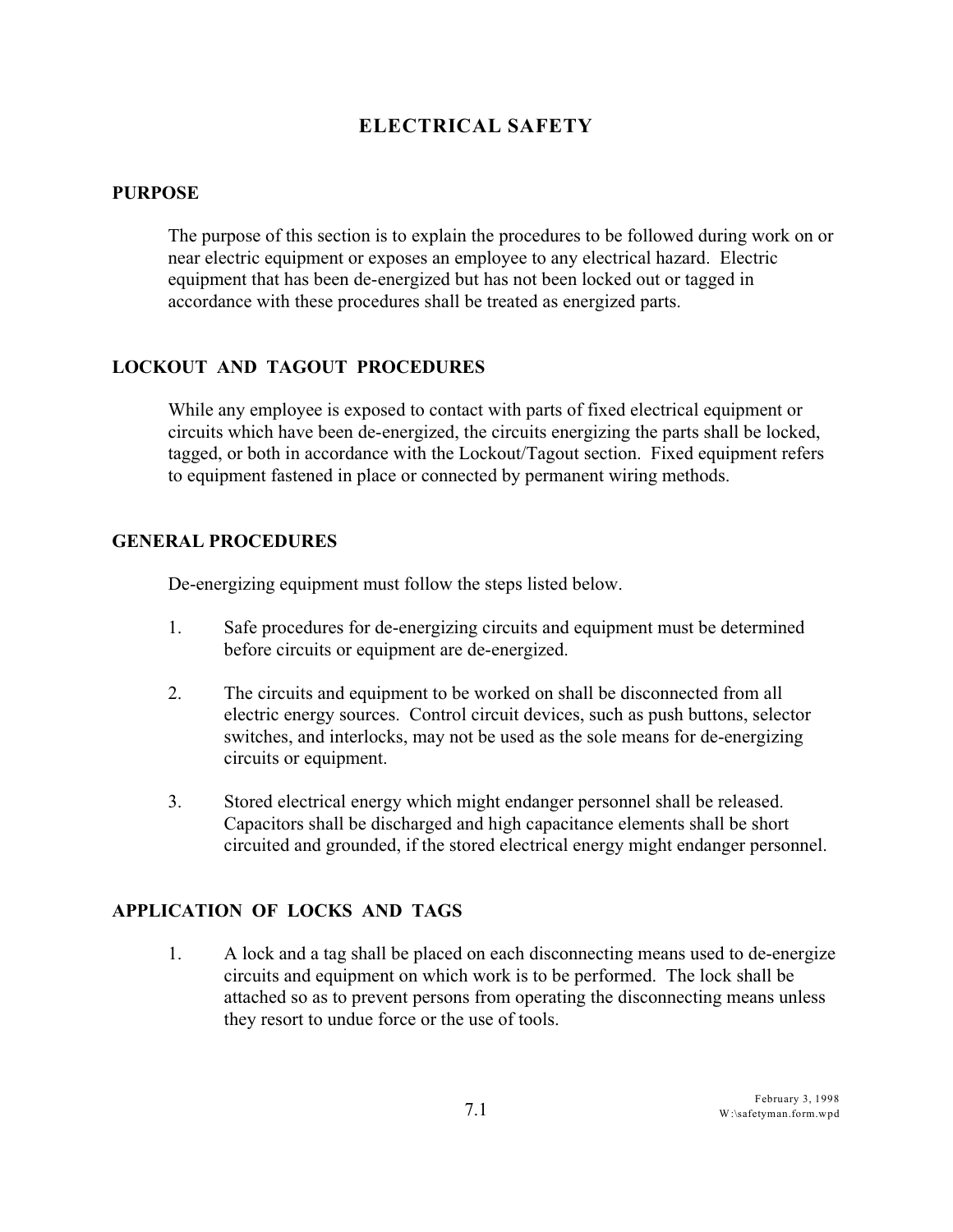- 2. Each tag shall contain a statement prohibiting unauthorized operation, the disconnecting means and removal of the tag.
- 3. If a lock cannot be applied, or if the employee can demonstrate that tagging procedures will provide a level of safety equivalent to that obtained by the use of a lock, a tag may be used without a lock.
- 4. A tag used without a lock shall be supplemented by at least one additional safety measure that provides a level of safety equivalent to that obtained by the use of a lock. Examples of additional safety measures include the removal of an isolating circuit element, blocking of a controlling switch, or opening of an extra disconnecting device.
- 5. A lock may be placed without a tag only under the following conditions:
	- < Only one circuit or piece of equipment is de-energized, and
	- $\rightarrow$  the lockout period does not extend beyond the work shift, and
	- **Exercise** employees exposed to the hazards associated with re-energizing the circuit or equipment are familiar with the procedure.

# **VERIFICATION OF DE-ENERGIZED CONDITION**

The requirements of this paragraph shall be met before any circuits or equipment can be considered and worked as de-energized.

- 1. A qualified person shall operate the equipment operating controls or otherwise verify that the equipment cannot be restarted.
- 2. A qualified person shall use test equipment to test the circuit elements and electrical parts of equipment to which employees will be exposed and shall verify that the circuit elements and equipment parts are de-energized. The test shall also determine if any energized condition exists as a result of inadvertently induced voltage or unrelated voltage feedback.

# **RE-ENERGIZING EQUIPMENT**

These requirements shall be met, in order given, before circuits or equipment are reenergized, even temporarily.

1. A qualified person shall conduct tests and visual inspections, as necessary, to verify that all tools, electrical jumpers, shorts, grounds, and other such devices have been removed, so that the circuits and equipment can be safely energized.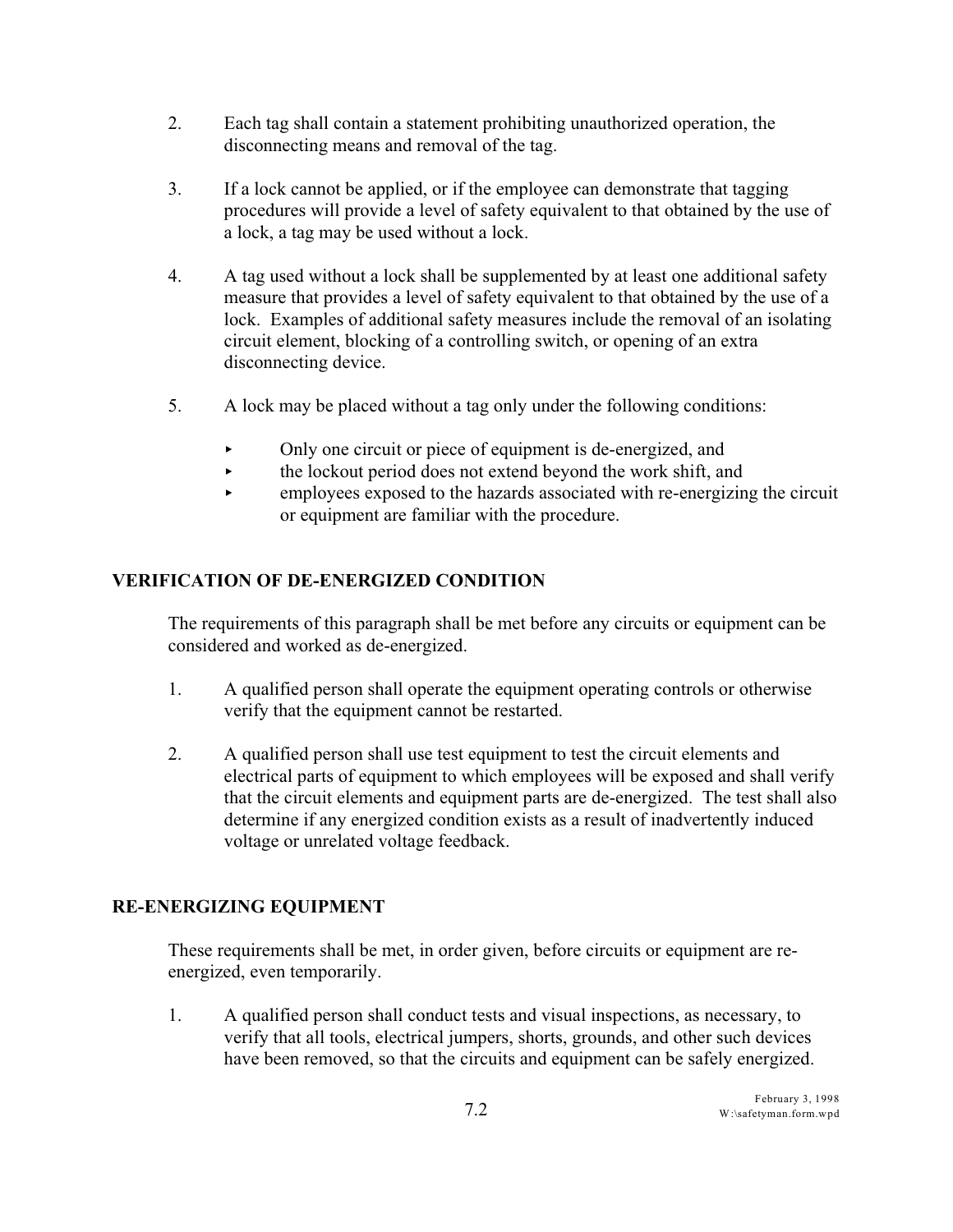- 2. Employees exposed to the hazards associated with re-energizing the circuit or equipment shall be warned to stay clear of circuits and equipment.
- 3. Each lock and tag shall be removed by the employee who applied it or under their supervision. However, if this employee is absent from the workplace, then the lock or tag may be removed by a qualified person designated to perform this task provided that:
	- $\blacktriangleright$  the employer ensures that the employee who applied the lock or tag is not available at the workplace, and
	- $\blacktriangleright$  the employer ensures that the employee is aware that the lock or tag has been removed before the employee returns to the workplace.
- 4. There shall be a visual determination that all employees are clear of the circuits and equipment.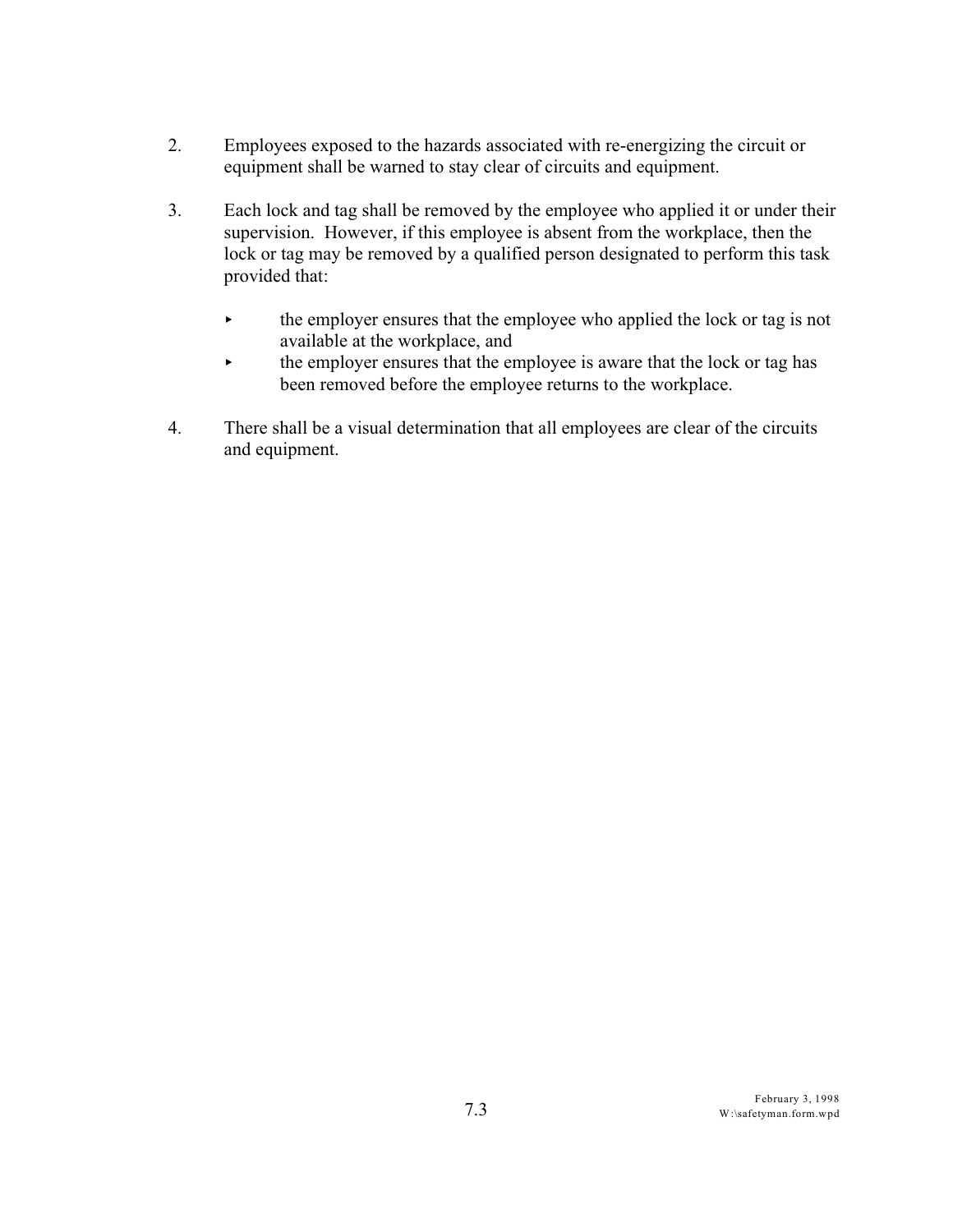# **EQUIPMENT/VEHICLE SAFETY AND USAGE**

#### **PURPOSE**

It is the policy of the District to permit only trained and authorized employees to operate equipment or vehicles at any time. This policy is applicable to both daily operators of the equipment or vehicles and those who only occasionally use the equipment or vehicles.

#### **RESPONSIBILITIES**

The Safety Manager is responsible for scheduling each employee for appropriate training with the designated trainer. The Safety Manager is responsible for maintaining safety records for all employees trained and certified to operate District equipment and vehicles.

The maintenance supervisor is responsible for training maintenance employees in the proper use of District maintenance equipment and vehicles. The Safety Manager is responsible for training employees in the proper use of District office equipment.

## **LIST OF EQUIPMENT AND VEHICLES**

The equipment and vehicles used at this District are as follows:

- 1. Drill Press
- 2. Power Grinder
- 3. Power Hand Tools (drills, circular saw, sawsall, etc.)
- 4. Pumps
- 5. Demo Saw
- 6. 4" Trash Pump
- 7. Air Compressors
- 8. Pick-up Trucks
- 9. Flatbed Truck with Mounted Air Compressor and Autocrane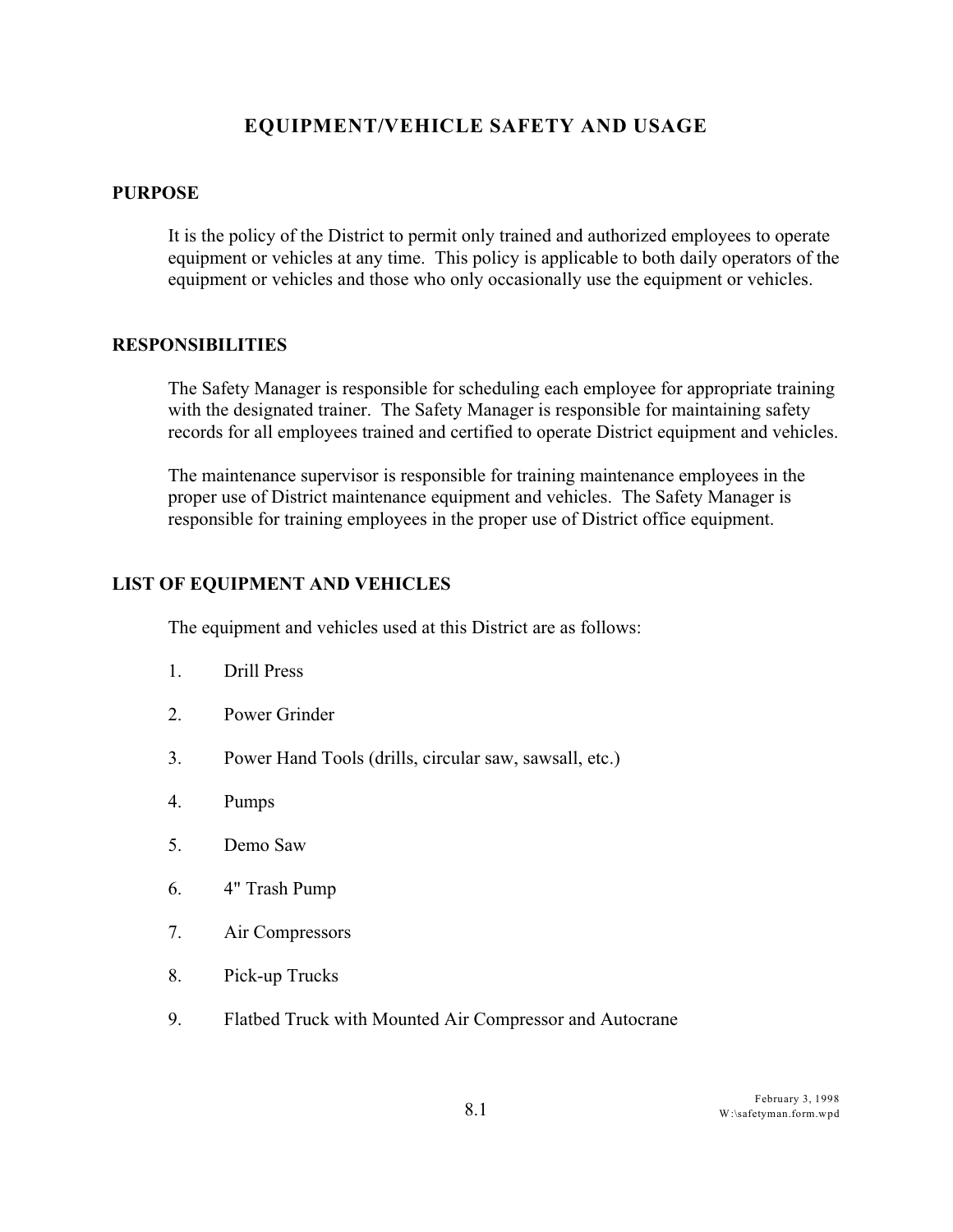- 10. Hydraulic Sewer Cleaners
- 11. Television Inspection Units
- 12. Lawn Maintenance Equipment

### **PRE-OPERATIONAL PROCEDURES**

1. Any equipment or machine, part, function, or process which may cause injury must be guarded. Ensure that all permanent guards are securely attached in good working order and all removable guards are in place on the equipment before starting use. Guards must meet these minimum requirements:

**Prevent contact** - The guard must prevent hands, arms, or any part of the body or clothing from making contact with dangerous moving parts.

**Secure** - Guards should not be easy to remove or alter. Guards and safety devices should be made of durable material that will withstand the conditions of normal use. They must be firmly secured to the equipment.

**Protect from falling objects** - The guards should ensure that no object can fall into moving parts.

**Create no new hazards** - If the guard creates a hazard of its own such as a shear point, a jagged edge, or an unfinished surface which can cause injury, then employees are not to use the equipment.

- 2. If a guard is defective, damaged or in any way does not meet the requirements of these procedures, do not use the equipment, and immediately notify your supervisor and Safety Manager.
- 3. Inspect all equipment, cords, and accessories to ensure the equipment is in good condition to use.
- 4. Where the operation of a piece of equipment or accidental contact with the equipment can cause injury to the employee or others in the area, the hazard must be either controlled or eliminated.
- 5. Use the necessary and appropriate personal protective equipment before use of equipment.
- 6. Keep all work areas clean and dry to prevent damage to the equipment and injury to the employee.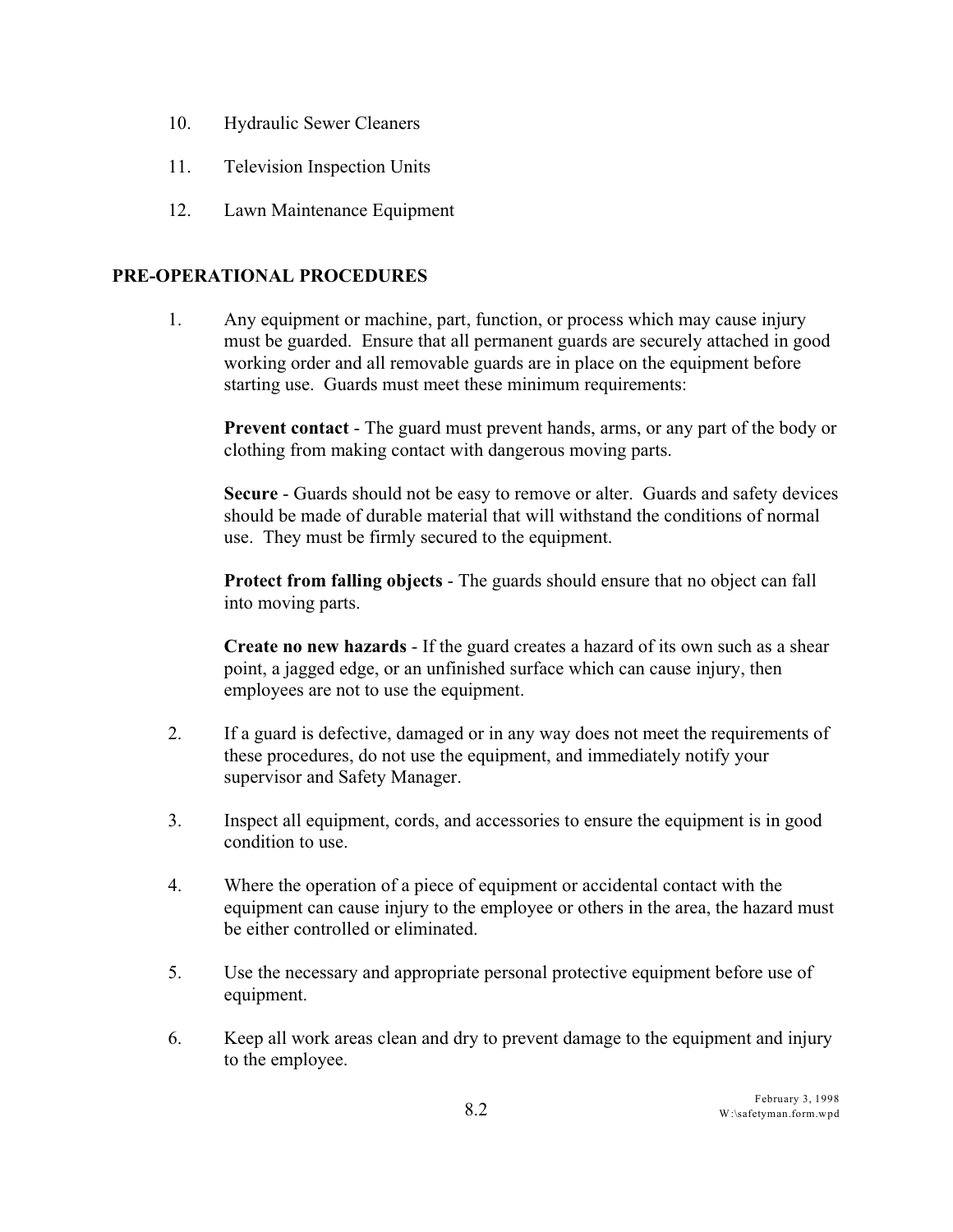- 7. Dress correctly. Change clothing and take off jewelry that could become entangled in the equipment.
- 8. Notify the immediate supervisor of any equipment or vehicle in need of repair.
- 9. If a lock or tag is in place on a piece of equipment, do not remove it and do not use the equipment.

# **OPERATING PROCEDURES**

- 1. Do not remove guards for any reason while operating any equipment.
- 2. Do not remove any required or necessary personal protective equipment while operating equipment.
- 3. Pay constant attention to the job being performed. Do not focus on anything else. If distracted or unable to focus on the job being performed, stop work with the equipment.
- 4. Upon finishing with a piece of equipment, do basic maintenance for it. Keep it sharp, oiled, clean, and store properly, as appropriate. If equipment is damaged during use notify the immediate supervisor and Safety Manager.
- 5. Always use the proper equipment for the job.
- 6. Keep electrical cables and cords clean and free of kinks. Never carry a piece of equipment by the cord.

## **EQUIPMENT START-UP PROCEDURES**

The following procedures are required during and after the installation of new equipment, rearrangement of existing equipment into a new layout, and during the relocation of existing equipment.

- 1. While new equipment is being installed, the Safety Manager and/or the maintenance supervisor must be involved from the beginning to the end of the installation process.
- 2. Corrections required during installation should be done as needed.
- 3. Before operation of the equipment in the workplace, the Safety Manager and/or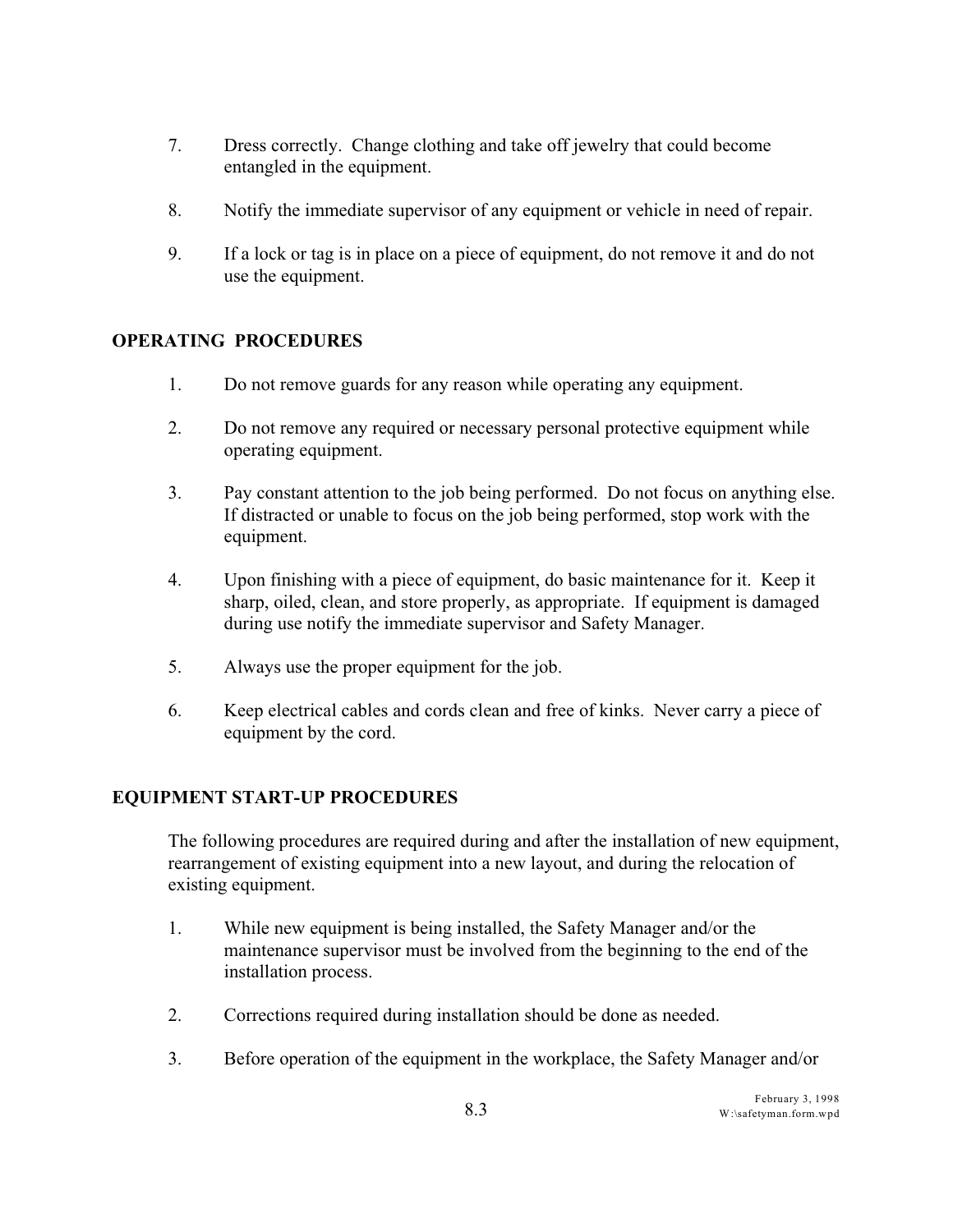the maintenance supervisor must acknowledge that the equipment meets all safety requirements.

4. The Safety Manager and/or the maintenance supervisor must make sure that the equipment is safe and efficient before employees can operate it.

## **TRAINING PROGRAM**

The District will train employees in the use of the equipment and vehicles they will be required to use in the job duties. Under no circumstance is an employee to operate a piece of equipment or drive a vehicle until they have successfully been trained in the use of the District's equipment or vehicle. This includes all new operators of the District's equipment or vehicles, regardless of claimed experience. The Safety Manager will identify all new employees in the employee Orientation Program and make arrangements with the immediate supervisor to schedule the safety training program.

#### **EQUIPMENT/VEHICLE USAGE**

No equipment or vehicles can be used without being trained in proper operating procedures and without exercising such procedures in the use of equipment and vehicles.

Employees operating District vehicles must comply with all local, state, and federal laws. Employees must have a valid commercial drivers licence, CDL, to operate any District vehicles that have a GVW of above 26,000 pounds. Seat belts are required to be worn at all times. Employees must look behind before backing up in any vehicle and it is required that a "spotter" help back up an employee driving any of the District's large vehicles.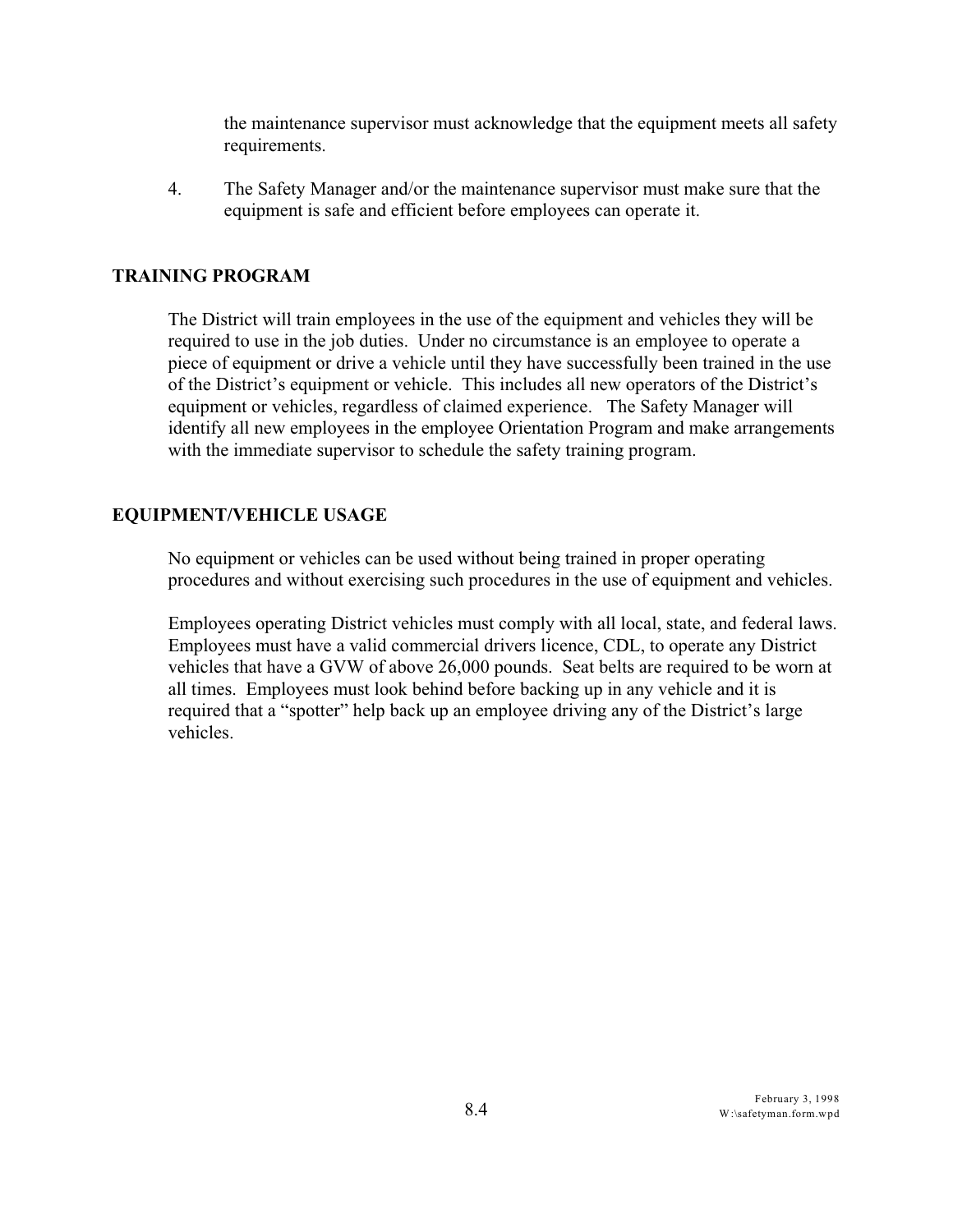# **ERGONOMICS**

#### **PURPOSE**

The purpose of this program is to inform employees that the District is committed to protecting the employee's safety and health by identifying and correcting ergonomic risk factors on the job. The District strives for clear understanding, safe and efficient work practices, and involvement in the program from every level of the District. This program applies to all work operations, both in maintenance and office areas. It is the policy of the District to maintain an ergonomic program that:

- $\blacktriangleright$  Prevents the occurrence of work-related musculoskeletal disorders such as tendinitis, low back pain, and carpal tunnel syndrome, by controlling employee exposure to workplace risk factors which can cause or aggravate them.
- < Ensures that affected employees are informed about work-related musculoskeletal disorders and workplace risk factors that can cause or aggravate them.
- reduces the severity of work-related musculoskeletal disorders through early medical management.
- < Promotes continuous improvement in equipment and methods to control exposure to risk factors in the workplace.

The company is interested in preventing chronic injuries resulting from repetitive motion. To accomplish these goals, the District has instituted this plan, which covers the following areas:

- $\blacktriangleright$  Identifying problem jobs
- $\blacktriangleright$  Exposure control
- < Medical management
- Employee involvement and training
- $\blacktriangleright$  Enforcement
- Changes to plan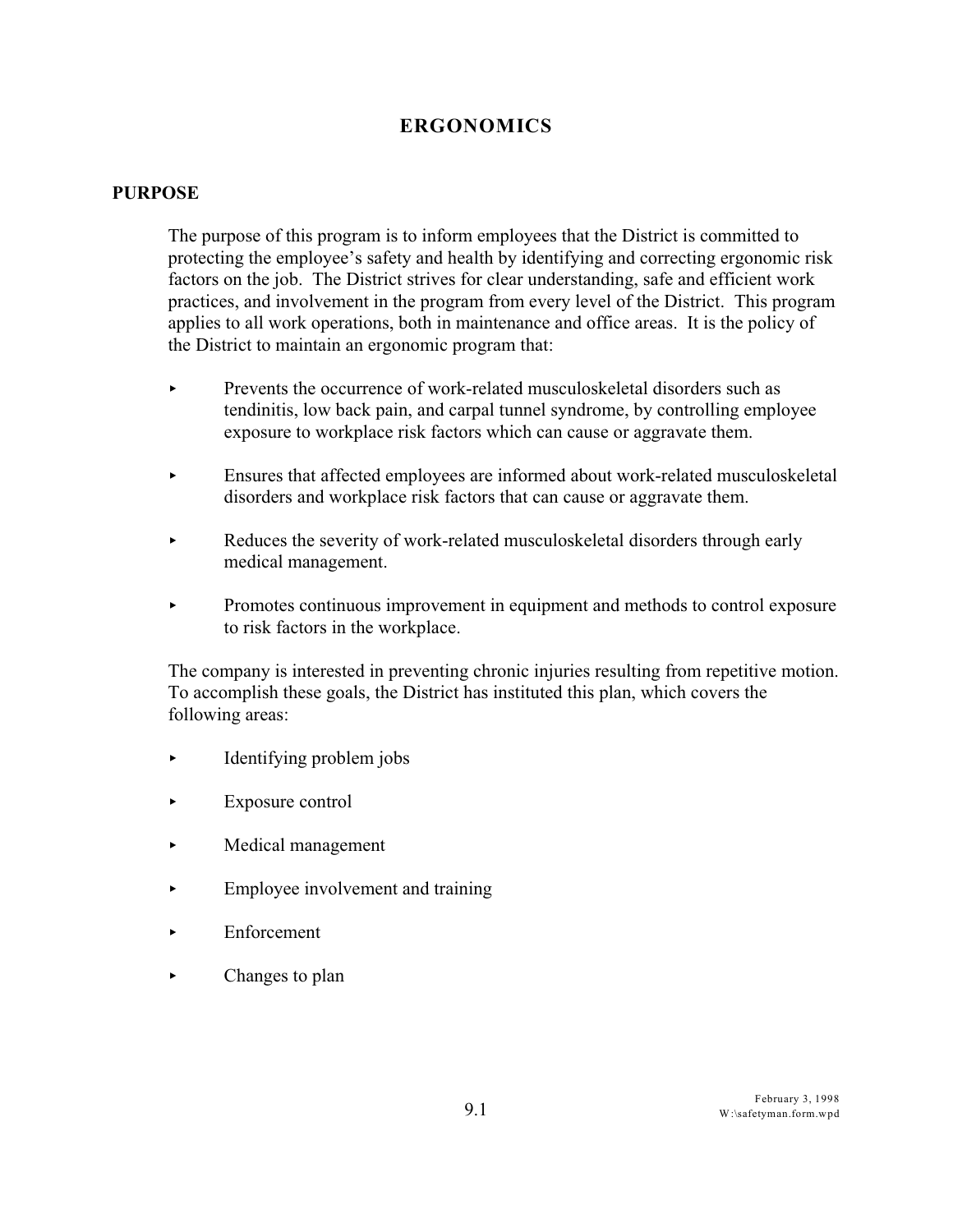#### **RESPONSIBILITY**

The Safety Manager will be responsible for coordinating and reviewing all ergonomic programs. It will be the responsibility of the employees to evaluate jobs that they have identified as needing an ergonomic program. Employees are to help in the development and implementation of safety measures to reduce job-related injuries.

## **IDENTIFYING PROBLEM JOBS**

Identifying problem jobs involves several steps. The Safety Manager will periodically examine workplace operations to inspect for jobs where employees are exposed to risk factors including:

- Performance of the same motion or motion pattern every few seconds for more than two hours at a time.
- Fixed or awkward work postures for more than a total of two hours, i.e., overhead work, twisted or bent back, bent wrist, kneeling or squatting.
- < Use of vibration or impact tools or equipment for more than a total of two hours during the workday.
- < Unassisted manual lifting, lowering, or carrying of anything weighing more than 25 pounds more than once during the workday.

### **EXPOSURE CONTROL**

Once problem jobs have been identified, supervisors and employees in affected areas will be notified. The Safety Manager will develop possible solutions and implement them.

#### **MEDICAL MANAGEMENT AND INJURY INVESTIGATION**

The District has chosen a health care provider to provide medical treatment for employees with injuries related to ergonomics. The District encourages all employees to immediately report symptoms of discomfort that may be associated with their job duties. Employees are to report injuries to their immediate supervisor.

All work procedures that result in injury or illness, regardless of their nature will be reported and investigated. It is an integral part of the District's safety program that documentation is completed as soon as possible so that the cause and means of prevention can be identified to prevent reoccurrence.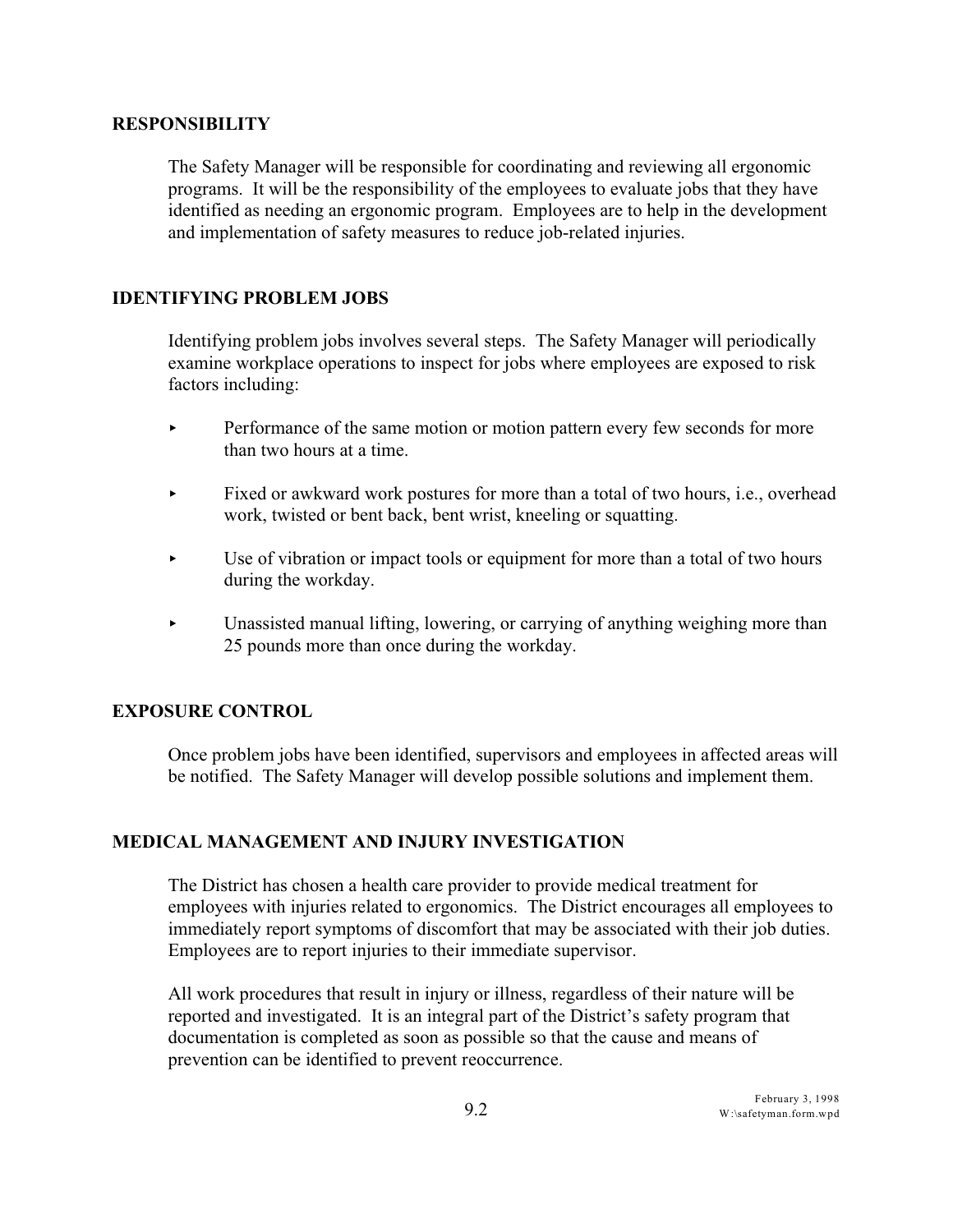# **EMPLOYEE INVOLVEMENT AND TRAINING**

The District will train each employee in a job with exposure to a specific risk factor and each employee in a job where a work-related musculoskeletal disorder is recorded. Training will consist of the following:

- < How to recognize workplace risk factors associated with work-related musculoskeletal disorders and ways to reduce exposure to those risk factors.
- < The signs and symptoms of work-related musculoskeletal disorders, the importance of early reporting, and medical management procedures.
- Reporting procedures including the person to whom the employee is to report workplace risk factors and work-related musculoskeletal disorders.
- $\blacktriangleright$  The process the District is taking to address and control workplace risk factors, each employee's role in the process, and how to participate in the process.
- < Opportunity to practice and demonstrate proper use of implemented control measures and safe work methods which apply to the job.

## **ENFORCEMENT**

Constant awareness of and respect for ergonomic hazards, and compliance with all safety rules and regulations are considered conditions of employment. Supervisors and the Safety Manager have the right to issue disciplinary warnings to employees, up to and including termination, for failure to follow the guidelines of this program.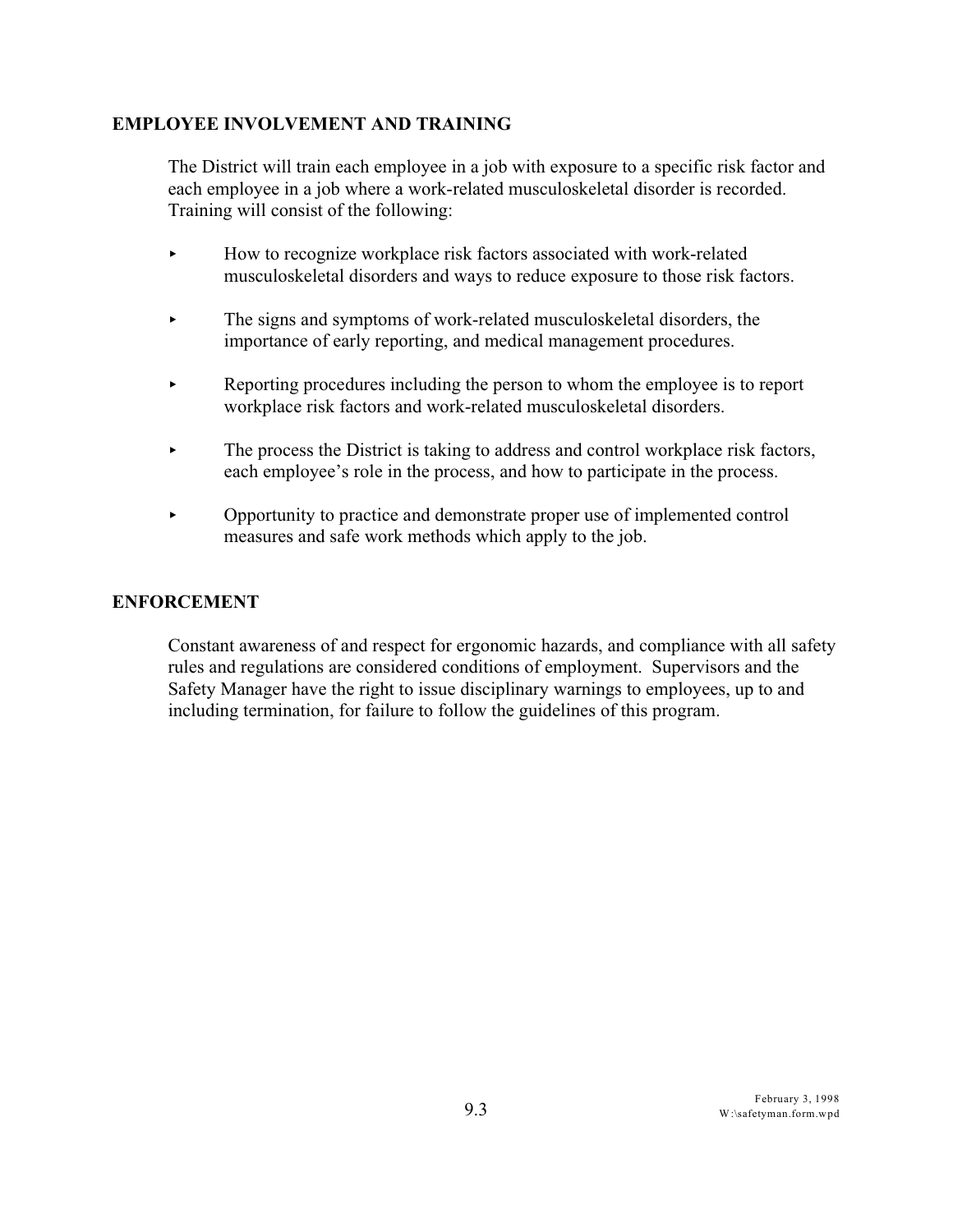# **FALL PROTECTION**

## **PURPOSE**

It is the policy of the District to permit only employees trained in fall protection procedures to work in areas where fall hazards occur, to reduce likelihood of fall accidents and to help ensure a safe workplace.

## **PRE-WORK CHECK**

Prior to beginning work in any area or on any device where fall hazards exist, the following inspections must be made.

#### **Stairs**

- 1. All required covers or guardrails must be in place.
- 2. All handrails or guardrails are in place on stairways.
- 3. All treads and risers on stairs are in good condition.
- 4. Non-slip surfaces are in place on stairs.

#### **Ladders**

- 1. Gripping safety feet are in place and secure on ladders.
- 2. All parts and fittings on ladders are secure and in good operating condition. All worn or damaged fittings and parts are replaced or repaired prior to use.
- 3. Non-slip surfaces are in place on ladder rungs.
- 4. When setting ladders up, footing of ladders is secure on a firm, level, and nonskid surface and top of ladders are placed against a solid, stationary object.

#### **Tri-Pod**

- 1. Inspect tri-pod for worn belts, buckles, parts, and cables. Ensure all parts are in good working condition. Tri-pod must be in good working condition before use.
- 2. Place tri-pod on a level and in a stable position over the entry area. Position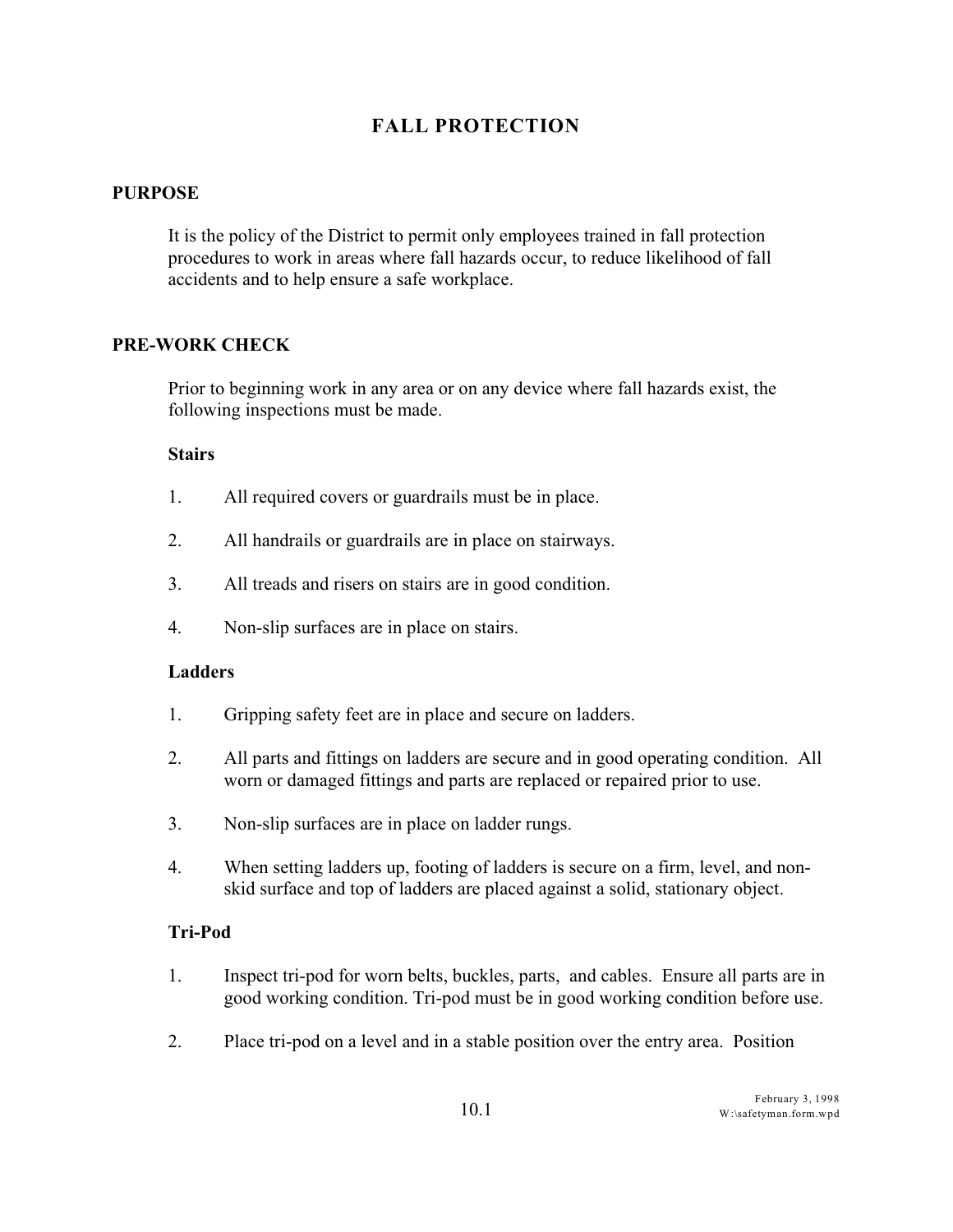safety feet on a flat surface.

- 3. All pins are secure and locked into place.
- 4. Secure the manual lift winch and cargo winch in the appropriate position.

# **WORK PROCEDURES**

- 1. If any one of the conditions described in the Pre-Work Check is not met for the area or piece of equipment posing a potential fall hazard, the employee is not to perform the job until the conditions are met. If the condition cannot be remedied immediately, the employee's supervisor should be advised of the problem and a different piece of equipment should be utilized.
- 2. If the situation calls for use of fall protection devices such as harness, tripod or belts because the fall hazard cannot be reduced to a safe level, then the employee must use the proper protective equipment before beginning the work and use it as intended throughout the duration of the work.
- 3. Only employees trained in the proper fall protection devices are allowed to perform the work that requires fall protection.
- 4. Passageways, storerooms, and reception area shall be kept clean and orderly.
- 5. The floor of every workroom shall be kept clean and in a dry condition. Where wet processes are performed, drainage shall be maintained, mats, and other dry standing places should be provided where practicable.

# **TRAINING**

It is the responsibility of the supervisor to train employees in the District's fall protection procedures. Under no circumstances shall an employee work in areas of high fall hazards, do work requiring fall protection devices, or use fall protection devices until they are trained in the use of the devices.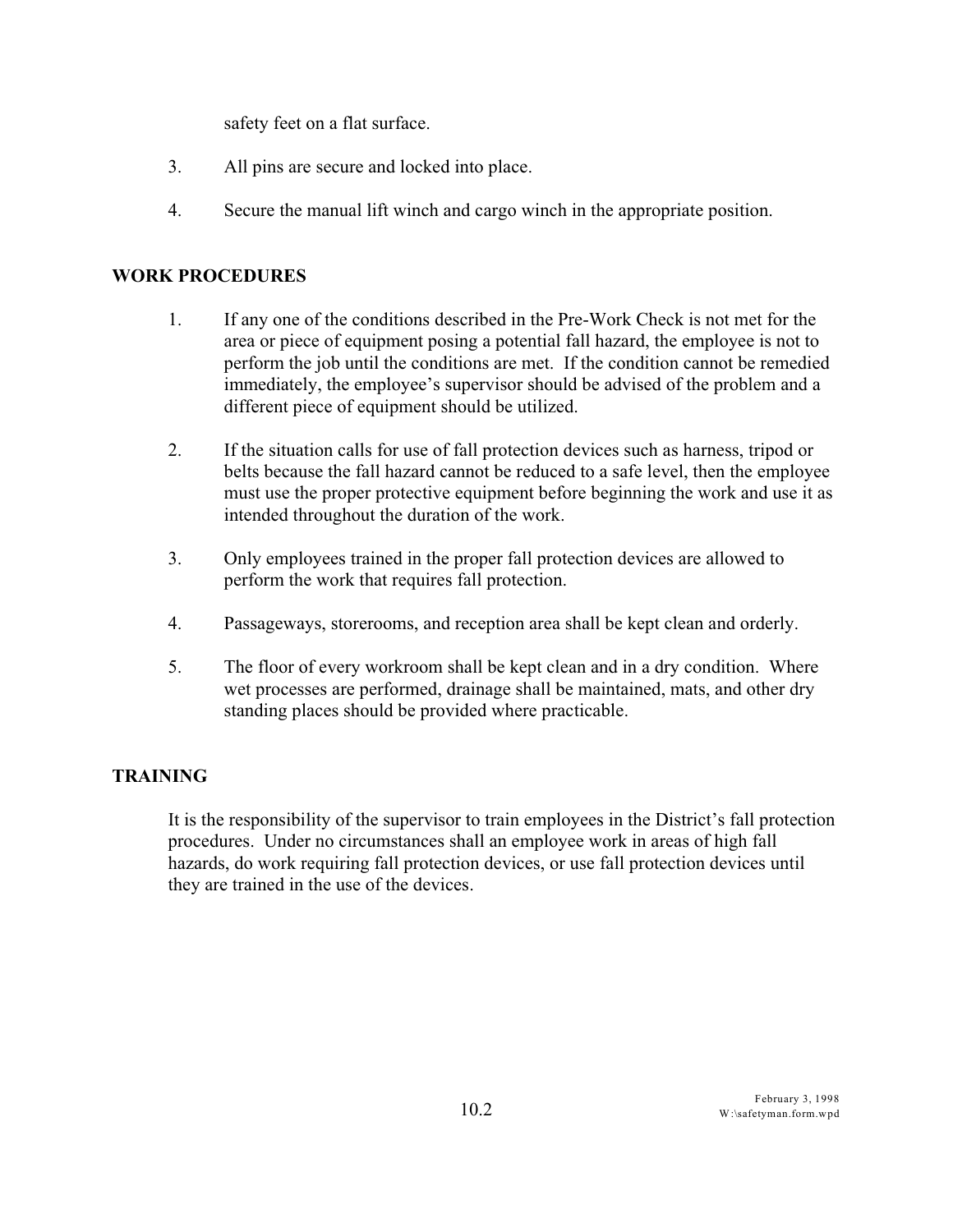# **FIRE PROTECTION**

#### **PURPOSE**

The purpose of the Fire Prevention Plan is to inform District employees of the procedures to be taken to prevent fires and the actions to be taken in the event a fire occurs. The Plan lists safety precautions as well as actions which are prohibited and will result in safety violations being filed against responsible individuals.

The Fire Protection Plan consists of the following sections:

- < **Classifications of Fires** explains the three most common fires.
- **Fire Prevention Plan** explains practices and procedures for prevention of fires.
- **Emergency Action Plan** explains procedures and guidelines to be taken if a fire occurs.

Safety is a major concern for all people occupying the District buildings. Compliance with this Fire Protection Plan will greatly reduce the risk of injury or death, and reduce loss of assets if a fire occurs.

#### **CLASSIFICATIONS OF FIRES**

Four general classifications of fires have been adopted by the National Fire Protection Agency (N.F.P.A.). These classifications are based on the type(s) of combustible materials, and the extinguishing agent needed to combat each type of fire. Three of the four fire classifications are defined below. The fourth class pertains to metal fires to which District property and/or employees will most likely never be exposed.

**Class A Fires**- These fires occur in ordinary materials such as wood, paper, excelsior, rags, and rubbish. The quenching and cooling effects of water, or of solutions containing large percentages of water, are of first importance in extinguishing these fires. Dry-chemical agents provide both rapid knockdown of the flames and the formation of a coating that tends to retard further combustion. Where total extinguishment is mandatory, follow-up with water.

**Class B Fires** - These fires occur in the vapor-air mixture over surface flammable liquids, such as gasoline, oil, grease, paints, and thinners. The limiting of air (oxygen) or combustion inhibiting effect is of primary importance to stop fires of this class. Solid streams of water are likely to spread the fire. However, under certain circumstances, water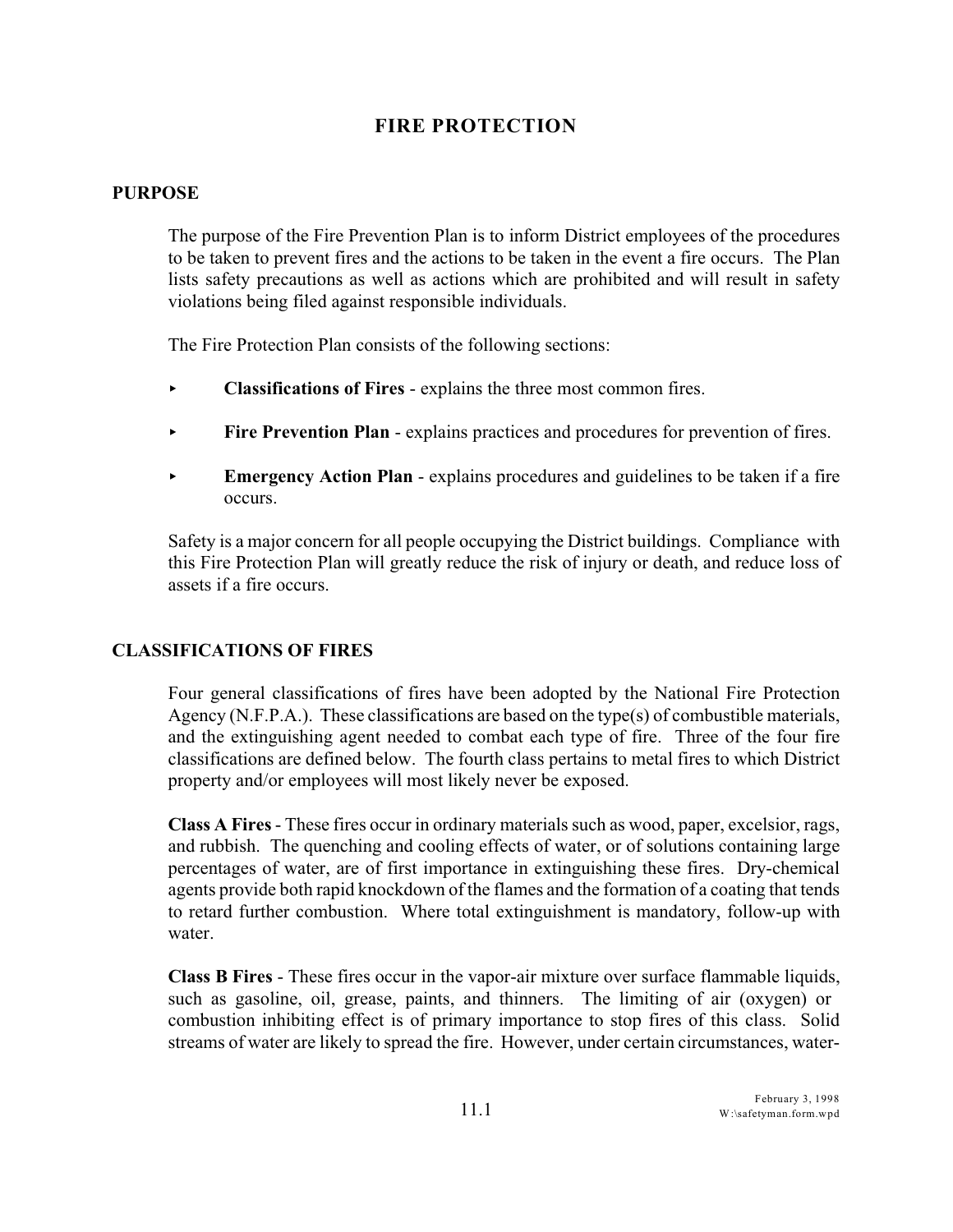fog nozzles may prove effective in the control, but not the extinguishment of these fires. Generally, use dry chemicals, multipurpose dry chemicals,  $\mathrm{CO}_2$  foam, or halogenated agents for such fires.

**Class C Fires** - These fires occur in or near energized electrical equipment where nonconducting - extinguishing agents must be used. Use dry chemicals,  $\mathrm{CO}_2$ , or halogenated extinguishing agents for such fires. Do not use foam or a stream of water because both are good electrical conductors and may result in shock or electrocution.

## **FIRE PREVENTION PLAN**

The following Fire Prevention Plan evaluates hazards and describes procedures to prevent hazardous conditions which could result in a fire.

**Potential Workplace Fire Hazard**: The objective of the Fire Prevention Plan is to eliminate potentially hazardous situations that may exist or occur in, on, or around District facilities. A few examples of such situations are as follows:

- $\blacktriangleright$  An area or areas where flammable and combustible materials are stored.
- An unsafe area arising from the prohibited accumulation of hazardous materials such as rags saturated with a combustible material, paper, wood, etc.
- **Example 1** Improperly disposing of a cigarette which may come in contact with combustible materials or liquids.

**Housekeeping** - Housekeeping is extremely important to maintain a safe workplace. All areas of the District building and facilities shall be continually cleaned and kept in an orderly fashion. This reduces the chance of a fire occurring.

**Storing and Handling of Flammable and/or Combustible Liquids** - Extreme care must be taken when using combustible and/or flammable materials.

**Handling** - Liquids are not to be left exposed to heat either by direct sunlight or open flame. If transporting any flammable and/or combustible liquid in a vehicle, it must be secured in the vehicle with rope or bungee cords. It must be tied or hooked to the vehicle to prevent the liquid container from rolling and spilling. It will only be transported when needed and must be stored in its proper place after use.

When dispensing new, or disposing of used oils or lubricants, spills shall be cleaned and the containers sealed properly. Rags used to clean any spills will be placed in the fire proof waste receptacle and not in the ordinary waste bins.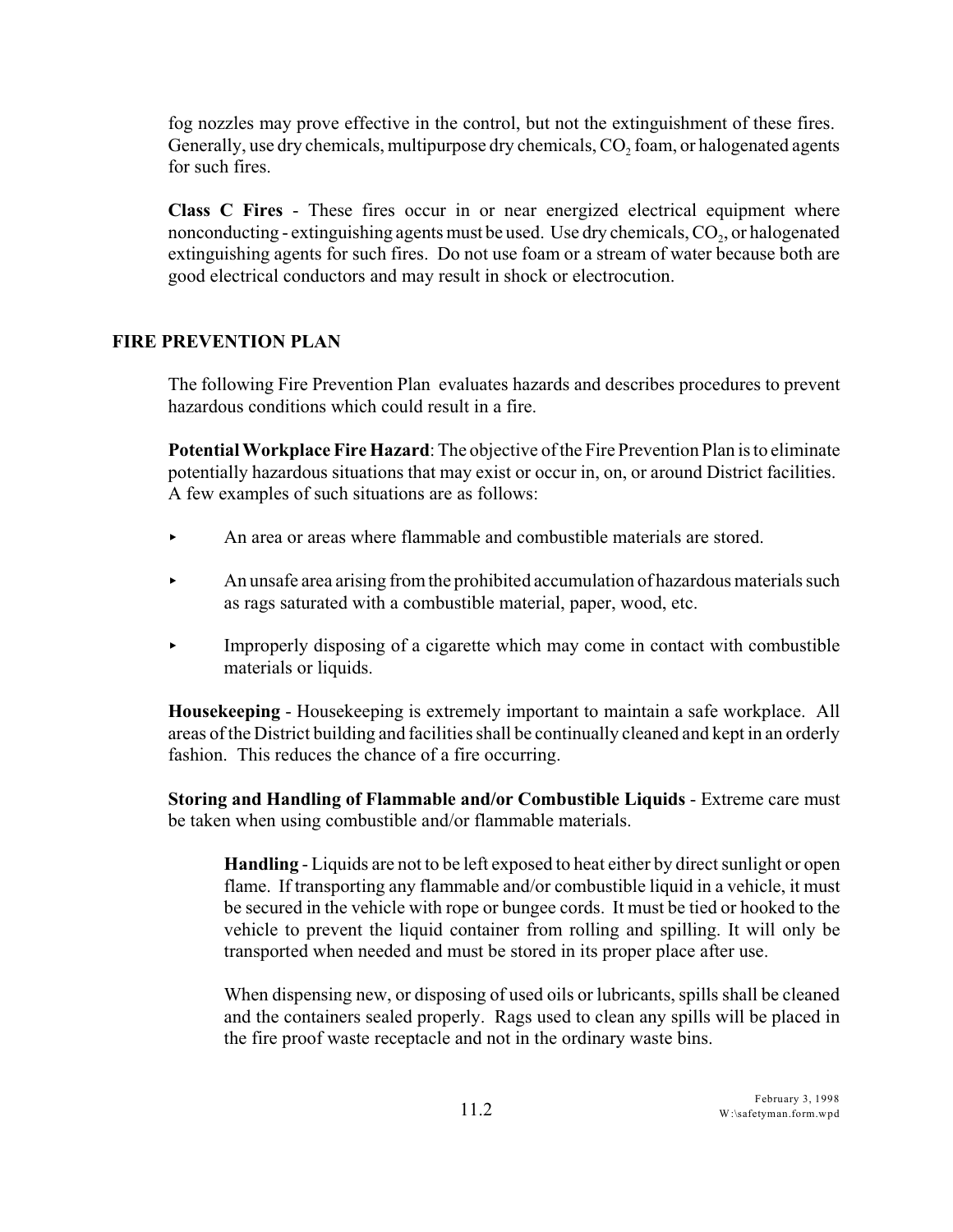When vehicles and equipment are being refueled, the engine must be turned off before fueling. There is a possibility that the fuel could contact the exhaust and cause an explosion or fire.

- 1. **Smoking** Smoking is prohibited in all District buildings and is only allowed on District property in designated areas. Smoking is prohibited when or where combustible and/or flammable liquids are being handled or dispensed.
- 2. **Storage**  Flammable and combustible liquids must be stored in a designated storage cabinet when not in use. No combustible or flammable liquids, such as thinners, fuels, lubricants, or other combustible or flammable materials will be left in a vehicle or the garage area. They shall be returned to their designated area after each use.
- 3. **Housekeeping**  Housekeeping is essential for a safe environment and workplace. All rags saturated with combustible material shall be placed in the fire proof waste receptacle after use and not the regular waste bins. All potential fire hazard materials will be cleaned up and placed in the proper designated storage areas.

**Electrical Outlets** - Electrical fires can occur if any outlet is overloaded with appliances. Any outlet supplying power to more appliances than receptacles shall be protected with a circuit breaker type of extension cord.

**Fire Protection Equipment** - There are several types of fire equipment and protection systems in use at District facilities.

**Fire Extinguishers**- Most fire extinguishers located at District buildings are of the "A,B,C" type. However, the District also uses Halon chemical and Carbon Dioxide  $(CO_2)$ extinguishers in areas where those units would provide the most effective fire extinguishing capability. All District employees must become familiar with the different types of fire extinguishers, their fire fighting capabilities, and their locations in District facilities. The different types of fire extinguishers located at District facilities include the following:

- 1. **ABC Dry Chemical** This type of extinguisher can be used on class A, B, and C type fires. It is a multipurpose extinguisher that will attack any common fire in the workplace.
- 2. **Halon Chemical** This extinguisher is mainly intended for the office equipment, i.e., computers, printers, copiers, etc., as this type of chemical (Halon) reduces the risk of chemical reaction on valuable electrical equipment and greatly reduces the risk of shock to the operator from electrically charged equipment. This extinguisher is rated as a B and C type fire fighter.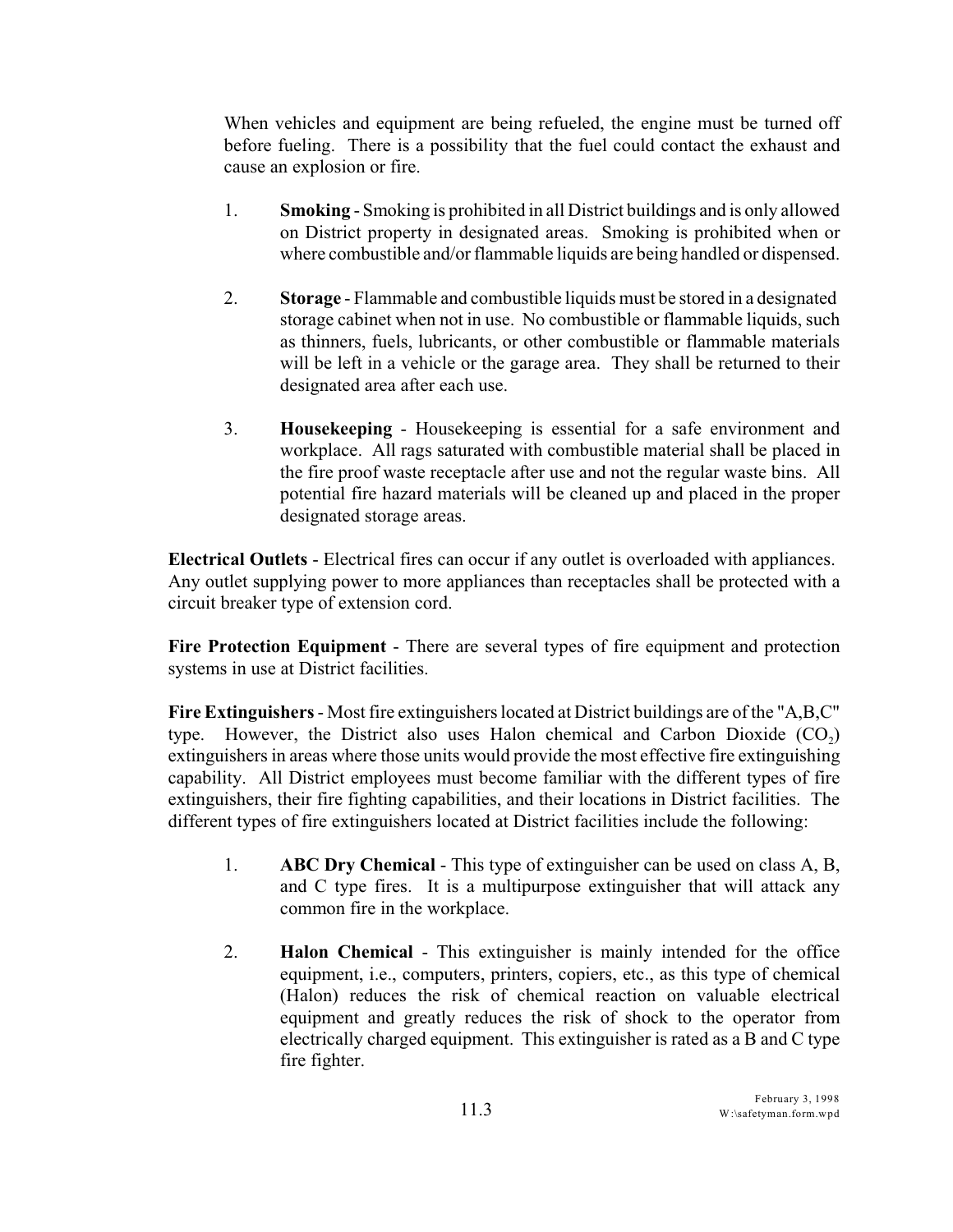**2. Carbon Dioxide (CO<sub>2</sub>) - This fire extinguisher is rated type B and C fire** fighting equipment. This cannot be used on type A fires.

Fire extinguisher locations, types and sizes for the District office/garage facility are shown on the attached building floor plan in the exhibit section.

The **Columbine West Pump Station** has one 5 lb. "A,B,C" in the office in the upper level (office storage) and one 10 lb.  $CO_2$  fire extinguisher in the pumping area, in the lower level.

The **Platte River Sewage Lift Station** has one 5 lb. Halon fire extinguisher located in the underground pumping station and one 5 lb. "A,B,C" fire extinguisher in the generator building.

The **Hogback Pump Station** has three fire extinguishers located throughout the building. There is one 10 lb. "A,B,C" fire extinguisher located inside the generator room, one 5 lb. "A,B,C" fire extinguisher located in the pump room, and one 9 lb. halon fire extinguisher located in the pump room next to the controlling units.

The **Sheridan Pump Station** is generally used for storage of non-combustible materials and supplies. However, the pump station contains a type ABC fire extinguisher.

All District vehicles contain a 2.5 lb. class A,B,C fire extinguisher.

All District employees using the above referenced facilities and vehicles must become familiar with the type and location of each of the fire extinguishers.

**Alarm System** - The basement of District office/garage facility is the only section of the building that is equipped with a sprinkler system; however, all the other sections of the facility are equipped with a fire detection system for monitoring heat and smoke. The alarm alerts the fire department and the occupants immediately after a smoke or heat sensor is tripped. The Hogback Pump Station is also equipped with the same alarm system as the District office/garage facility. The Columbine West Pump Station, the Platte River Sewage Lift Station, and the Sheridan Pump Station are not equipped with any type of alarm or sprinkler system.

**Maintenance** - The fire extinguishers and the alarm system must be inspected and maintained on a regular basis to confirm proper operation. It is the responsibility of the Safety Manager to have all fire extinguishers and alarm systems inspected and/or tested.

- 1. **Fire Extinguishers**  The District has all fire extinguishers tested on an annual basis by a private contractor.
- 2. **Alarm System**  The District's alarm system is tested on a semiannual basis by the alarm company.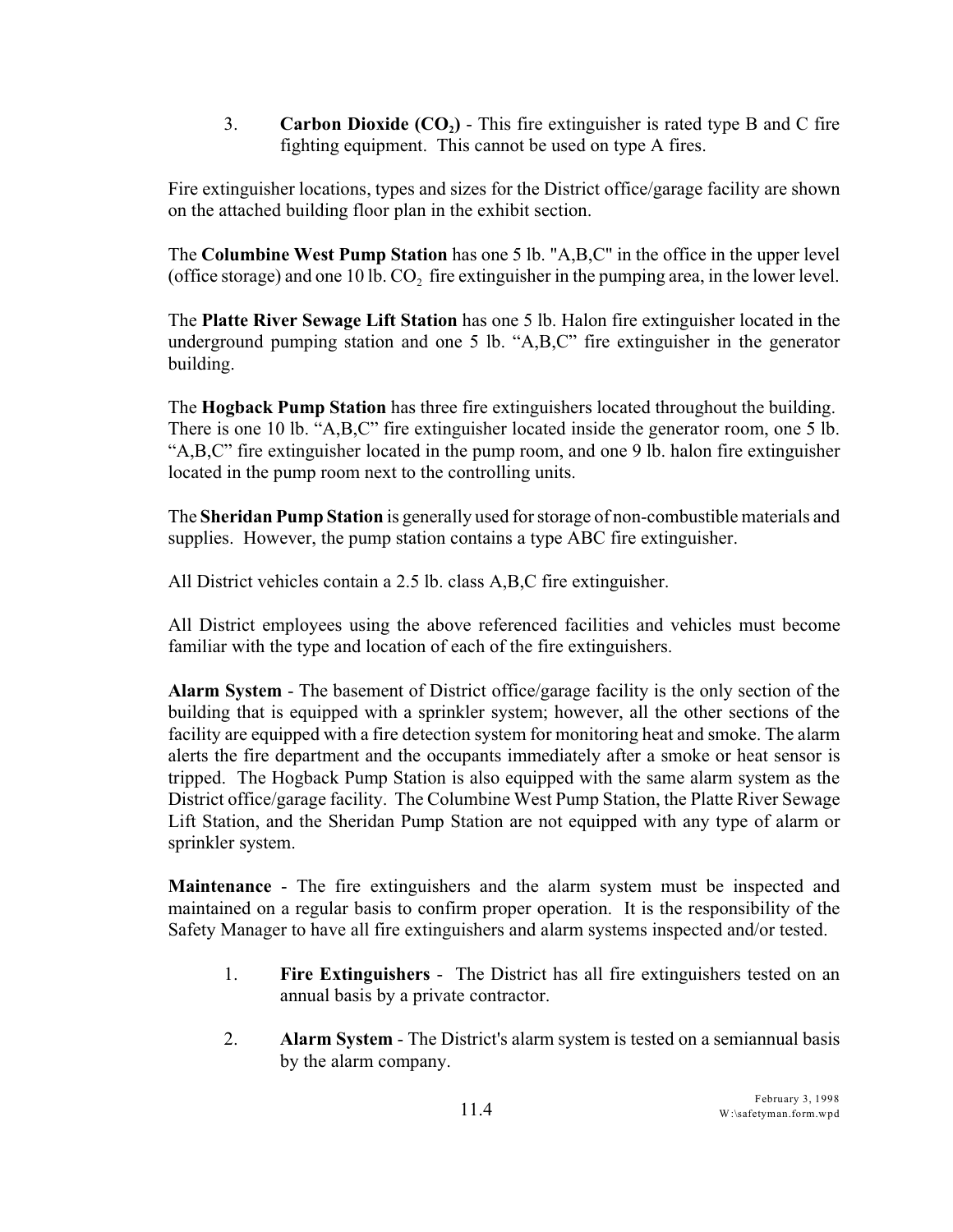## **EMERGENCY ACTION PLAN**

The following Emergency Action Plan provides all employees with procedures and guidelinesto follow in the event a fire emergency occurs. Unless a specific District building is referenced, these procedures shall apply to all District buildings, vehicles, and equipment.

If an alarm sounds, or a fire is reported by another employee, evacuate the premises and report to the designated area discussed later in this section. There is only one situation where attempts to extinguish a fire would proceed evacuating the building, which is when a fire is caught in the very early stages and one fire extinguisher will extinguish a fire. Only one person shall attempt to extinguish a fire, all other occupants shall evacuate the premises immediately.

The office/garage facility is equipped with a fire/smoke detection system combined with the security system. There are various locations throughout the entire building where both smoke and heat sensors are placed. If any of these sensors are tripped, an alarm will sound in the lobby area and will automatically summon the fire department. None of the other District buildings are equipped with heat and smoke detector or alarm systems. Therefore, employees must be vigilant in monitoring for fire hazards.

If a fire occurs, depending on the circumstances, the following actions should be taken:

**Extinguish** - Many fires can be extinguished if discovered in the very early stages. If ever in doubt, or a fire extinguisher has been expelled against the fire with no success, you are required to evacuate and let the fire department fight the fire.

The procedure to be used for extinguishing a fire is as follows:

- 1. Use an extinguisher approximately six feet away from the fire.
- 2. Aim the stream at the base of the fire and not in the flames. This procedure will increase the effectiveness of the fire extinguisher.
- 3. Be careful not to spread the fire onto combustible materials near the flames when using a fire extinguisher.
- < **Evacuate**  If a fire is not discovered in the early stages, it will most likely be impossible to extinguish it with the fire fighting equipment available at District facilities. Depending upon your location in the building and the location of the fire and smoke, evacuate the building using the closest exit.

Always use the nearest fire exit. If the closest fire exit is blocked by fire or smoke immediately move to the next closest exit. Do not attempt to retrieve District or personal property before evacuating. A map identifying the fire exists and recommended exit routes is attached in the exhibit section.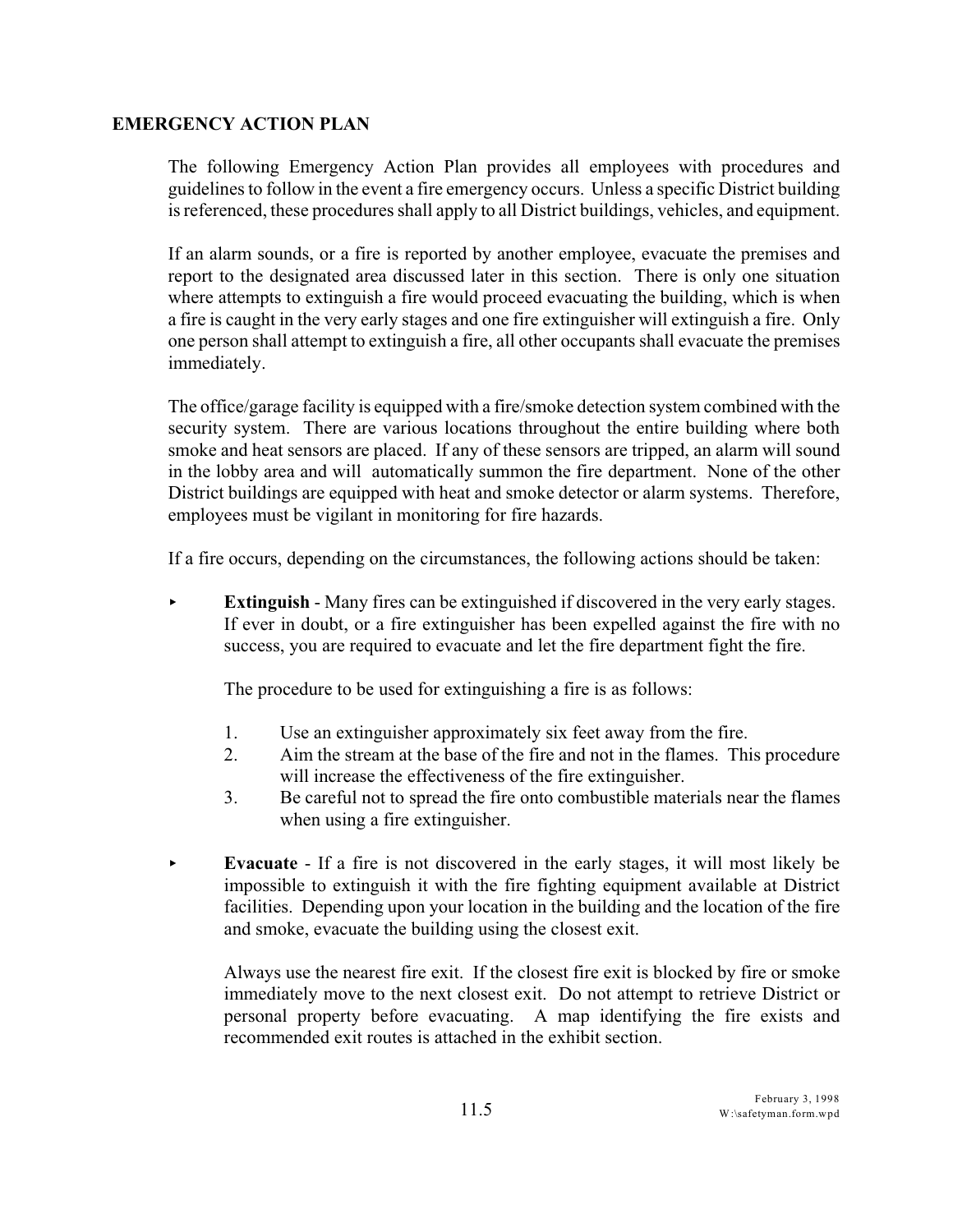In an area where dense smoke has accumulated, get down on the floor and crawl to the nearest exit. As smoke rises there is less chance of smoke inhalation closer to the ground.

If there is an indication of a fire on the other side of a closed door, feel the door for heat. If heat is detected from feeling the door, an alternate exit should be used. It is possible you could fuel a fire with oxygen by opening a door.

Evacuation will be conducted in accordance with the following procedures at all District buildings unless a specific building is referenced:

- 1. **Verbal Warning** Shout loudly to anyone in the vicinity that there is a fire, immediately evacuate the premises, and report to the designated area listed later in this section.
- 2. **Summon Emergency Equipment** the emergency telephone number 911 will contact the authorities in case of an emergency. This call can be made from the office as long as you are not in danger of smoke inhalation or fire. If smoke or fire is present you must evacuate and place the call from another location.
- 3. **Accounting for Personnel** Accounting for personnel after an evacuation will proceed in the following manner to confirm no one is trapped inside the building.
	- a. Employees that are in the District office/garage facility should attempt to meet in the front (south) parking lot. If this is not possible, attempt to assemble somewhere near that vicinity away from danger and emergency response vehicles and operations. In case of fire at other District buildings, employees should attempt to assemble at a location away from danger and emergency response activities.
	- b. In the event of a fire at the office/garage facility, the receptionist will be in charge of obtaining the sign-in/out sheet while evacuating, **only** if there is no danger. The receptionist will determine who was present in the building before the fire and confirm that all individuals are present.

For fires at other District facilities the employees should attempt to assemble at a safe location to determine if everyone has evacuated and no injuries have occurred.

c. If someone is suspected of still being in a building, no rescue attempt shall be made. You must wait for the authorities and inform them of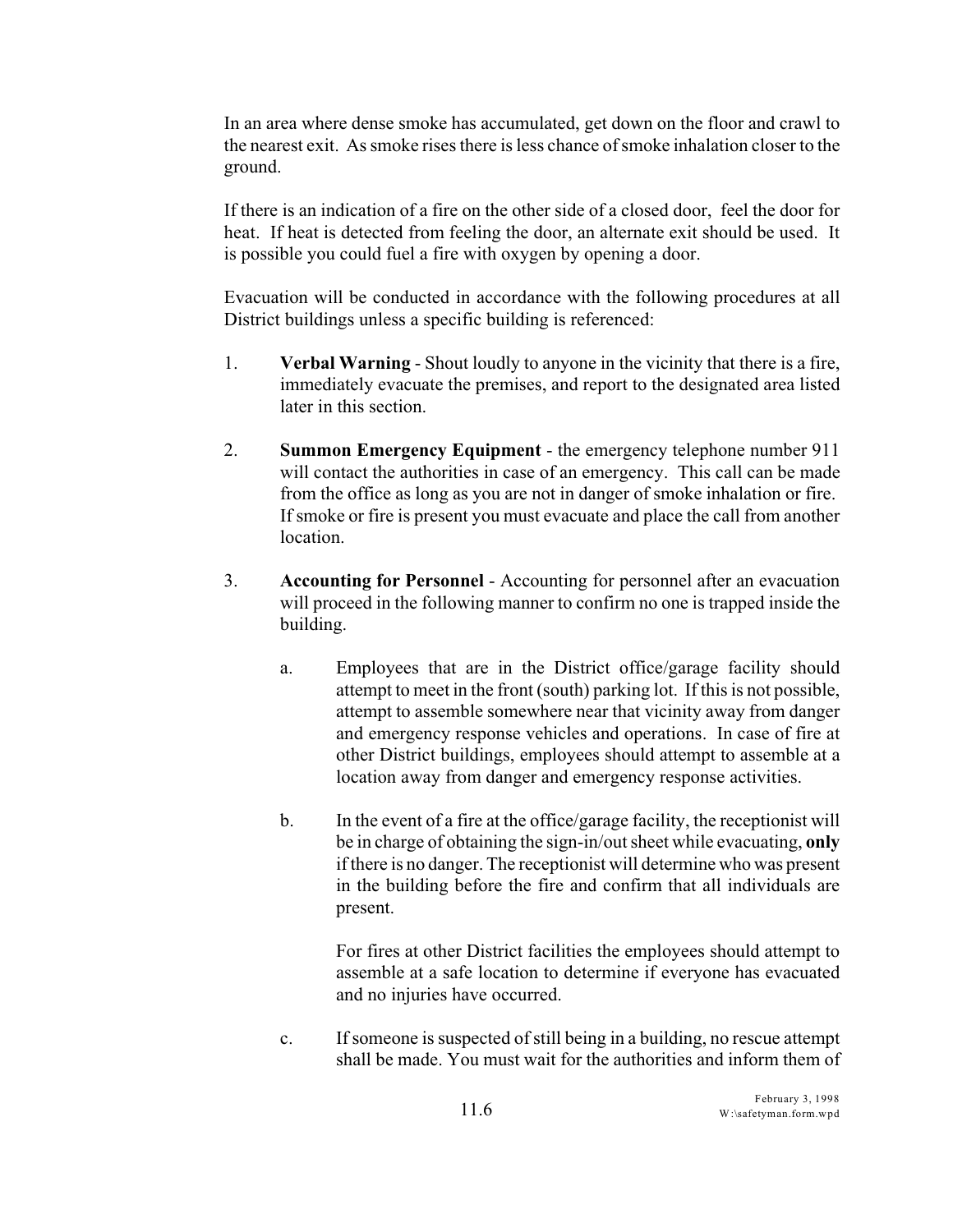the suspected trapped victim, and if possible their location in the building.

- 4. **Medical Treatment** After evacuation it should be determined if any personnel require medical attention. The District provides training and certification in Cardiopulmonary Resuscitation (CPR) and First Aid to all regular full-time employees.
	- a. If an employee becomes unconscious, the first available employee trained in the use of CPR shall administer CPR until the victim regains consciousness or medical personnel arrive and take over.
	- b. If an employee is injured because of an emergency situation other employee(s) shall administer First-Aid until medical assistance is available.
- 5. **Reporting Fires**  After the above procedures have been carried out the fire should be reported to the District Manager, or in his absence, the Assistant District Manager, or in his absence the Safety Manager.

It will be the responsibility of the Safety Manager to notify the District's insurance agent of the fire as soon as practical. The District's insurance agent is The Urman Company (303-773-1373).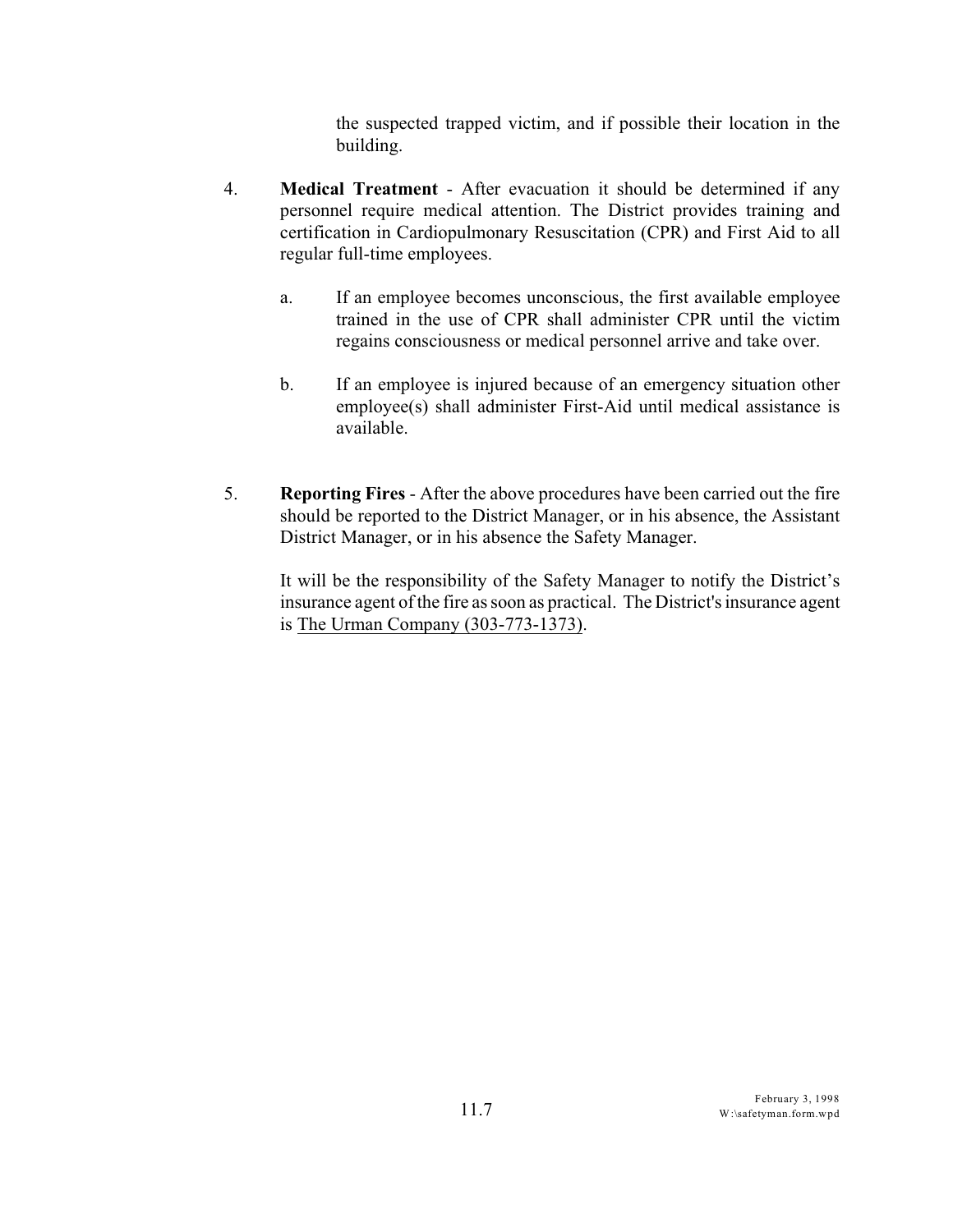# **HAZARDOUS COMMUNICATIONS**

#### **PURPOSE**

The purpose of this section is to provide information and guidelines to assist in the safe handling, storage and disposal of hazardous chemicals. The Hazardous Communication program will accomplish this by compiling a hazardous chemical list, using MSDSs, by ensuring that containers are labeled, and providing training.

The program applies to all work operations in the District where employees are exposed to hazardous substances under normal working conditions or during an emergency situation. Employees will be informed of:

- $\rightarrow$  the contents of the hazard communication program,
- $\rightarrow$  the hazard properties of chemicals used,
- **Exercise** Safe handling procedures, and
- $\triangleright$  protection used while using these chemicals.

#### **LIST OF HAZARDOUS CHEMICALS**

The Safety Manager will maintain and keep a list of all hazardous chemicals related to the work operations of the District. The list will identify the corresponding MSDS for each chemical. The list of these chemicals will be maintained by and is available from the Safety Manager.

#### **MATERIAL SAFETY DATA SHEETS (MSDS)**

MSDSs provide specific information related to the hazardous chemicals used by employees. The Safety Manager will maintain and keep a binder in his office with an MSDS on every hazardous substance on the list of hazardous chemicals. The maintenance supervisor will ensure that each work site maintains a current MSDSs for the hazardous chemicals in that area. The Safety Manager is responsible for acquiring and updating MSDS. The Safety Manager will contact the vendor if additional information is necessary or if an MSDS has not been supplied with the shipment.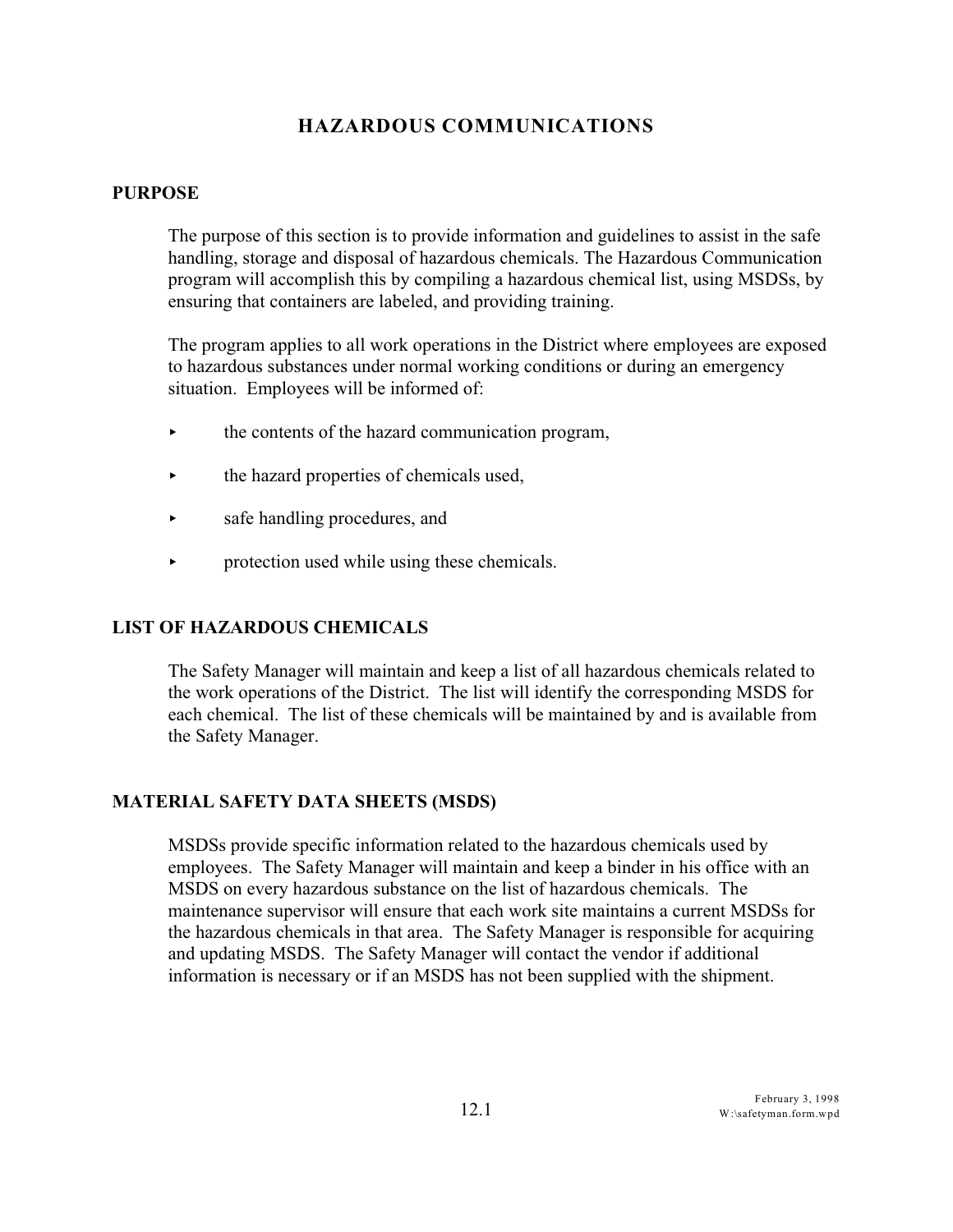## **LABELS AND OTHER FORMS OF WARNING**

The Safety manager will ensure that all hazardous substances are properly labeled. Labels should at the least list the chemical identity, appropriate hazard warnings, and the name and phone number of the manufacturer or responsible party. The maintenance supervisor will be responsible for ensuring that all containers received are properly labeled.

If hazardous chemicals are transferred from a labeled container to a portable container that is intended for immediate use, no labels are required on the portable container.

## **NON-ROUTINE TASKS**

When performing hazardous non-routine tasks, like entering a confined space, a training session will be conducted to inform you regarding the hazardous chemicals that might be found and the proper precautions to take to reduce or avoid the exposure.

## **TRAINING**

All District employees who work with or are potentially exposed to hazardous chemicals will receive initial training on the District's Hazardous Communication program and the safe use of those hazardous chemicals. Whenever a new hazard is introduced, additional training will be provided. Regular safety meetings will also be used to review the information presented in the initial training. Supervisors will be trained regarding the hazards and the appropriate protective measures so they will be able to answer questions from the employees and provide daily monitoring of safe work practices.

Training will emphasis the following:

- $\blacktriangleright$  Summary of this program.
- < Chemical and physical properties of the hazardous materials and methods that can be used to detect the presence or release of chemicals.
- Physical hazards of the listed chemicals.
- $\blacktriangleright$  Health hazards, including signs and symptoms of exposure, associated with exposure to chemicals and any medical condition known to be aggravated by exposure to the listed chemicals.
- Procedures to protect against hazards.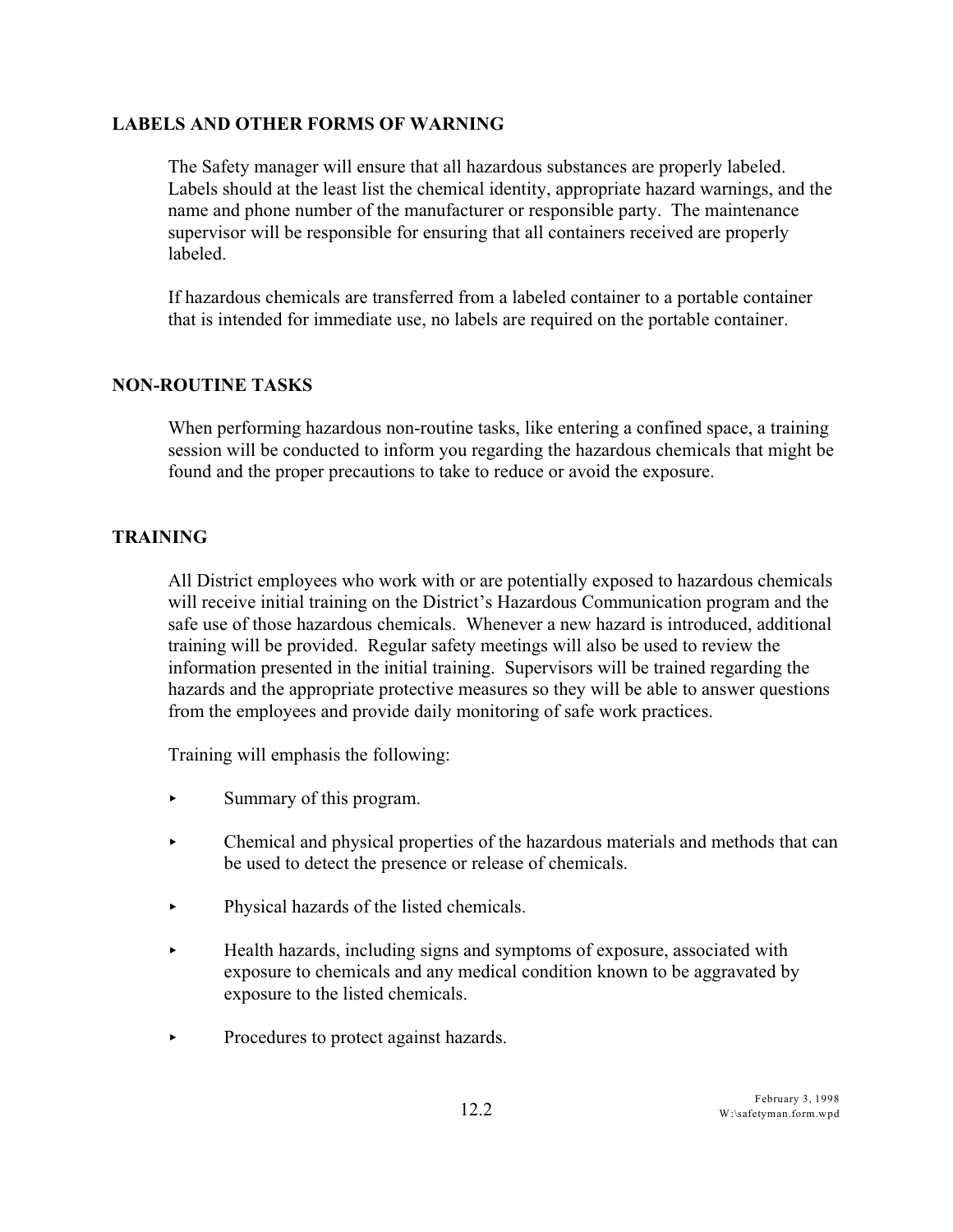- < Procedures to follow when cleaning hazardous chemical spills and leaks.
- < Where the MSDSs are located, how to read and interpret the information on both labels and MSDSs.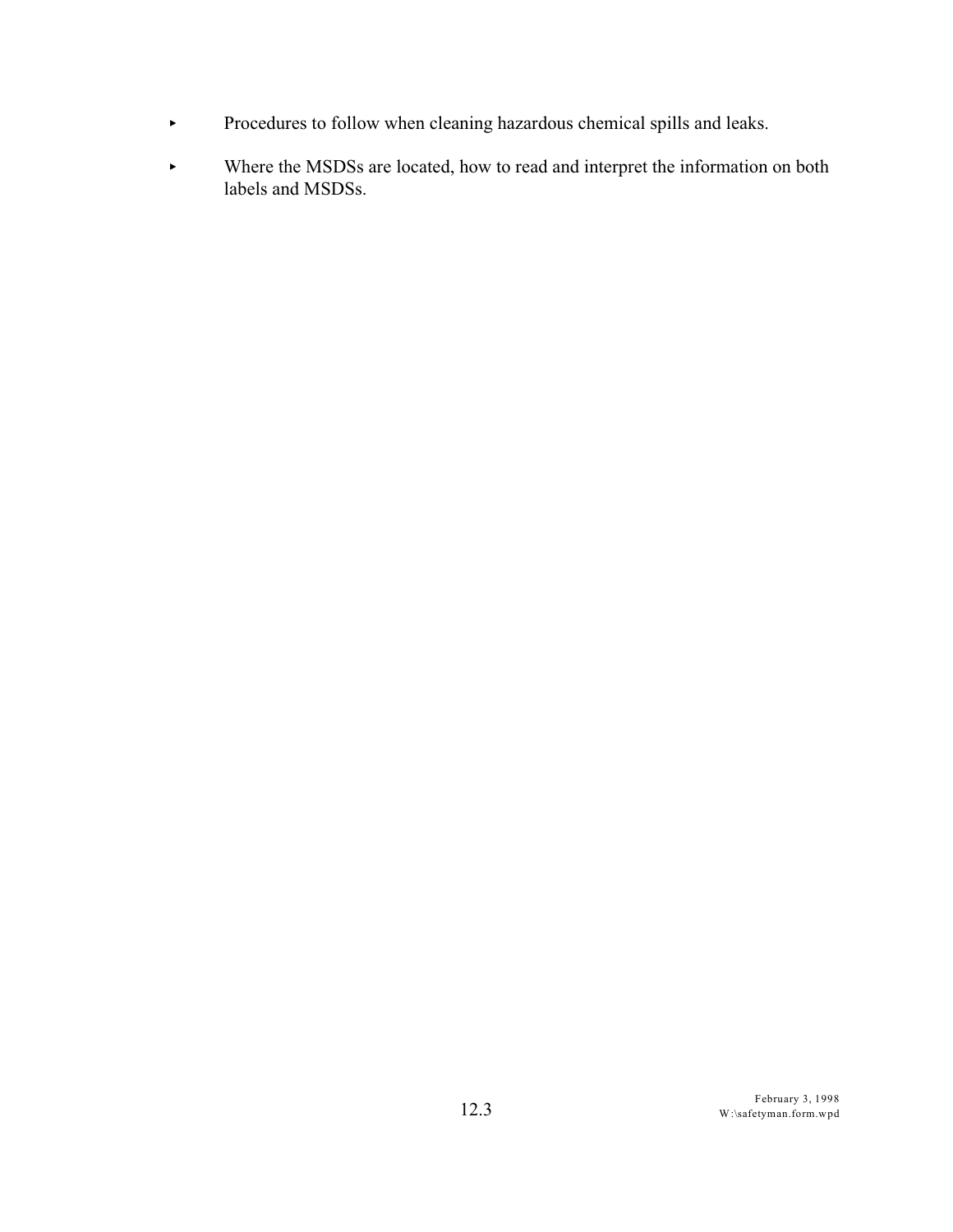## **INCENTIVE AND VIOLATIONS**

#### **PURPOSE**

A safe work environment requires the cooperation of all employees to protect everyone involved. The written policies are for everyone's protection and must be followed by all employees. The District has developed an incentive program for the employee(s) to remain active and aware of the Districts safety procedures.

#### **INCENTIVE PROGRAM**

There is a safety incentive program for both administrative and maintenance employees. The safety incentive program has been developed for the employee(s) to remain active and aware of the Districts safety procedures.

The administrative employees will be awarded one day off with pay for 365 consecutive days without a safety violation. If a safety violation is recorded, all previous time accumulated is lost and the employee begins the next day.

The maintenance employees will have a two-tier incentive program. The first tier is an individual incentive, and any maintenance employee going 365 consecutive days without a safety violation will be awarded one day off with pay. The second tier is a group incentive, for every 365 consecutive days without a safety violation by all maintenance employees, each employee will be awarded one day off with pay. If a safety violation is recorded, all previous time accumulated is lost and the employee and the group begin the next day.

A safety day must be taken within the following 365 days from the date it was awarded or be lost.

#### **VIOLATIONS**

Safety warnings and violations are for the purpose to protect all employees involved. The safety program will be enforced by the maintenance supervisor and safety manager. Violations consist of but are not limited to, non compliance with the safety program, work related injuries, cited auto accidents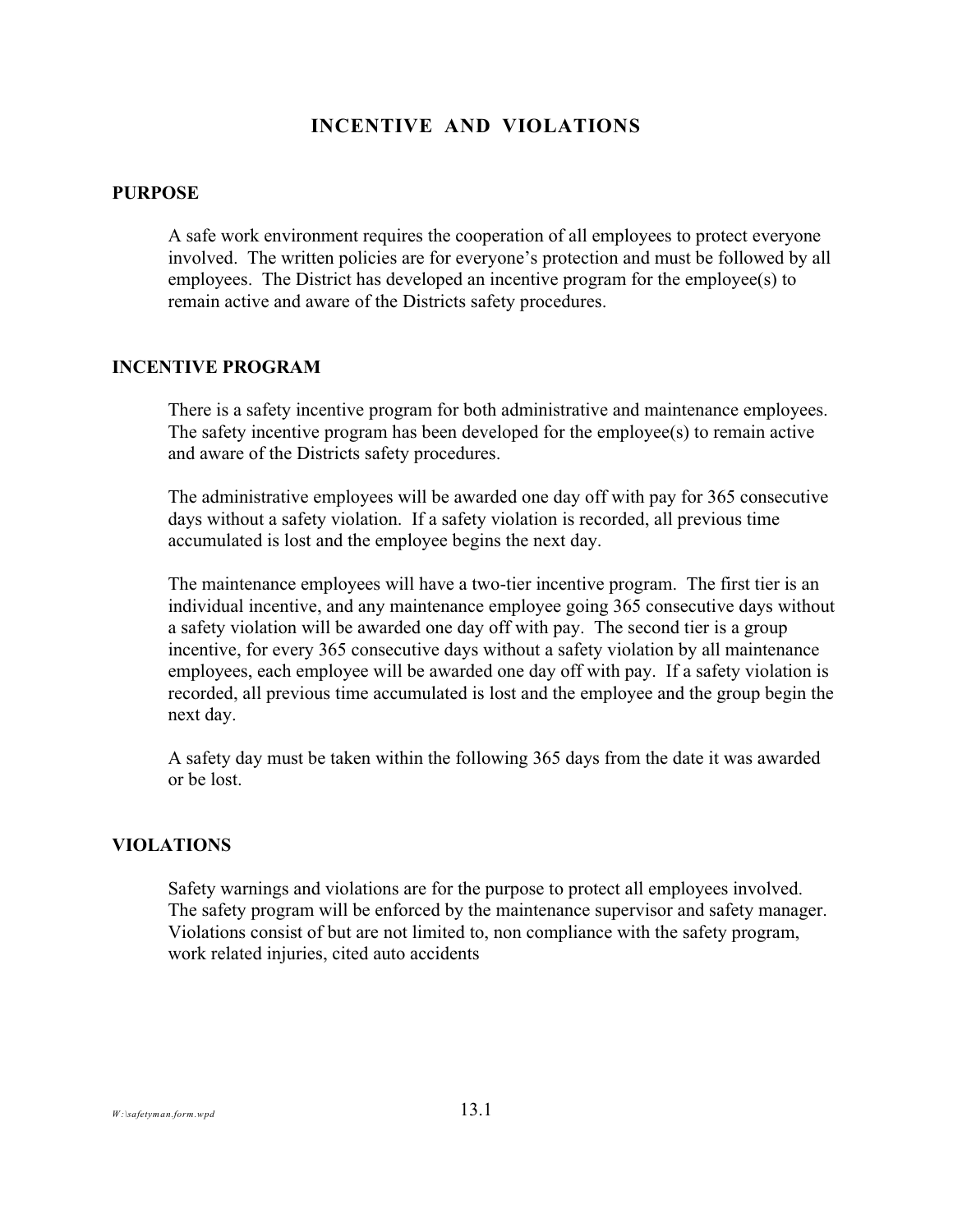# **LOCKOUT / TAGOUT PROCEDURE**

#### **PURPOSE**

This procedure establishes the minimum requirements for the lockout of energy isolating devices whenever maintenance or servicing is done on machines or equipment. It shall be used to ensure that the machine or equipment is stopped, isolated from all potentially hazardous energy sources and locked out before employees perform any servicing or maintenance where the unexpected energization or start-up of the machine or equipment or release of stored energy could cause injury.

Lockout is the preferred method of isolating machines or equipment from energy sources. The following simple procedure is provided for use in both lockout and tagout programs. This procedure may be used when there are limited numbers or types of machines or equipment or there is a single power source.

#### **RESPONSIBILITIES**

All employees are required to comply with the restrictions and limitations imposed upon them during the use of lockout. The authorized employees are required to perform the lockout in accordance with this procedure. All employees, upon observing a machine or equipment which is locked out to perform servicing or maintenance shall not attempt to start, energize, or use that machine or equipment.

#### **PROCEDURAL STEPS TO CONTROL HAZARDOUS ENERGY**

Prior to initiating work on a machine or equipment, the employee shall survey the area to locate and identify all isolating devices to be certain which switch, valve, or other energy isolating devices apply to the equipment to be locked or tagged out. More than one energy source (electrical, mechanical, or others) may be involved.

- 1. Upon completion of the survey, the employee shall notify all affected employees that service or maintenance is required on a machine or equipment and that the machine or equipment must be shut down prior to lockout.
- 2. The authorized employee shall identify the type and magnitude of the energy that the machine or equipment utilizes, shall understand the hazards of the energy, and shall know the methods to control the energy. The employee will make a survey to locate and identify all isolating devices to be certain which switches, valves, or other isolating devices apply to the equipment to be locked or tagged out. More than one energy source (electrical, mechanical, or others) may be involved.

 $W:$ \safetyman.form.wpd  $14.1$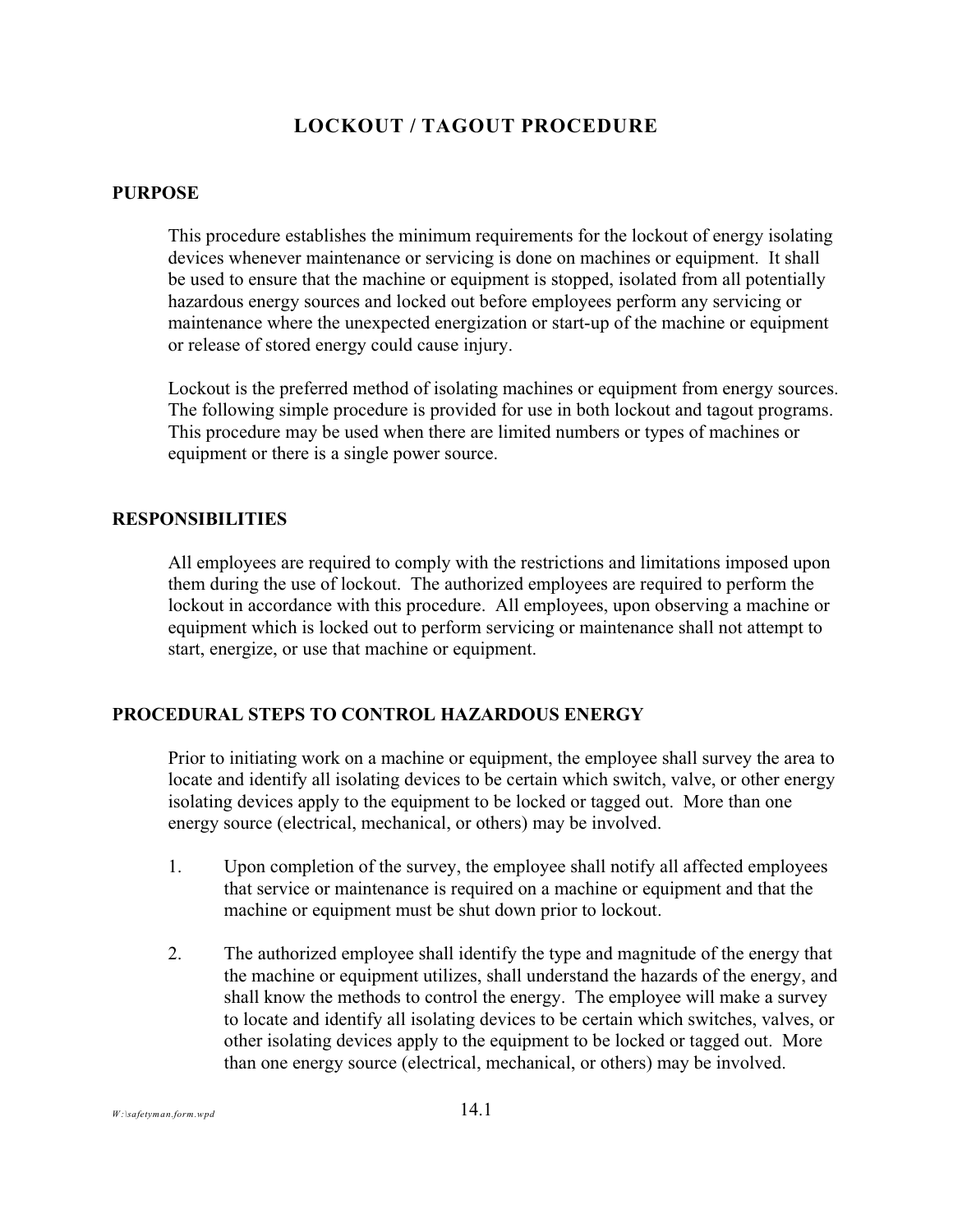- 3. If the machine or equipment is operating, shut it down by the normal stopping procedure (depress stop button, open switch, close valve, etc.).
- 4. Deactivate the energy isolating device(s) so that the machine or equipment is isolated from the energy source.
- 5. Stored or residual energy (such that in capacitors, springs, elevated machine members, rotating flywheels, hydraulic systems and air, or water pressure, etc.) must be dissipated or restrained by methods such as grounding, repositioning, blocking, or bleeding down.

# **PROCEDURAL STEPS TO PERFORM LOCKOUT/TAGOUT**

- 1. Lock out the energy isolating devices with assigned individual lock(s), the design, purpose and use of which the employee shall have been trained on prior to use.
- 2. Lockout devices, where used, shall be affixed in a manner that will hold the energy isolating devices in a "safe" or "off" position.
- 3. Tagout devices, where used, shall be affixed in such a manner as will clearly indicate that the operation or movement of energy isolating devices from the "safe" or "off" position is prohibited.
- 4. Where tagout devices are used with energy isolating devices designed with the capability of being locked, the tag attachment shall be fastened at the same point at which the lock would have been attached.
- 5. Where a tag cannot be affixed directly to the energy isolating device, the tag shall be located as close as safely possible to the device, in a position that will be immediately obvious to anyone attempting to operate the device.

# **REQUIREMENTS FOR TESTING LOCKOUT/TAGOUT EFFECTIVENESS**

- 1. Ensure that the equipment is disconnected from the energy source by first checking that no personnel are exposed, then verify the isolation of the equipment by operating the push button or other normal operating control(s) or by testing to make certain the equipment will not operate. **Caution:** Return operating control(s) to neutral or "off" position after verifying the isolation of the equipment.
- 2. The machine or equipment is now locked out, and servicing or maintenance may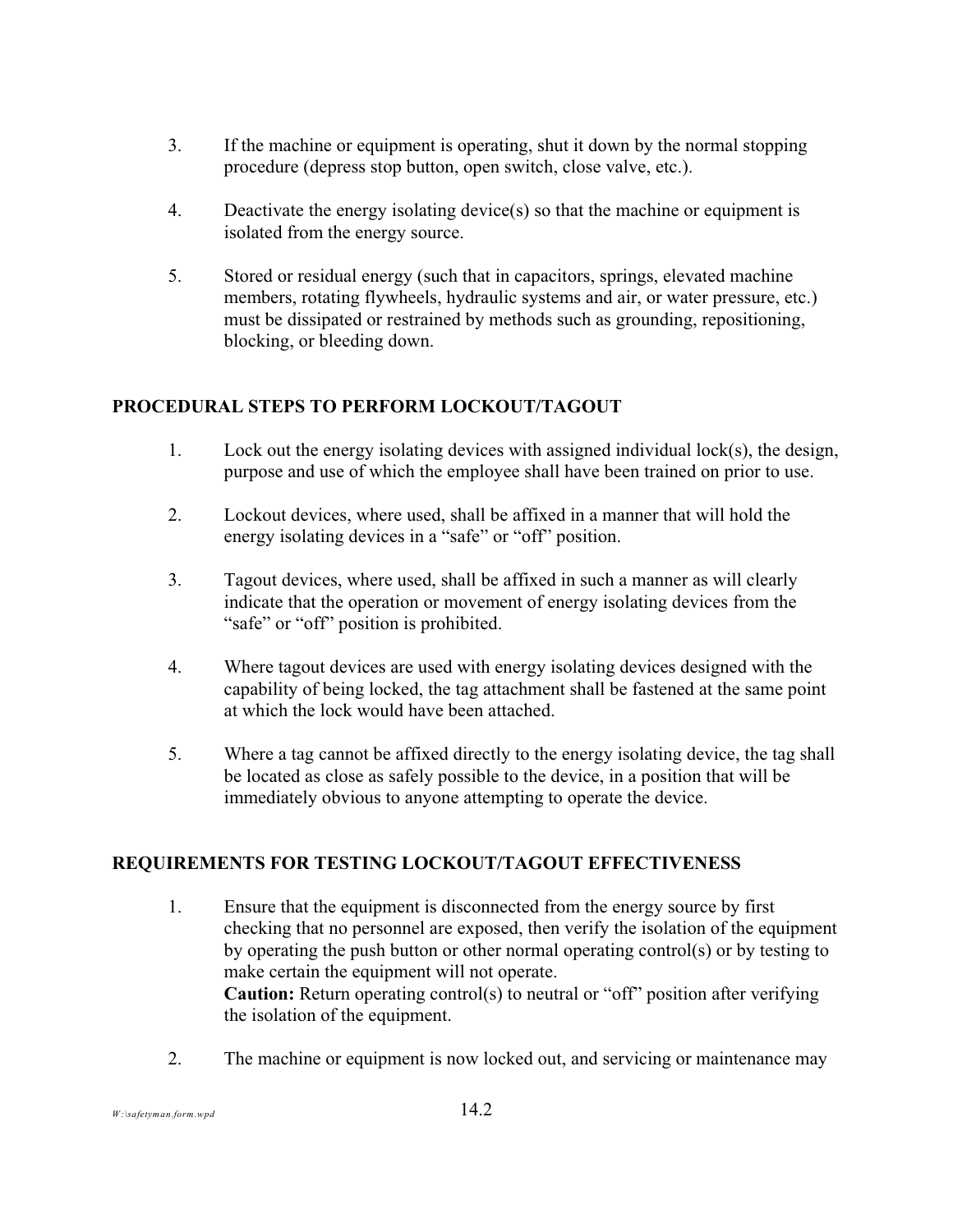begin.

## **RESTORING EQUIPMENT TO SERVICE**

When the servicing or maintenance is completed and the machine or equipment is ready to return to normal operating condition, the following steps shall be taken.

- 1. Check the machine or equipment and the immediate area around the machine or equipment to ensure that nonessential items have been removed and that the machine or equipment components are optionally intact
- 2. Check the work area to ensure that all employees have been safely positioned or removed from the area.
- 3. Verify that the control(s) are in neutral or "off".
- 4. Remove the lockout devices and reenergize the machine or equipment.
- 5. Notify the affected employees that the servicing or maintenance is completed and the machine or equipment is ready for use.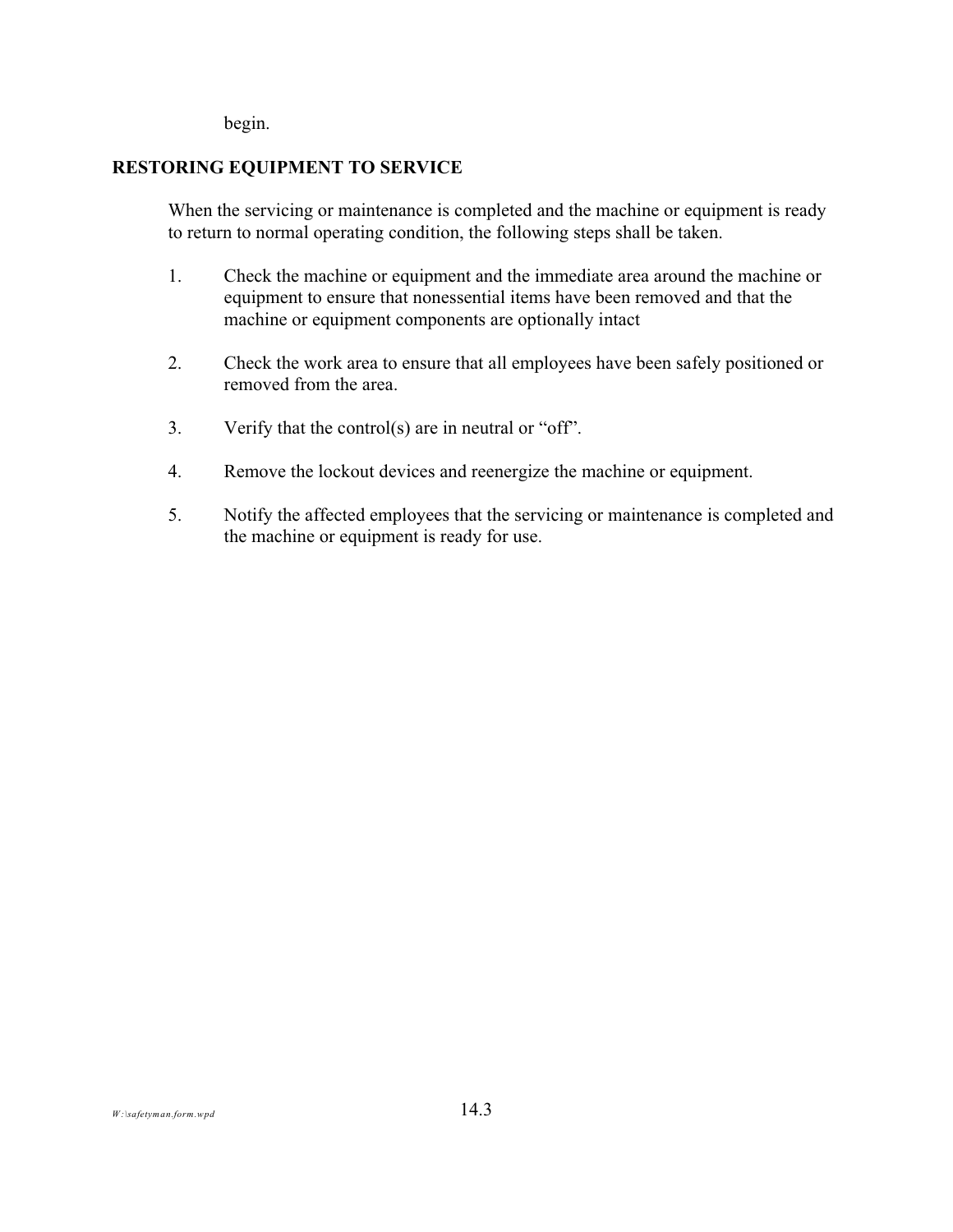# **OFFICE SAFETY**

#### **PURPOSE**

The purpose of the District's office safety policy is to inform all the employees of the general guidelines for safety in the office areas of the District office. Safe work practices apply to all employees, including office personnel. The following rules are those specifically addressing the office setting, but do not relieve the office personnel from their responsibility to follow other relevant safe work practices and procedures in addition to this section.

#### **OFFICE ERGONOMICS**

Certain work in offices has been shown to contribute to pain and/or injury due to poor ergonomic design, which include jobs involving extensive telephone usage and computer inputting. The District has taken the following measures to control these office ergonomic hazards.

- 1. All employees whose jobs require extensive telephone usage will be issued a headset to be used when telephone usage exceeds three hours per day. Headsets are available upon request from the safety manager.
- 2. All employee workstations where terminals are present shall be equipped to allow comfortable computer use, such as a wrist rest at each workstation, non-glare screens, adjustable heights chairs, and keyboard wrist supports. All the mentioned items are available upon request from the safety manager.

In addition, when employees feel stiff or uncomfortable after working for a period of time, they are encouraged to stretch, go to a different task for a while, or stand up and walk around for a few minutes. If the employee has phone responsibilities, he or she must ask someone to cover for them while they are away from their desk.

#### **OFFICE CLEANLINESS/HOUSEKEEPING**

Offices are to be kept in a neat order at all times, to prevent accumulation of paper, boxes, or other flammable materials on the desk or floor. Any spills or other hazards that you see are to be cleaned up immediately. If an entrance rug, boxes, or anything else creates a trip hazard in the work area, remove it or report it immediately to your supervisor for removal.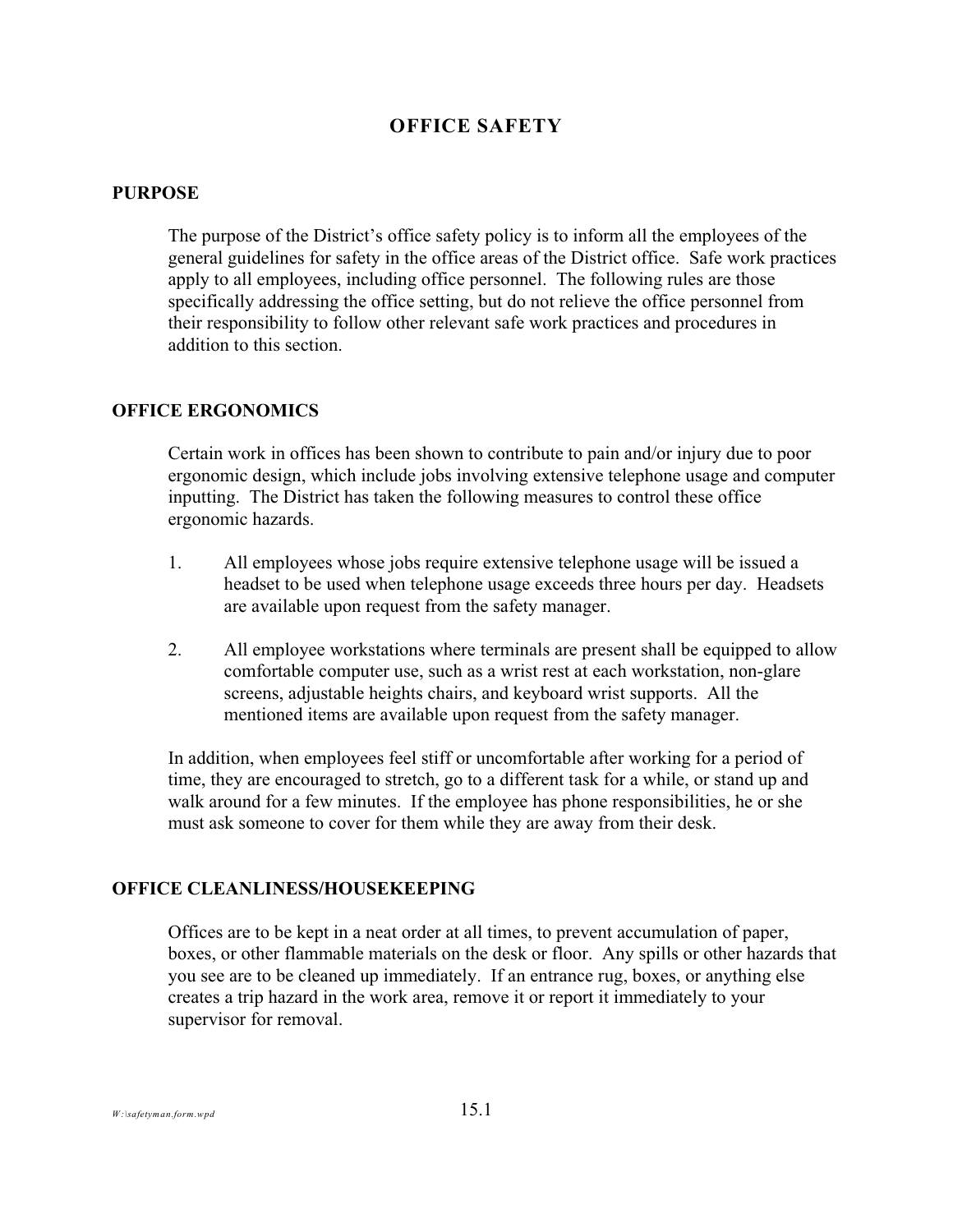#### **SECURITY**

To protect the District and employees, certain security restrictions are in place. See the Workplace Security Plan for all the information. The material covered in that section include the following:

#### **Access Restrictions**

- < Identification Cards
- Computer access
- $\blacktriangleright$  Reception area/visitor procedures
- > Parking issues

### **Anti-Theft Practices**

#### **FIRST AID**

First aid stations equipped with basic bandages, non prescription pharmaceutical products, and eye wash solution are located in two areas, the universal bathroom on the main floor and the locker room. Employees should bandage their own cuts and abrasions if at all possible, to avoid any exposing of blood or other bodily fluids.

In addition, the District provides CPR and First Aid training to all employees. In a serious situations, any employee to discover a situation in which they are incapable of providing adequate assistance should call emergency help immediately.

#### **ELEVATOR SAFETY**

- 1. Never load an elevator beyond its rated safety capacity.
- 2. Horseplay or fooling around is not permitted in elevators or anywhere else in the District office.
- 3. Never block elevator doors open.
- 4. Only qualified technicians are allowed to work on the elevator.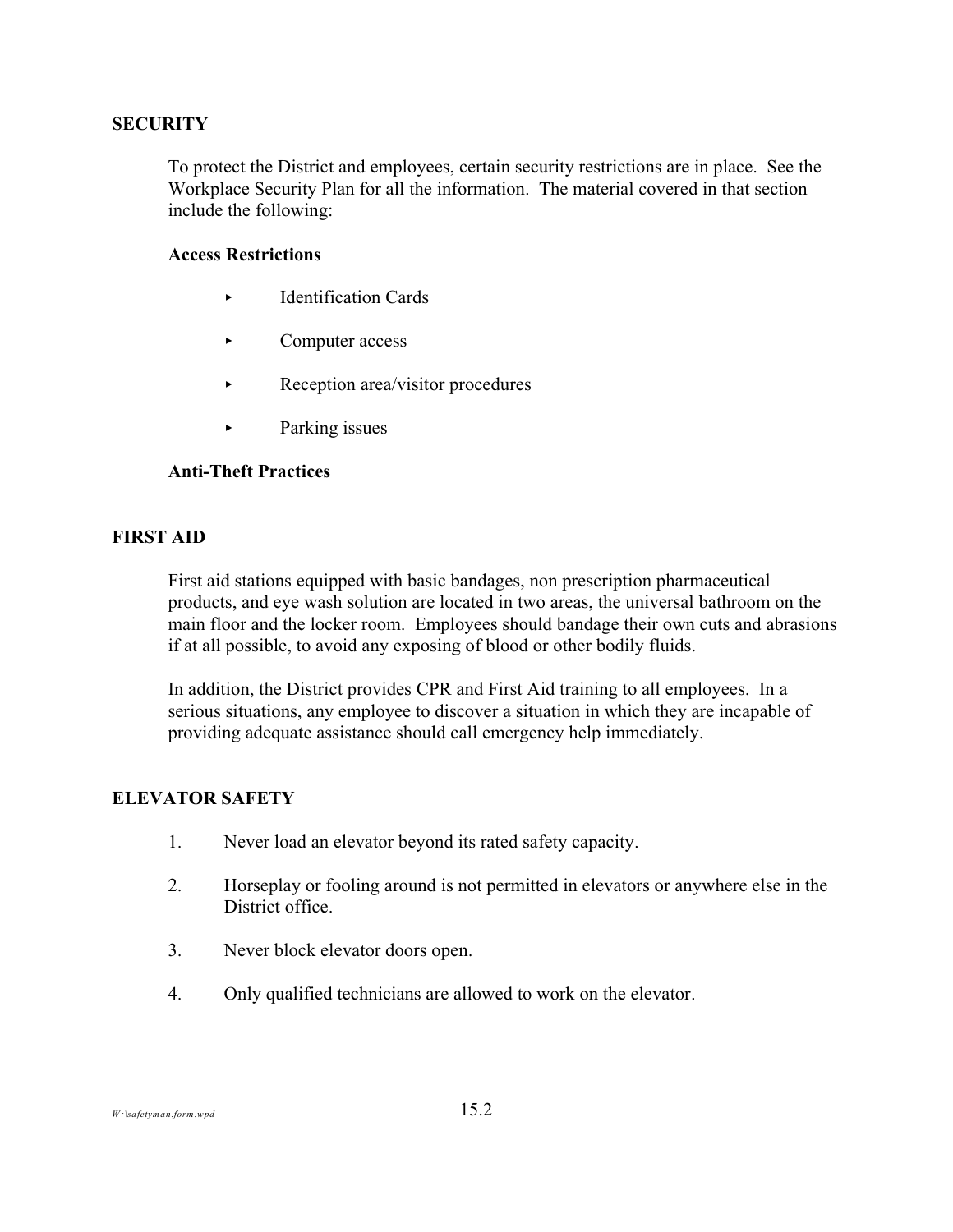#### **TORNADO AND FIRE SAFETY**

In the case of a tornado emergency, emergency sirens will sound. Employees and visitors are to move immediately to the designated area inside the building and stay there until and "all clear" announcement is made.

In the case of a fire, fire alarms will sound. Employees are to follow the Fire Safety Plan, which includes gathering in a designated area for a "head count". Entrance into the building is not allowed until an "all clear" announcement is made.

#### **USE OF SPACE HEATERS AND SMALL APPLIANCES**

Space heaters, fans, coffee warmers, and other small electrical appliances are allowed in District offices' or work areas only with the express approval of the safety manager. These items should only be turned on and in use during working hours and when employees are in need of them.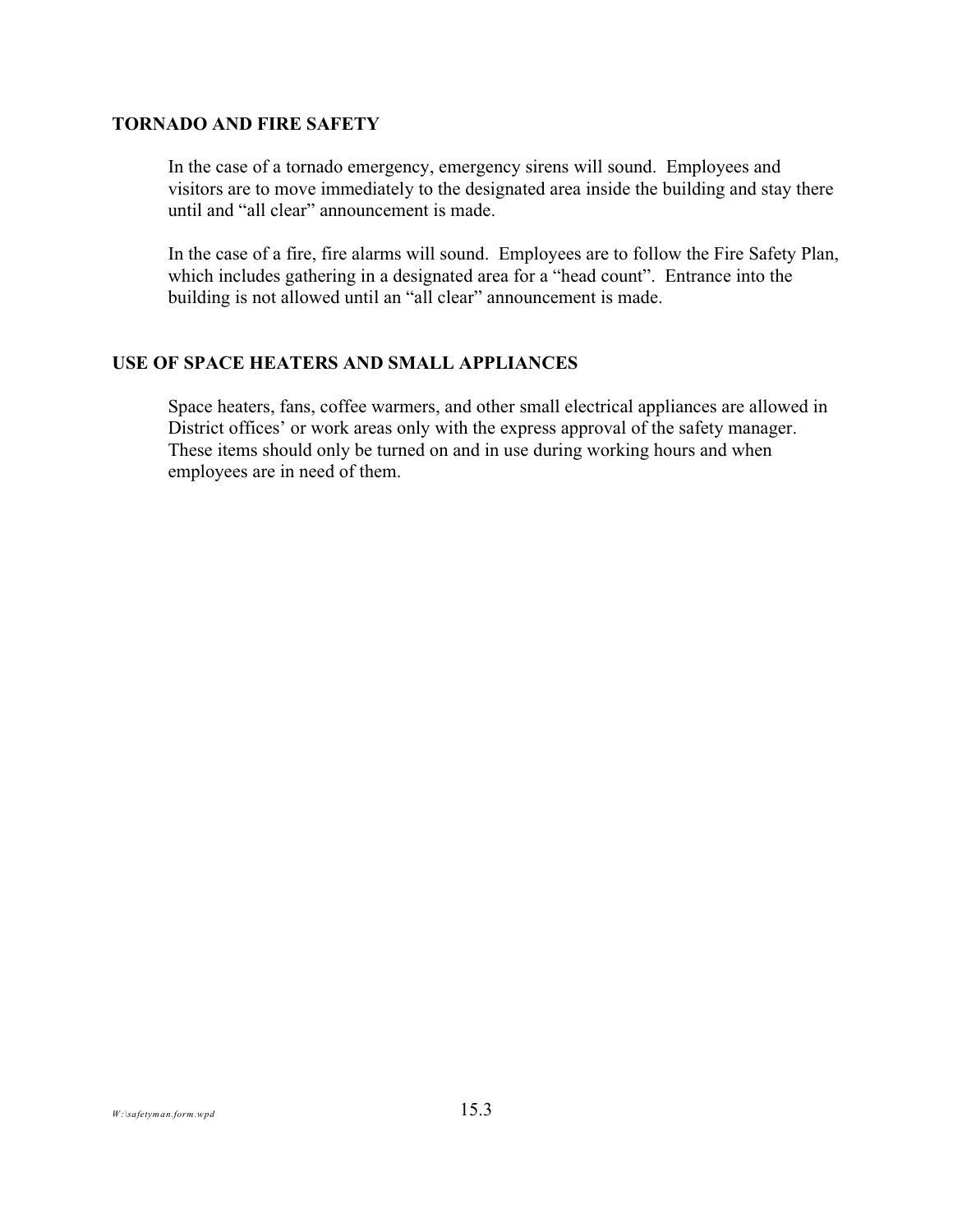## **PERSONAL PROTECTIVE EQUIPMENT**

#### **PURPOSE**

The purpose of this section is to describe the hazard assessment plan and personal protective equipment in use at Platte Canyon Water and Sanitation District. Personal protective equipment is not to be relied on as the only means of providing protection against hazards, but is used in conjunction with other safety controls and practices. If possible, hazards will be abated first through engineering controls, then with personal protective equipment to provide protection against hazards which cannot reasonably be abated otherwise.

#### **HAZARD ASSESSMENT**

#### **Safety Manager Responsibilities**

It is the responsibility of the safety manager to become familiar with each department's hazard assessment and select the proper personal protective equipment to ensure worker protection and safety.

#### **Supervisor Responsibilities**

It is the responsibility of each supervisor to complete an annual hazard assessment and recommend practices and equipment required to perform each job function in a safe manner, and to train employees in the proper use of personal protective equipment. Supervisors are responsible for enforcing proper use of all personal protective equipment.

#### **Employee Responsibilities**

It is the responsibility of all employees to learn the proper use of the personal protective equipment, use personal protective equipment as necessary and/or required, report any defects in personal protective equipment, and report any unsafe equipment, work areas, or work procedures to their immediate supervisors. It is the responsibility of the employee to keep their assigned personal protective equipment clean and properly maintained. Personal protective equipment is to be inspected, cleaned and maintained by the employee as part of their normal job duties. If a piece of equipment is in need of repair or replacement, it is the responsibility of the employee to bring it to the attention of their immediate supervisor or the safety manager.

#### **PERSONAL PROTECTIVE EQUIPMENT**

All work activities require different levels of protection and precautions to protect the employee and others. Some equipment is required to be available at all times regardless of the job being performed, i.e., safety shoes, safety vests, etc. Other equipment is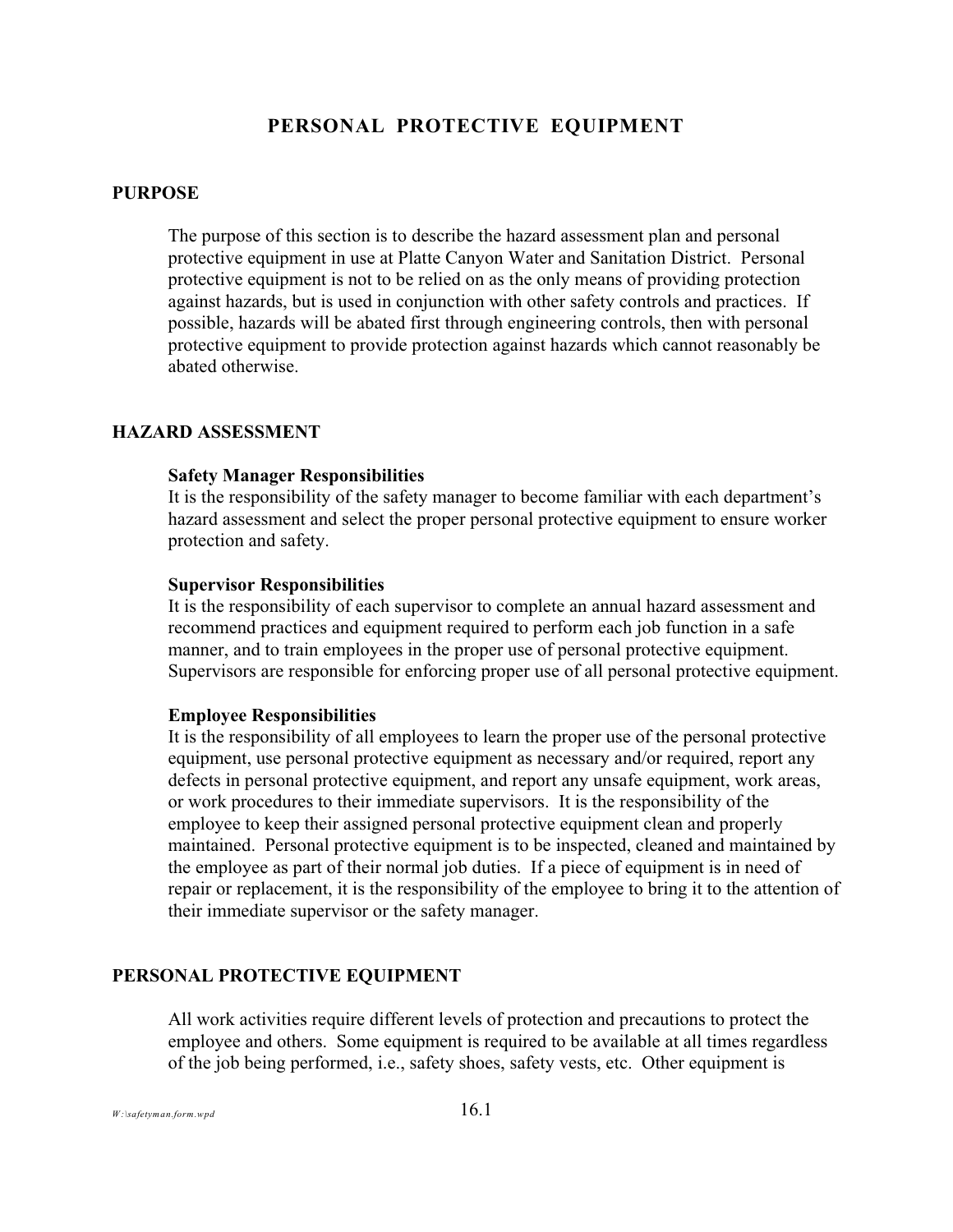available to provide a more comfortable and safe work atmosphere. All employees who are required to use personal protective equipment will be trained in the proper use of such equipment by their immediate supervisor. Employees will not be allowed to perform a job without the appropriate personal protective equipment to protect against potential hazards.

The District will provide the employee with the following personal protective equipment.

#### **Hand Protection**

The District requires that all employees working in designated job assignments use the proper hand protection to help protect fingers, hands, wrists, and forearms. The following are some types of hand protection available to all employees. Hand protection must be used under the conditions described below.

#### **Gloves**

Gloves are the most common hand protection against cuts, punctures, scrapes, and skin irritations from chemicals or germs. If chemical hazards may affect the hand, rely on material safety data sheets for hazard information and the appropriate required personal protective equipment.

Rubber - protect against corrosives, toxic chemicals, and unsanitary fluids. Rubber gloves should be worn wherever and whenever the abovementioned conditions exist, i.e., hydraulic cleaning, root cutting, sewer main televising, handling of automobile batteries, and any lift station operations. Rubber gloves are **required** to be worn whenever handling root treatment chemicals.

Leather - protect against rough, sharp, or abrasive materials. Leather gloves must be worn wherever and whenever the above-mentioned conditions exist, i.e., hand digging, handling materials or equipment, during the use of hand tools, jack hammer or tamper, and removing manhole and valve box lids.

Contamination is one of the biggest concerns when using gloves. Employees are to inspect gloves for defects, holes and cracks to ensure there will be no leaks. Clean or rinse reusable gloves. Dispose of defective gloves. Employees should always wash their hands after the use of any kind of gloves.

#### **Wrist rest**

Wrist rests are the most common wrist protection for employees who perform typing duties. Wrist rests are available to all employees upon request and should be used to prevent wrist injuries.

#### **Foot Protection**

The District requires that all employees working in designated job assignments wear foot protection to help prevent foot injuries, ankle injuries, slips and falls. The following are some types of foot protection available to all employees and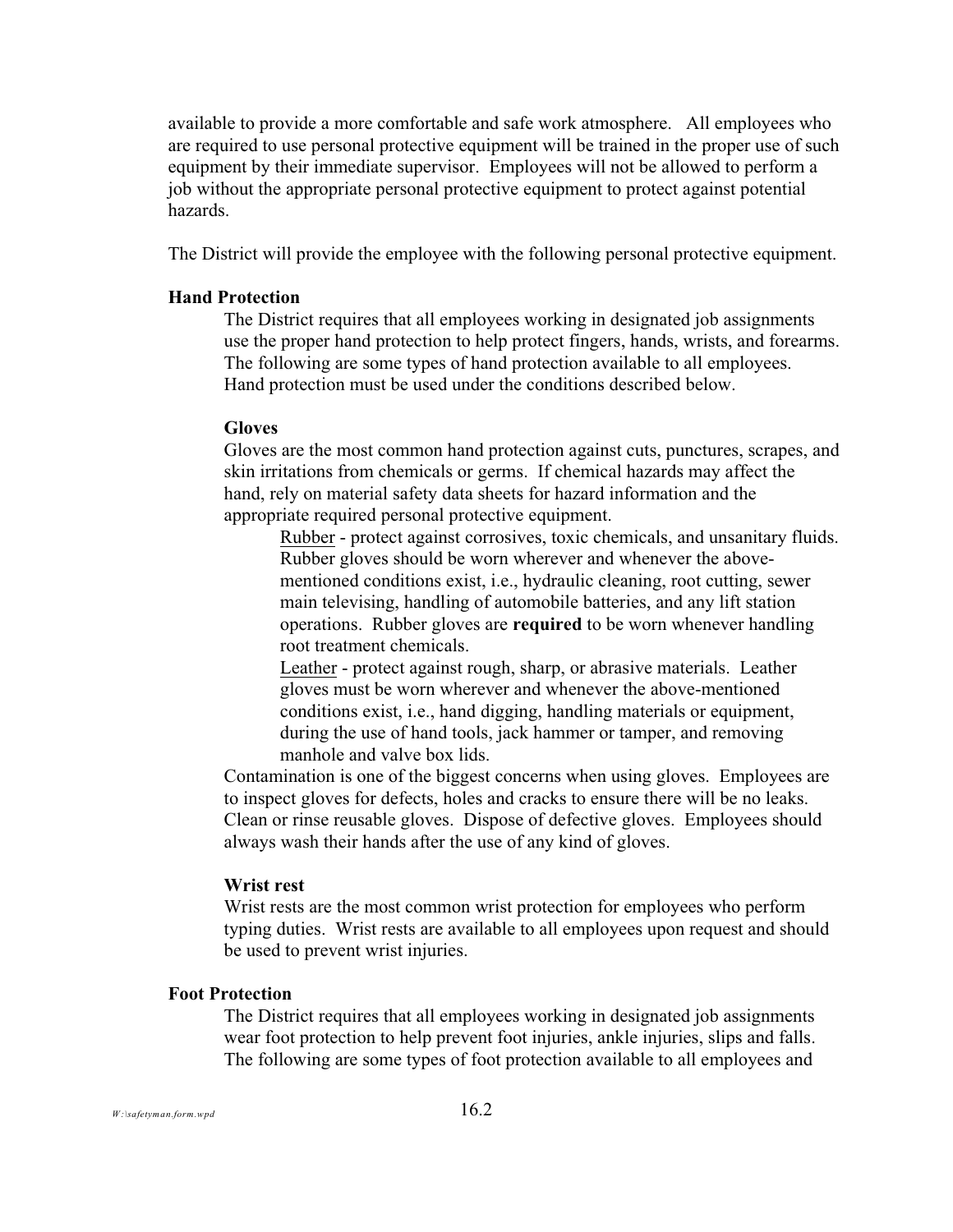must be use under the conditions described below.

#### **Safety shoes and boots**

Safety shoes and boots are the most common foot protection against cuts, punctures, scrapes, burns, and sprains.

Steel toed shoes - are **required** to be worn at all times by all field employees, including any district related work after normal work hours. Steel toed safety shoes protect toes and feet from falling objects, and sharp metal material on the ground. Purchase and care of steel toed shoes or boots are the employee's responsibility. However, District policy provides for reimbursement of the cost of safety shoes or boots when acquired in accordance with District purchasing policies. Rubber boots - protect against corrosives, toxic chemicals, and unsanitary fluids. Rubber boots should be worn wherever and whenever the abovementioned conditions exist, i.e., sewer back-ups, entering the wet well, and entering a saturated trench.

#### **Eye Protection**

The District requires that all employees working in designated job assignments wear eye protection to help prevent eye injuries. The following are some types of eye protection available to all employees and must be used under the conditions described below.

#### **Safety shields and glasses**

Safety shields and glasses are the most common eye protection against flying objects, dusts, and splashing liquids.

Shields - protect face and eyes against flying objects, dust, mists, powders, and splashing liquids. Some of the District's equipment has been equipped with shields and should be used in conjunction with safety glasses, i.e., the grinder. Face shields are **required** to be worn during any grinding, wire wheel polishing and cutting with the demo saw. Safety glasses - protect against falling and flying objects, dust, mists, powders, and splashing liquids. Safety glasses must to be worn whenever or wherever these hazards exist, i.e., manhole or vault entry, soldering, sledge hammering, and vehicle maintenance. Safety glasses are required to be worn during sand blasting, any form of chipping, and handling of root treatment chemicals. Employees are **required** to inspect their glasses for defects and keep their glasses clean during every use.

#### **Computer screen filters**

Computer screen filters are the most common protection against computer screen glare. Computer screen filters are available to all employees upon request and should be used to help reduce eye strain.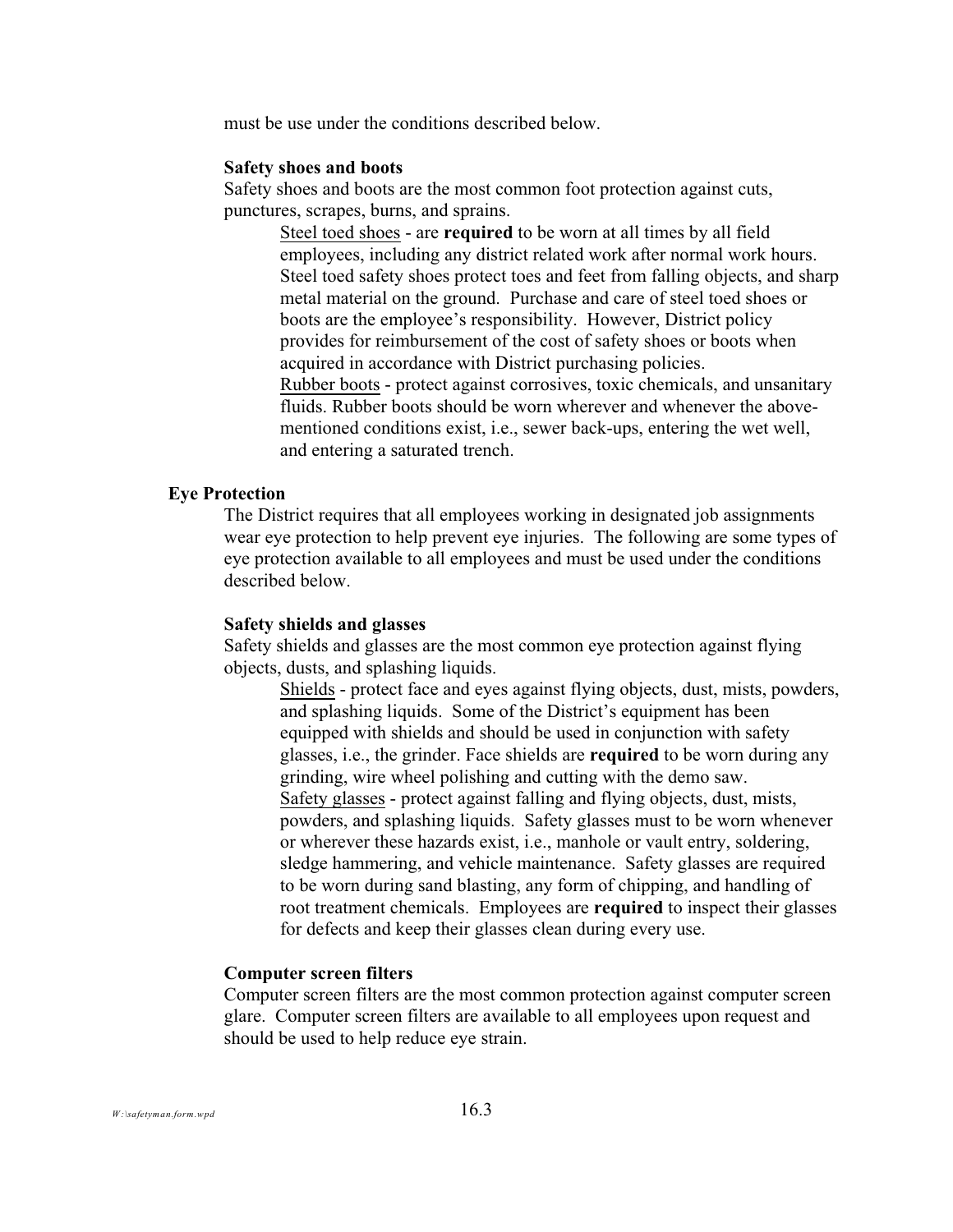#### **Hearing Protection**

The District requires that all employees working in designated job assignments wear ear protection to help prevent ear injuries. The following are some types of ear protection available to all employees and must be used under the conditions described below.

#### **Ear plugs and muffs**

Ear plugs or muffs are the most common hearing protection. Ear plugs or muffs help protect employees hearing and should be used when around pumps and small motors. Ear plugs or muffs are **required** during the operation of the truck mounted air compressor, jack hammer or tamper, and the generators.

#### **Head Protection**

The District requires that all employees working in designated job assignments wear head protection to help prevent head injuries.

#### **Hard hat**

Hard hats are the most common protection against falling objects. All maintenance employees are provided hard hats and must be worn wherever and whenever the above-mentioned conditions exist. Hard hats are **required** to be worn whenever entering and working in a manhole, vault, or trench.

#### **Respiratory Protection**

The District requires that all employees working in designated job assignments be required to wear respiratory protection to help prevent respiratory injuries. The following are types of respiratory protection available to all employees and must be worn under the conditions described below.

#### **Air Purifiers**

Air purifying devices are the most common protection against impure air. The types of air purifying equipment range from comfort masks to respirators to ventilation blowers.

Comfort masks - protect against dust and pollens. Comfort masks **cannot** be used to protect your lungs, and they **do not** protect against sprays, mists or vapors. Comfort masks should be worn wherever and whenever the above-mentioned conditions exist, i.e., weed control.

Respirators - protects against sprays, vapors, mists, and dusts. Respirators should be worn wherever and whenever the above-mentioned conditions exist. Respirators are **required** during painting and handling of root treatment chemicals.

Ventilation blowers - are the most common use of preparing an unsafe environment for entry, i.e., manholes and vaults. Employees are **required** to use a ventilation blower whenever a toxic or oxygen deficient atmosphere exists.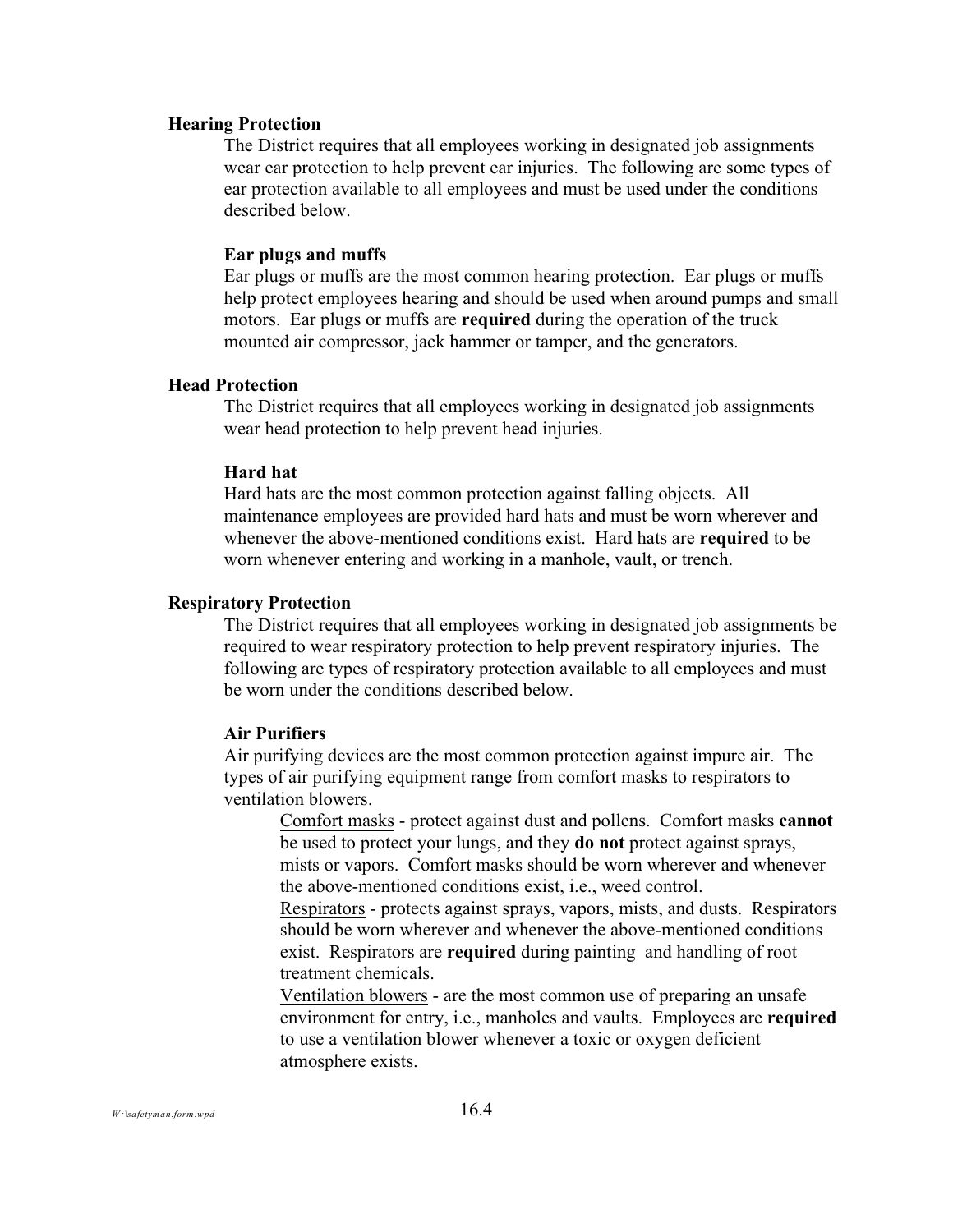#### **Self contained breathing apparatus (SCBA)**

The District provides self contained breathing apparatuses (SCBA) which is to be used when necessary (see confined space entry procedures). Employees will be trained in the proper use and limitations of the SCBA. SCBA is to be cleaned and disinfected after each use. Worn and deteriorated parts will be replaced. SCBA will be inspected once a year and after every use. It will be the responsibility of the safety manager to make sure that the SCBA is clean, inspected, and charged. Inspection of the SCBA is to include but to be limited to the high pressure hose and connections, the regulator, the bypass valve, harness assembly, buckles, the back plate, the cylinder, the cylinder valve, the facepiece, and the breathing tube.

#### **General Safety and Health Protection**

The District requires that all employees working in designated job assignments wear and use appropriate personal protective equipment to help prevent injuries. The following are types of personal protective equipment available to all employees and must be used if applicable.

#### **Safety vest**

Safety vests are used to protect the employee in traffic areas. Safety vests are **required** to be worn at all times while the employee is working in right of way.

#### **Rain gear**

Rain gear protects against rain and any other form of spraying water. This should be worn at times wherever and whenever the above-mentioned conditions exist.

#### **Safety Belts**

Safety belts are **required** to be worn at all times while driving or riding in a District vehicle.

#### **Fire Extinguisher**

Most fire extinguishers located at District buildings are of the "A,B,C" type. However, the District also uses Halon chemical and Carbon Dioxide  $(CO_2)$ extinguishers in areas where those units would provide the most effective fire extinguishing capability. All District employees must become familiar with the different types of fire extinguishers, their fire fighting capabilities, and their locations in District facilities. Employees will be trained in the proper use of fire extinguishers. The different types of fire extinguishers located at District facilities include the following:

> ABC Dry Chemical - This type of extinguisher can be used on classes A, B, and C type fires. It is a multipurpose extinguisher that will attack any common fire in the workplace. Halon - There is one Halon chemical type extinguisher in the office located on the second floor near the computer/copier area. This extinguisher is mainly intended for the computer equipment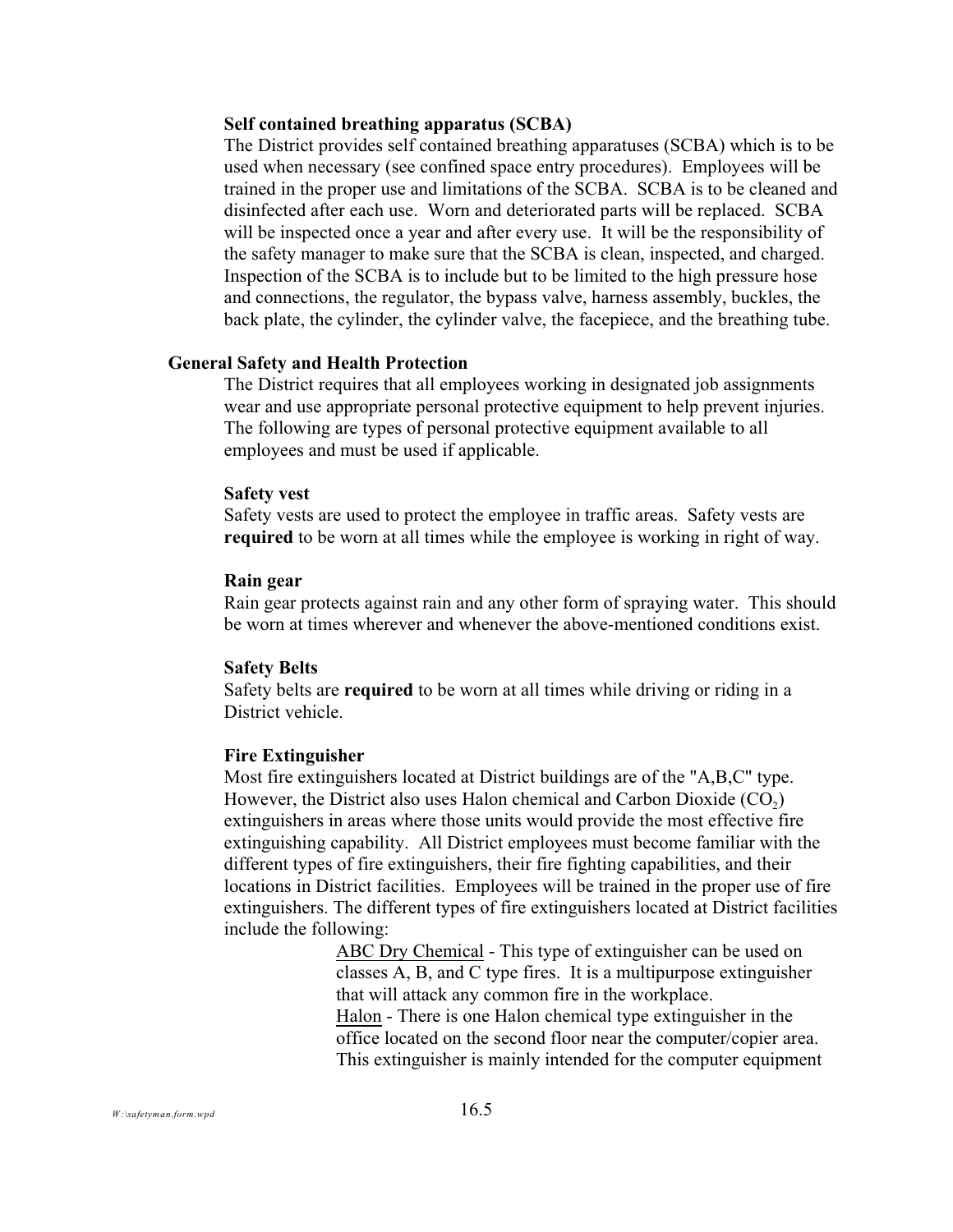as this type of chemical reduces the risk of chemical reaction on valuable electrical equipment and greatly reduces the risk of shock to the operator from electrically charged equipment. This extinguisher is rated as a B and C type fire fighter. Carbon Dioxide  $(CO<sub>2</sub>)$  - This fire extinguisher is rated type B and C fire fighting equipment. This cannot be used on type A fires. Fire extinguisher locations, types and sizes for the District office/vehicle building are shown on the building floor plan in the exhibit section.

#### **Toxic gas/oxygen monitor**

Toxic gas/oxygen monitor is use to detect the potential hazard of toxic gases and/or oxygen deficiencies. Employees will be trained in the proper use and application of the District's gas monitors. Employees are **required** to use the toxic gas/oxygen monitor whenever entering a confined space.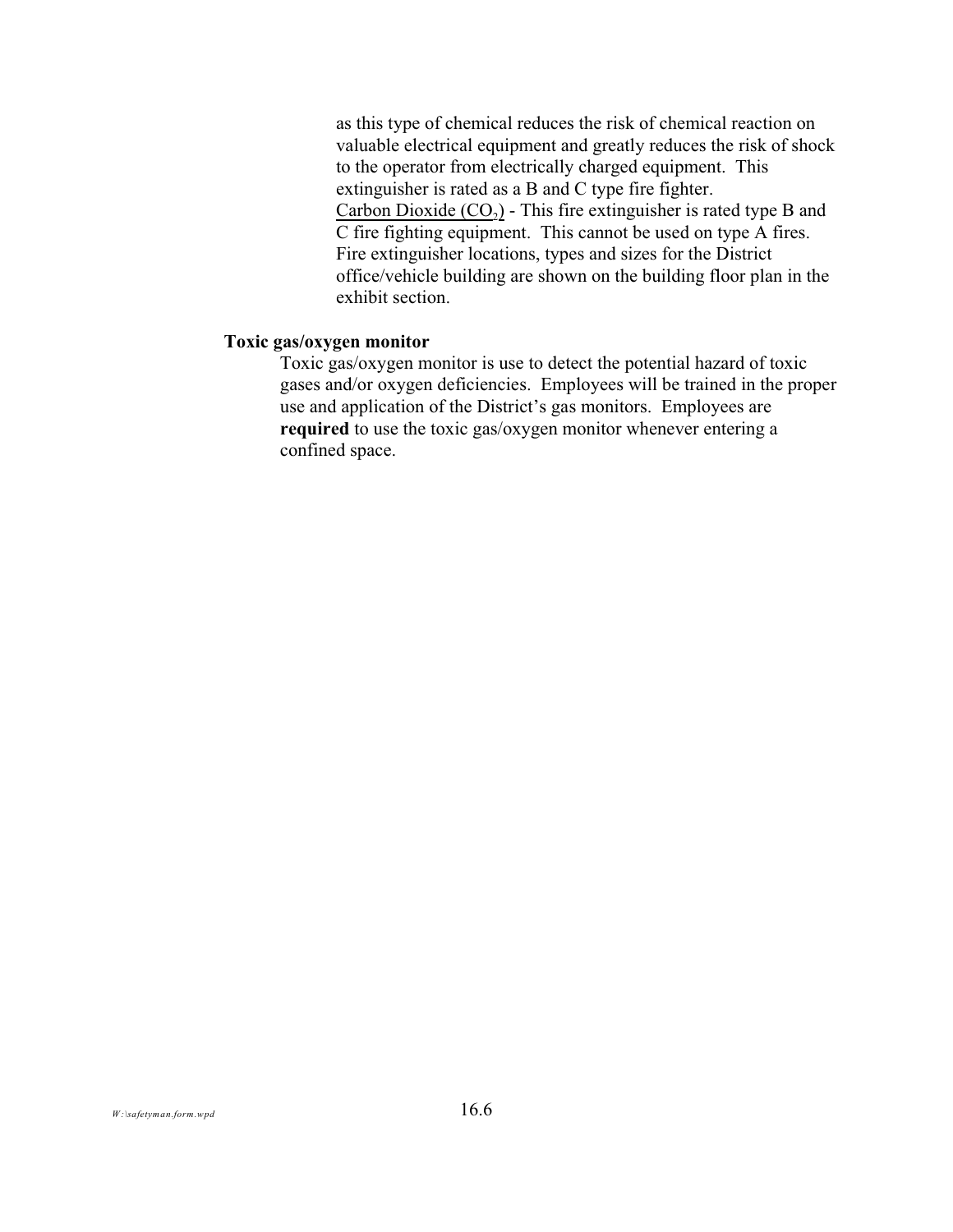## **WORKPLACE SECURITY**

#### **PURPOSE**

It is the District's policy to maintain a Workplace Security Plan to prevent violence and to protect against internal or external theft of information or materials. To accomplish these goals the District has implemented the following plan.

#### **RESPONSIBILITY**

The District Manager and the Safety Manager administer all programs related to security, including building security and information systems security programs. The District manager is responsible for issuing security access cards and code numbers to new employees, replacing lost or defective access cards, and other various security related functions.

Supervisors are responsible for ensuring that employees under their supervision abide by all security policies and procedures, as well as for notifying the safety manager of any security related problems.

Employees are responsible for notifying their supervisor or the District Manager immediately if a security card is lost or stolen. Employees are responsible for notifying their supervisor if they are unable to enter the building using their access card. Employees are also responsible for complying with all security policies and procedures, and notifying the supervisor of any security related problems.

#### **BUILDING SECURITY**

It is the policy of the District to provide all regular full-time and part-time employees with a security access card and code number. The security access code number is used to enable and disable the District burglar alarm system. Employees are to return their security card to their supervisor upon termination.

The system is designed to allow authorized employees entrance to District owned buildings through designated doors during normal business and off hours. Employees must have their security access and employee identification cards with them at all times that they are on duty to provide verification of employment to the contracted security service and the local law enforcement agency. Employees are to notify their supervisor immediately upon loss or theft of their security access card so that it can be canceled and replaced by the District Manager.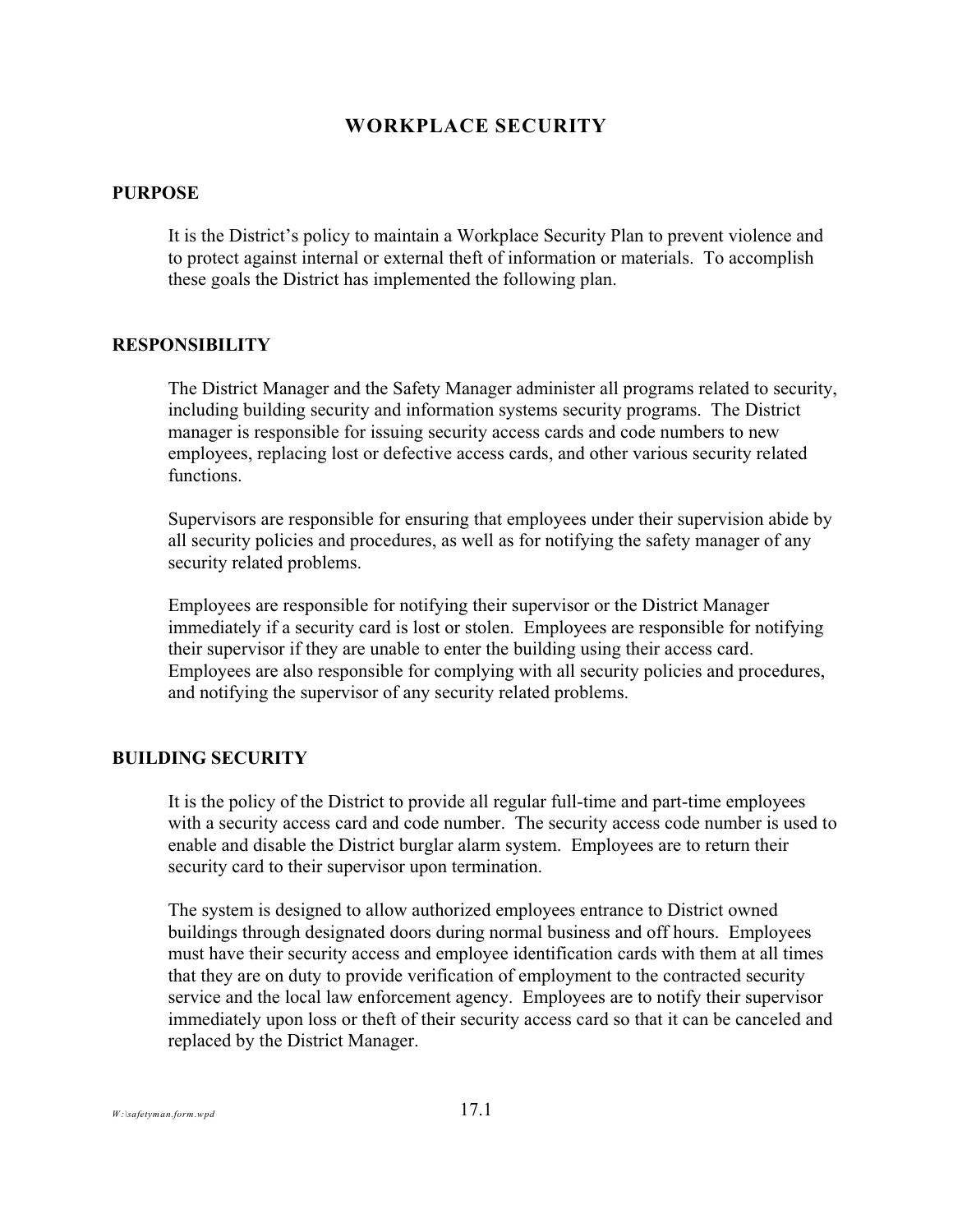Violations of the District's security policy include:

- < Lending your security code number or using someone else's security code number to gain access into the District buildings.
- < Allowing an individual without a security card to enter the District office on non business hours without the supervision of an employee with a security card.

## **EMPLOYEE IDENTIFICATION (I.D.) CARDS**

It is the policy of the District to provide each regular full-time and part-time employee with an I.D. card. A District I.D. card is to be used when District identification is requested. I.D. cards are to be returned to the employees supervisor upon the employees termination.

Employees must have their I.D. card and security access card with them during all working hours to provide verification to the contracted security service, the local law enforcement agency, and others requesting said verification of employment. Employees are to notify their supervisor immediately upon loss, theft, or damage of their card, or in the event of a name change so that their I.D. card can be replaced.

## **COMPUTER ACCESS**

It is the policy of the District to provide all employees whose job requires the use of District computers a user-name and password which allow them access to the District's computer system. It is the responsibility of the administrative assistant to assign an employee a user-name and password. If an employee's computer access codes are forgotten or do not work, it is their responsibility to notify the administrative assistant as soon as possible.

No District data files are allowed off company property without approval of the District manager or administrative assistant. Remote access to the District computer system must be approved by the District manager.

Violations of the District's computer access policy include:

- < Allowing another employee or non-employee to use their user-name and password to access the District's computer system.
- Loading software programs on District computers or the network server without written approval of the administrative assistant.

*W:\safetyman.form.wpd* 17.2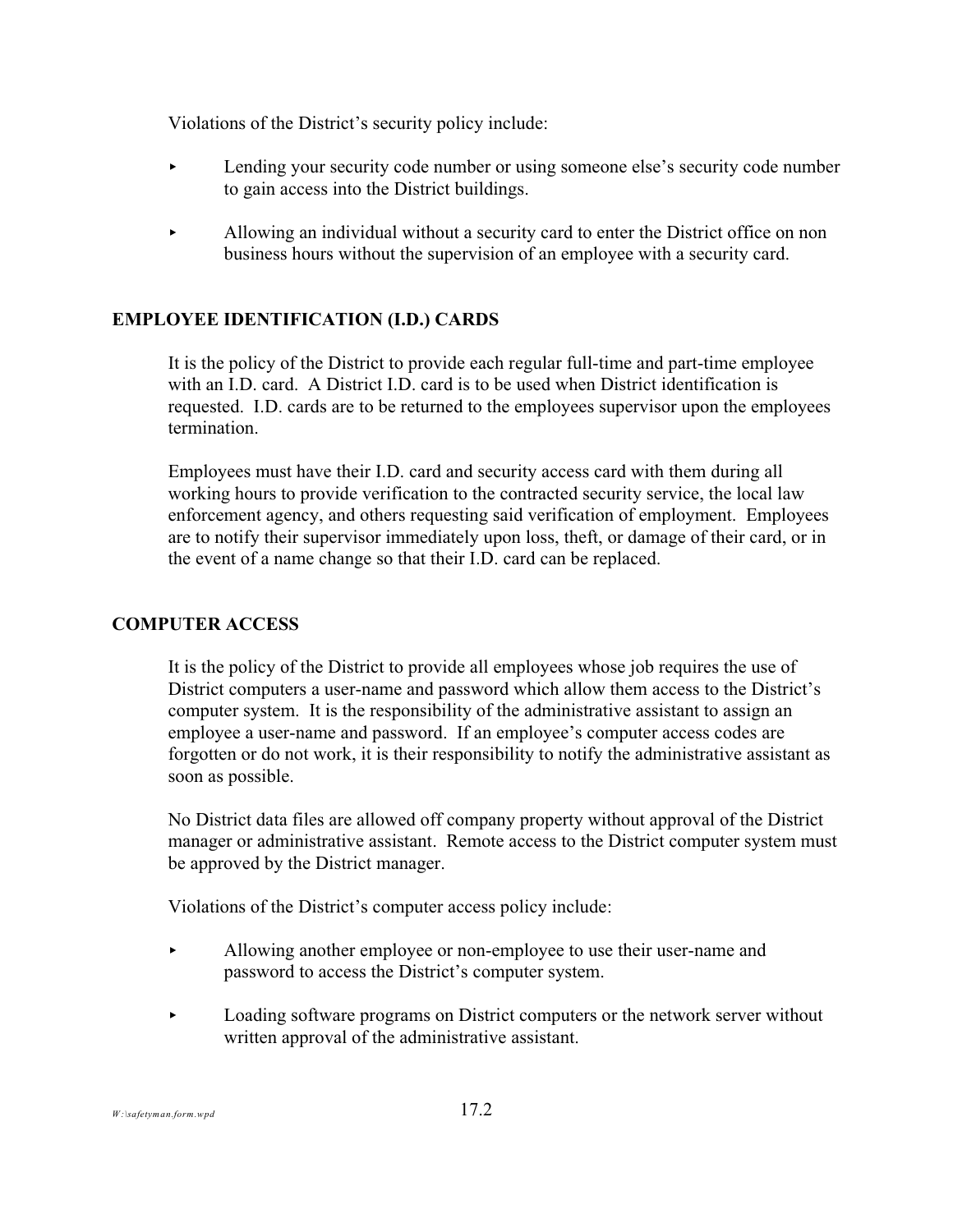#### **RECEPTION AREA/VISITOR PROCEDURES**

All visitation by non-employees is restricted to Monday through Friday, 8:00 a.m. to 4:30 p.m., except by special permission provided by the employee's supervisor. Visitors to the District office must register with the receptionist. Visitors to any District property or facility should be accompanied by a District employee or have appropriate supervisory permission to enter a work area. Access to any District property or facilities by individuals not employed by the District, not on District-related business and/or not having District supervisory permission is not allowed.

Vendors should be directed to check in with the receptionist at the District office for appointments unless prior arrangements have been made. Vendors with no appointment should be directed, by the receptionist, to the purchasing agent.

## **PARKING**

Parking is available in the District parking lot to all employees and visitors free of charge. Employees are asked to observe the following regulations.

- Park in the designated employee areas.
- $\blacktriangleright$  Handicap parking spaces are available to disabled persons only.
- $\triangleright$  Speed limit is not to exceed 10 mph in the District parking lot.
- $\blacktriangleright$  The District takes no responsibility for items stolen from vehicles parked in the District parking lot. Vehicles should be locked.

#### **ANTI-THEFT PLAN**

It is the policy of the District to not tolerate theft, destruction, or inappropriate use of District assets, resources, and property. It is also the policy of the District to not tolerate theft and/or destruction of employees' personal property. The District is not, however, responsible for the personal property of its employees.

It is the responsibility of all employees to report incidents of theft, misuse, or destruction of property to their supervisor. Employees are responsible for safeguarding any personal property brought to work and kept on District premises.

All incidents of theft, destruction, or misuse of District assets, resources, and property and/of employees' personal property should be directed to their supervisor and/or the Safety Manager.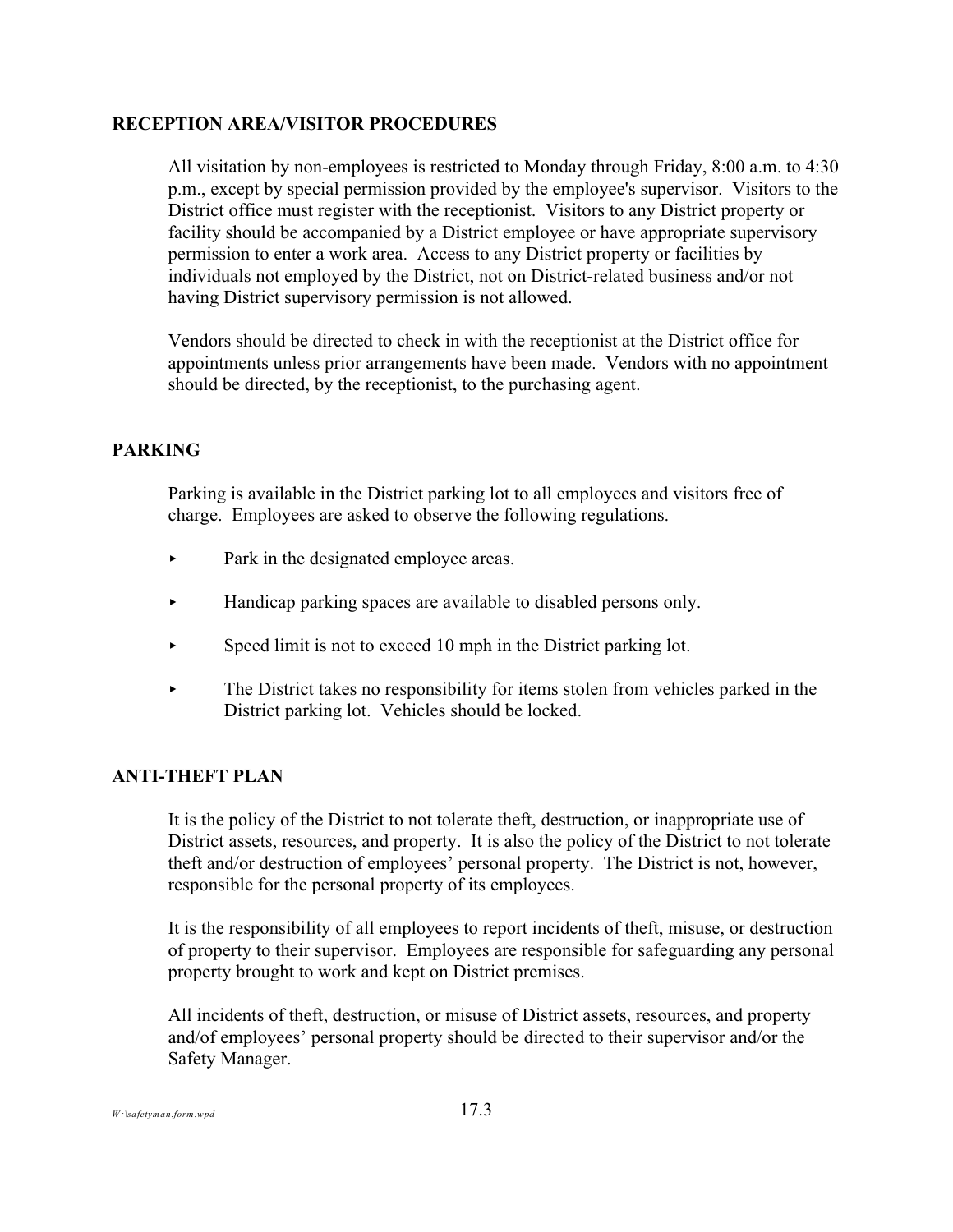# **SMOKING POLICY**

#### **PURPOSE**

This smoking policy is being instituted by the District to provide clear guidelines on the rules regarding smoking in the workplace.

#### **RESPONSIBILITIES**

It is the responsibility of the safety manager to ensure that all employees are notified of the smoking policy and that the policy is followed by all the employees.

It is the responsibility of the employees to inform company visitors of the smoking policy and to politely inform them that there is no smoking inside the district office.

#### **WHERE SMOKING IS ALLOWED**

It is the policy of the District not to allow smoking within the District's buildings and vehicles at any time. Smoking of cigarettes, pipes, and cigars is allowed on District property outside of the District buildings.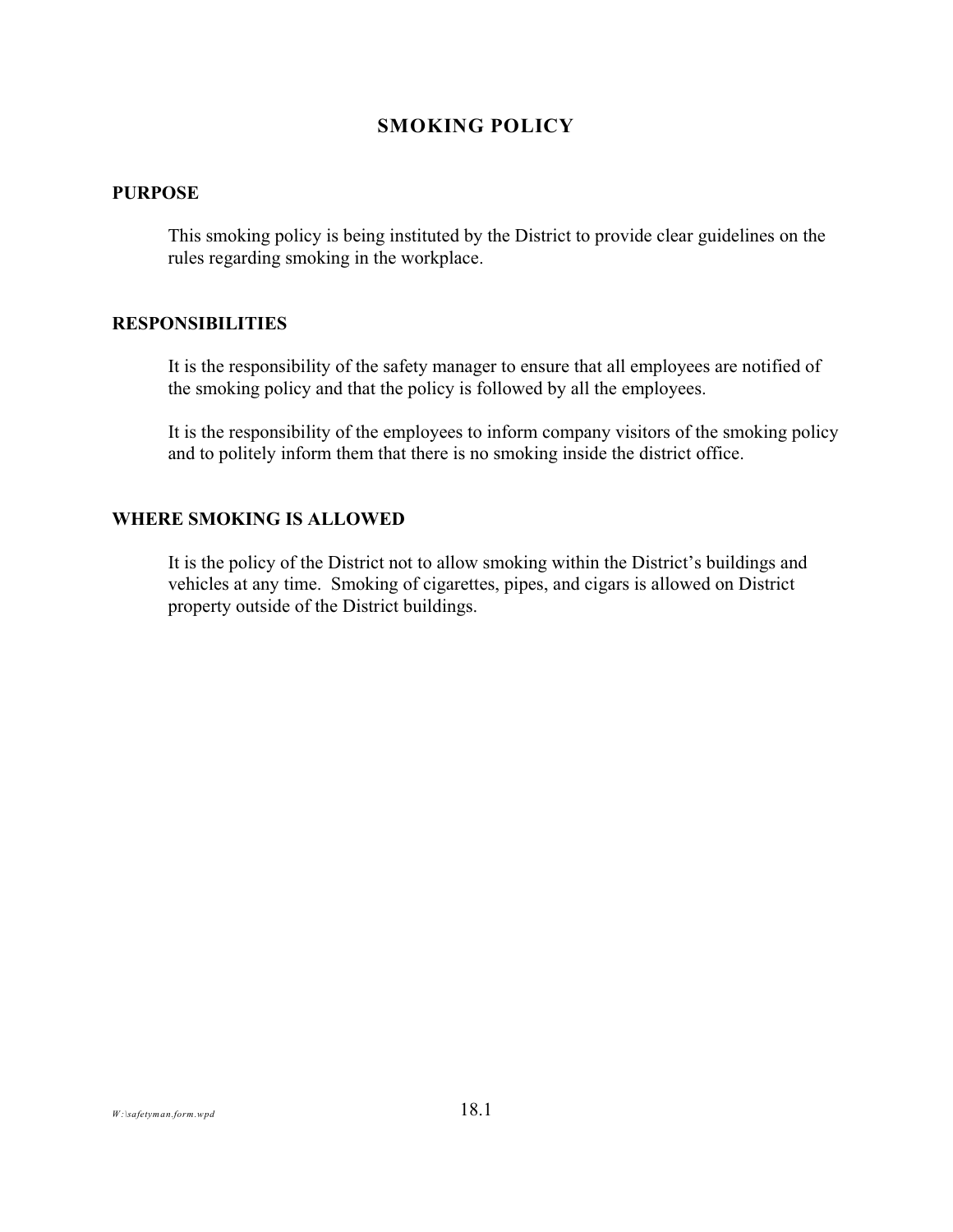# **TRAFFIC CONTROL AND WORK AREA PROTECTION PROCEDURES**

#### **PURPOSE**

The traffic control and work area procedures section of the Safety Plan provides guidelines and requirements for conducting safe work procedures in all vehicle rights of way (ROW) for the protection of the District employees and the public.

#### **RESPONSIBILITY**

It is the responsibility of the supervisor to train all maintenance employees in the proper methods and procedures for conducting work in accordance with these procedures and the Federal Highway Administration's Manual on Uniform Traffic Control Devices for Streets and Highways (MUTCD). The supervisor is also responsible for ensuring that all applicable traffic control signs and devices are available to maintenance employees for their use in conducting traffic control operations and safe work procedures.

All District employees conducting work in vehicular rights of way are required to plan and carry out traffic control operations in a safe manner in compliance with these procedures and the Federal Highway Administration's MUTCD.

#### **GENERAL REQUIREMENTS**

- $\triangleright$  Safety vests issued by the District must be worn in a visible manner at all times when working in or adjacent to a vehicular right of way.
- Vehicle and equipment beacons and headlights must be used at all times when working in a vehicular right of way.
- $\blacktriangleright$  Whenever possible, the vehicle or equipment should be positioned between oncoming traffic and the work area.
- < Signs, flagging, and barricades must be used in accordance with the Federal Highway Administration's MUTCD for all work conducted in vehicular rights of way.
- Any excavations or trenches which are left open during non-working hours must be isolated and protected by use of reflective fencing and lighted barricades. In general, excavations and trenches should be back-filled during non-working hours.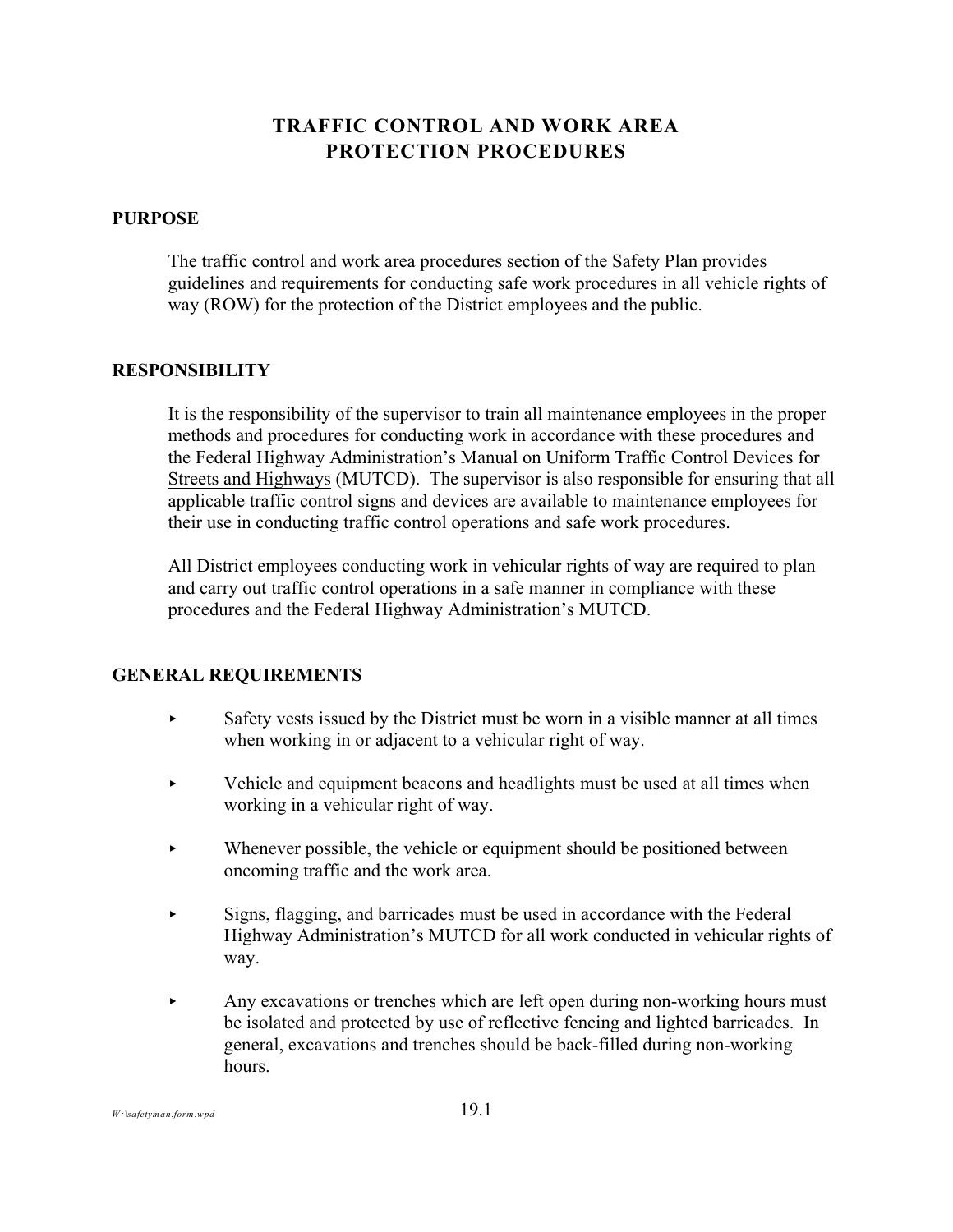# **TRENCH AND EXCAVATION SAFETY**

#### **PURPOSE**

The purpose of the trench safety section is to inform District employees of the possible dangers associated while working around or entering a trench or excavation.

#### **RESPONSIBILITY**

While it will not be common practice for District employees to enter a trench or excavation, there will be times when it may be required (i.e., inspecting the condition of pipe during water or sewer main repairs, service line inspections, main line inspections). It will be the responsibility of all employees to understand and comply with the District's Trench Safety Program, and to recognize the potential dangers that may occur while in or around a trench or excavation.

#### **PROCEDURES**

The following procedures must be followed while working around or entering a trench or excavation.

- < Survey the trench or excavation area to determine where to stand at all times during the excavation.
- A "spotter" should be present to watch for any unstable banks that may "slough" off into the trench.
- < Do not enter a trench or excavation that is over your head unless the trench or excavation is sloped a minimum 2:1 ratio or a shoring system is in place.
- Stand clear of all trenching or excavating machinery (i.e., backhoe, loader).
- < Horseplay will not be tolerated in or around any excavation or trench.
- $\triangleright$  Common sense and awareness will be the best assets for any situation regarding trench safety.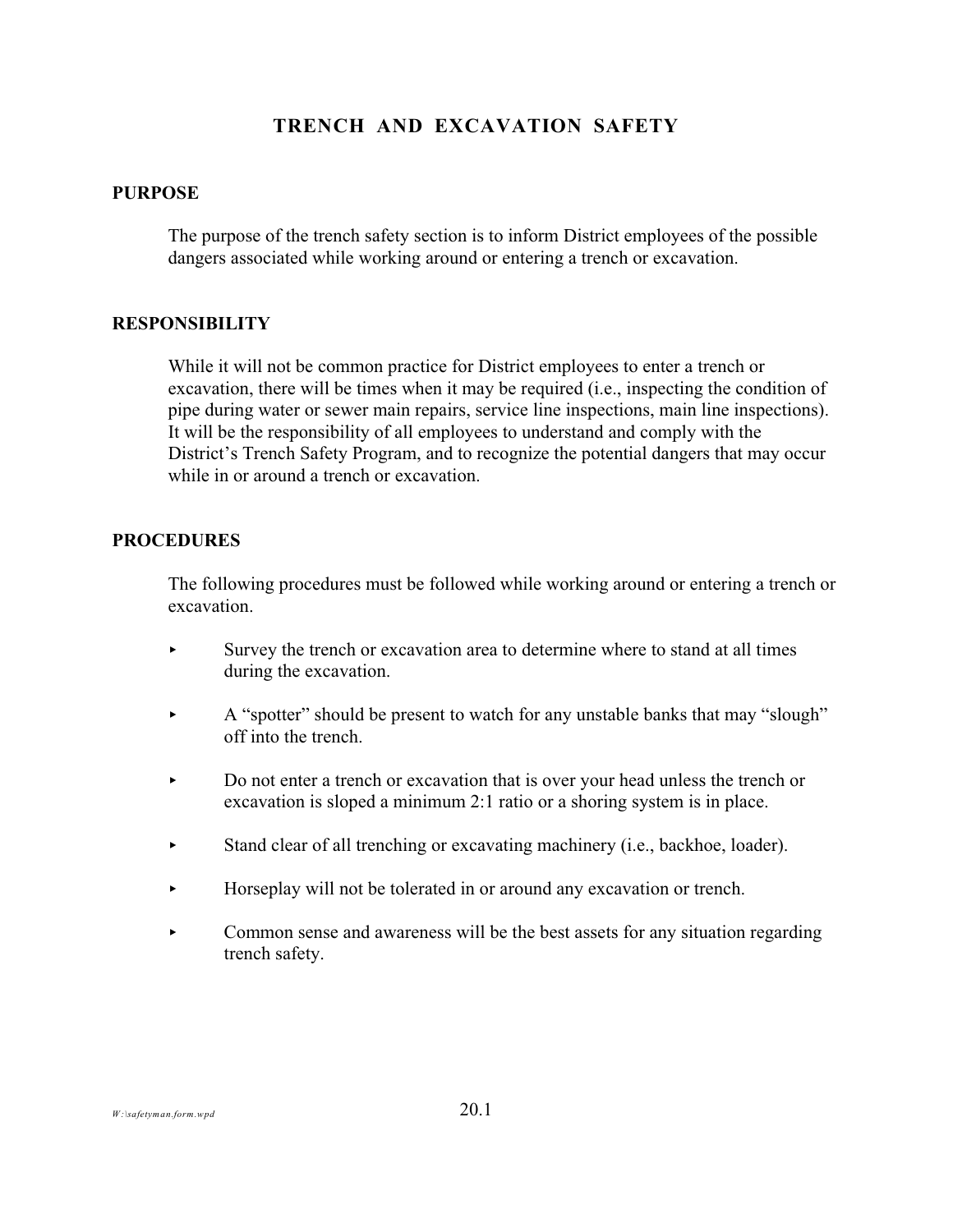# **MEETINGS AND TRAINING**

#### **PURPOSE**

The purpose of this section is written to notify all employees that the District will hold safety meetings and training classes to keep all employees alert and aware of safety requirements and to discuss safety procedures and policies. All employees will be trained in proper safety procedures. Safety is for each employee's benefit and protection, so any comments or changes are welcomed to make this effort as safe as possible.

#### **RESPONSIBILITIES**

It is the responsibility of the Safety Manager to schedule and conduct safety meeting and training.

It is the responsibility of each employee to participate in the meetings and training classes for the safety program to be a success.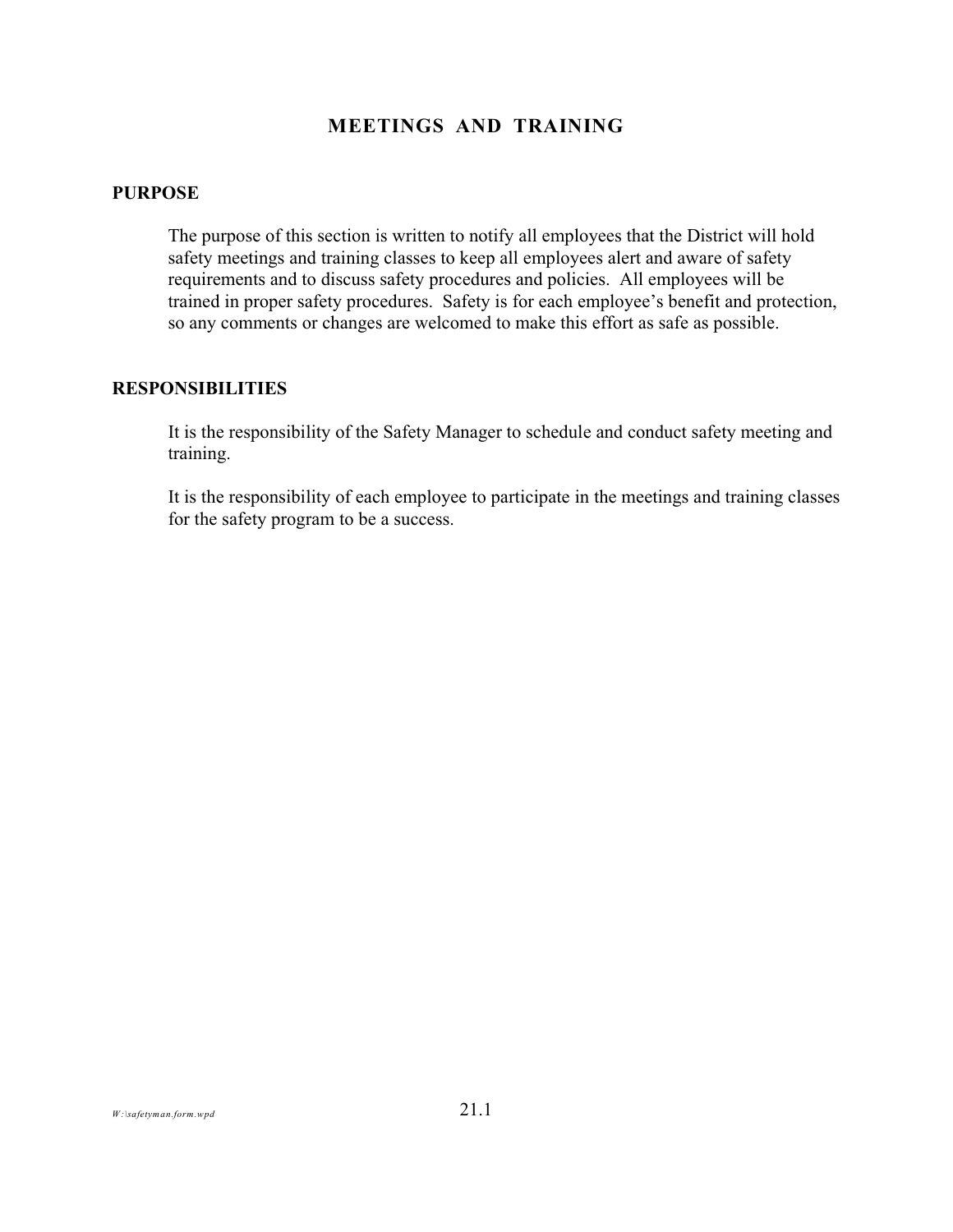#### **EXHIBIT A**

#### **PLATTE CANYON WATER AND SANITATION DISTRICT**

#### **ACKNOWLEDGMENT OF RECEIPT**

I, the undersigned employee of the Platte Canyon Water and Sanitation District, hereby acknowledge that I have received a copy of the "Safety Manual" and understand that it is my responsibility to become familiar with its contents including any future revisions and referenced materials. I further understand that this Manual supersedes all previous editions, that it is the property of the District, and will be returned upon termination.

If I have any questions regarding this Manual or other District policies, I understand I am encouraged to discuss them with my supervisor and/or the District Manager.

Signature Date

l

l

Revision Date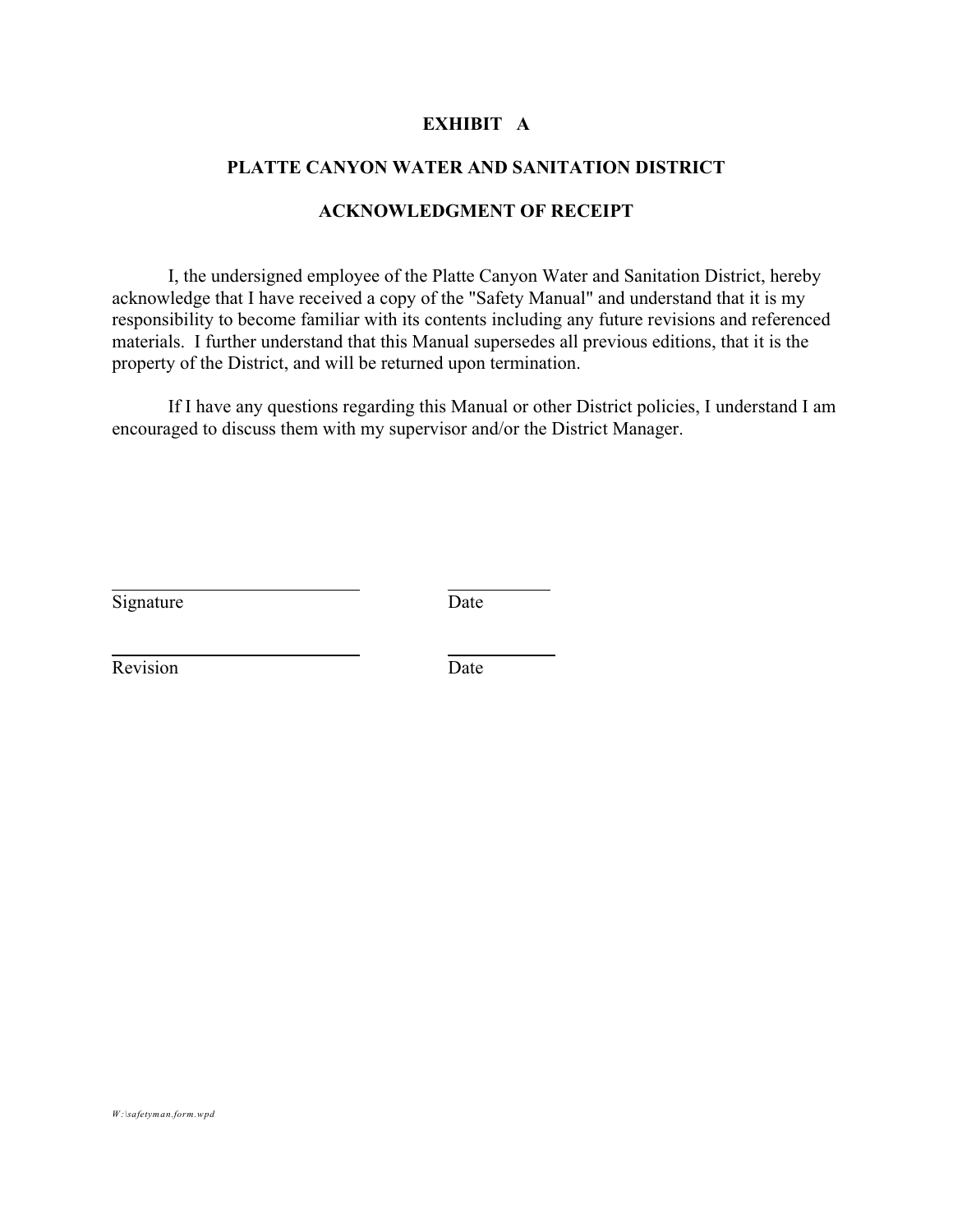# **EXHIBITS**

*W:\safetyman.form.wpd*